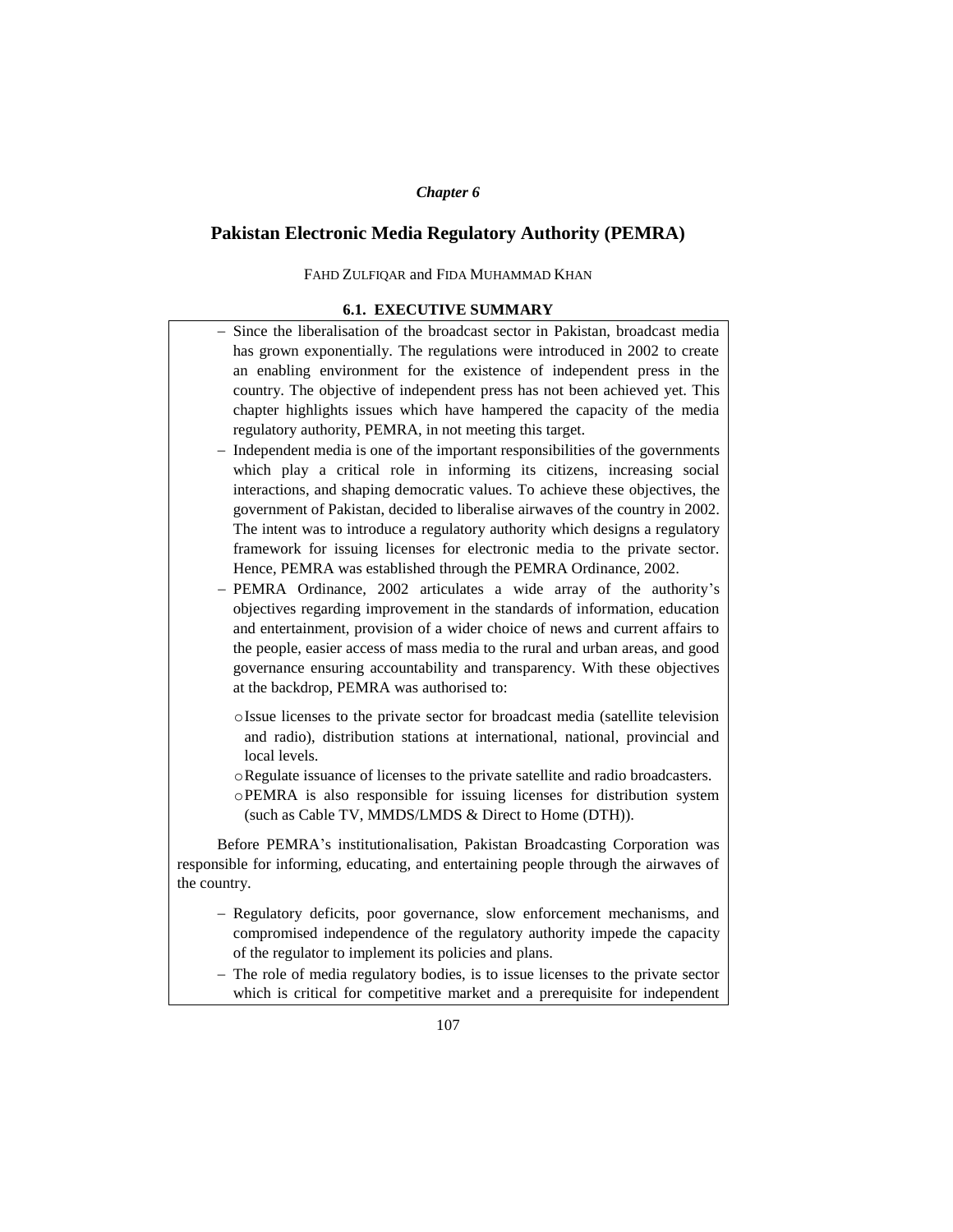and free media. Literature quotes that media should be free from State control, but the regulation of broadcast media can be justified on the grounds that airwaves being a public good must be safeguarded.

- o In addition, wireless communication requires and justifies government authority over the allocation and licensing of broadcasting frequencies. Templeton (2000) quotes media ownership as a rationale for regulations as limiting the private broadcasting sector helps in not over-expanding the media sector and keeping a check on quality and quantity controls.
- In Pakistan, PEMRA laws authorise the federal government to issue policy directives to PEMRA. Hence, the independent status of PEMRA is questionable in this regard. Moreover, in 2017, the government of Pakistan linked PEMRA with the Ministry of Information and Broadcasting. This ministry exercises the federal government's power to issue directives that further compromises the autonomous and independent status of the regulatory authority.
- The legal and regulatory framework structure is based on a conventional mentality of controlling, policing, and surveillance than facilitating, incentivising, & persuading media to abide by the law. This policing over persuading approach is the cause of trust deficit between licensees and PEMRA.
- PEMRA has not worked itself up for upgrading laws for channels, media broadcasters, and media distributors who are becoming more technologically convergent. In the present era, telecommunication services are offering broadcasting services and broadcasting services offering telecommunication services. The laws need to be upgraded.
- The current broadcast sector has turned into an oligopoly because of strengthening ownership of print media over electronic media outlets, due to which entrance of new content creators and media houses has become difficult. Also, it is difficult for them to compete with the existing media tycoons.
	- o The concentration of few media players can control the type of information to be disseminated. Lack of pluralism and asymmetrical information are among the issues identified by media advocate lawyers due to excessive controlling of media houses.
- In a post-colonial society like that of Pakistan, liberties and rights are considered privileges whereas they are vital ingredients for a healthy, economically sound, and socially mature society to come into existence. Like many other areas electronic media industry, an indispensable tool of modernday life style, is also regulated by the State wherein imprints of Pakistan's colonial past can be seen. The chapter has highlighted those areas wherein institutional constraints in the form of regulations hamper the progress of the media industry by limiting their rights and liberties and forcing them to create specific content, thus rejecting creativity and art. The current report sheds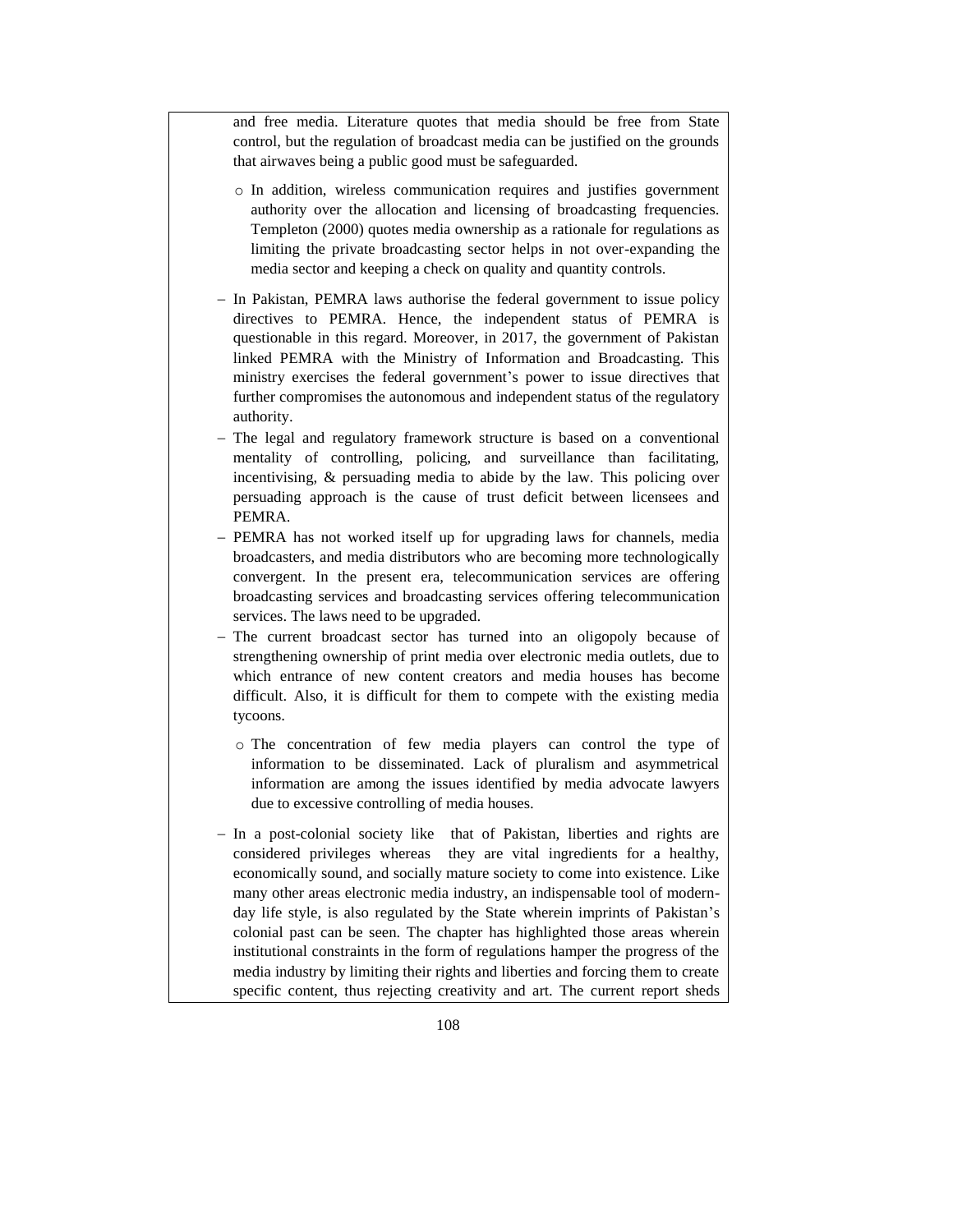light on undue government intervention in the media industry, which prevents the media market from performing at the optimum level.

- Ironically, the media was liberalised and the private sector was given a chance to invest in it during the dictatorial rule of General Pervez Musharraf. PEMRA was established to regulate the industry. After analysing document and collecting data, it appears that PEMRA has not served these objectives as intended and has been more of a boogeyman to scare of the media franchises and make them submit to the will of the people in power. The media franchises have to run their business, and hence they have to comply. PEMRA is only visible when it bans certain channels or specific TV programs or political talk shows.
- $-$  The purpose of the chapter is not to criticise the PEMRA. However, we have put the objectives for which PEMRA was designed, and what it has accomplished so far (on the ground). PEMRA has managed to expand the choices available to the consumers of electronic media content. The number of TV channels has increased and there has also been an increase in the number of radio channels. We believe that PEMRA suffers from certain institutional, structural, and design issues.
	- o *Institutionally*, it has proven itself incapable of bringing in the changes as the fast-changing world of digital media requires.
	- o As far as the *structure* goes, it is structured as hierarchical management which hinders creativity and out-of-box solutions since bureaucrats with little or no knowledge of media regulation and industry are occupying key posts without any appreciation for the sensitivity of the "Electronic Media" in the  $21<sup>st</sup>$  century.
	- o Thirdly, it is *designed* as a regulatory authority which invites some questions.
		- Why should there be any media regulation?
		- If regulation is necessary, where do we draw the line?
		- How can regulation and liberalisation of media both go together?
		- Is media regulated in other countries in the same manner?

The report has shed light on PEMRA from this perspective.

- PEMRA is an authority, which makes it sufficiently independent, but the institutional constraints put on PEMRA ties it up to a great extent. They hinder the performance of the PEMRA, as well. By institutional constraints, we mean the formal rules and ordinances that are applied on PEMRA. Such rules and ordinances compel PEMRA to seek the permission and consent of the Federal Government in any major action. When PEMRA as a regulatory authority is supposed to be subservient to the Federal Government, we cannot hope for a free and fair competitive media market in Pakistan.
- Finally, the chapter discusses that certain media groups, due to their economic and political capital, can control the entire media industry. PEMRA, as a regulatory authority, was supposed to stop such monopolies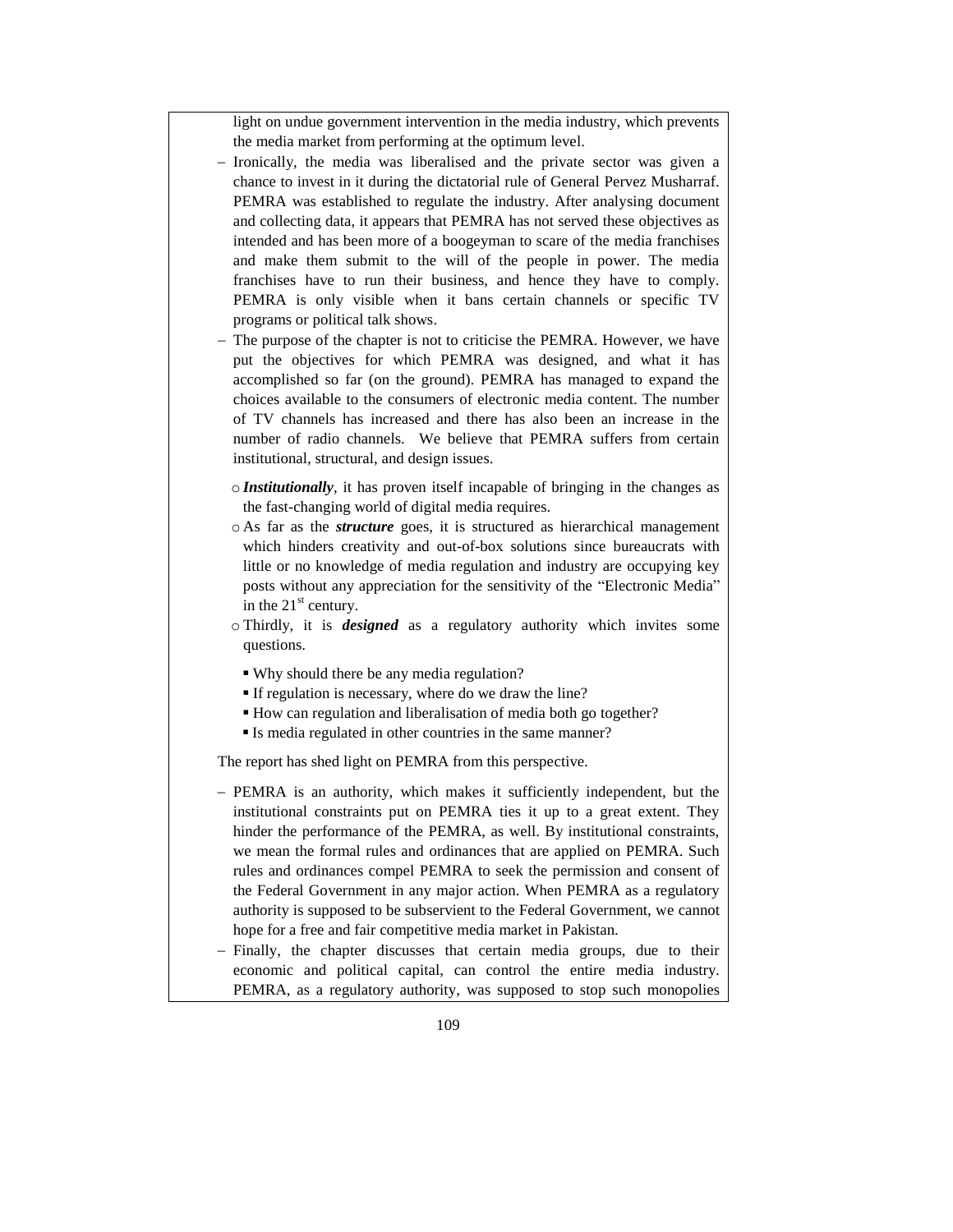from coming into existence. Yet, there are media groups that not only have a presence on the internet and TV but also in print media. Moreover, a single group has many licenses ranging from sports, entertainment to local and international news. PEMRA, as per its ordinance, was supposed to stop such monopolies from coming into existence, and it was also bound to protect small media groups and media enterprises in the nascent stage so that the big media houses could not drive them out of business.

 In the end, we conclude that several changes are required at different levels, and PEMRA as an authority needs to be made independent from political and economic control of the government. The rules need to be more inclusive and the structure and design needs to be changed. PEMRA should be given liberty in the drafting of rules peculiar to this industry. PEMRA's design should be altered to make it such that media industry can be put to check yet creativity, art and freedoms are protected.

## **6.2. THE PROBLEM**

PEMRA was established in 2002 by the then government of General Musharraf as a regulator for the newly liberated media industry. As a regulator, it has jurisdiction over what content to be aired and what should not be aired. It has the authority to issue licenses to media channels and has the mandate to keep a check on the media content and intervene wherein the management feels that certain religious/cultural boundaries are crossed by the media group(s) or where there is content that could be harmful to national sovereignty, unity, and morale. The question we intend to address is why there is a need for an authority such as PEMRA. Why is there a need for regulation in the media market, where should the lines be drawn and what are the effects of regulation on the media in the case of Pakistan? Also, we intend to study the effectiveness of PEMRA. To articulate PEMRA's effectiveness, we have reviewed PEMRA's ordinance and analysed outcomes associated with the organisation in the light of its objectives and mandate.

For the current research, research objectives were:

- (a) To study the statutory status and role of PEMRA as the regulator of the media content in Pakistan.
- (b) To examine PEMRA's organogram, explain structure and dynamics therein, and study its regulatory framework.
- (c) To explain the aims/objectives of PEMRA, articulate the same with the outcomes, and study its efficacy in the light of its objectives.

The study's research strategy was qualitative, and the research design was a case study. The Units of Data Collection were documents (PEMRA Ordinance, Acts, advisories, show cause notices, and directives) and PEMRA ex and current officials. We used both telephonic and in-person interviewing methods for collecting data. We used semi-structured interviews for collecting data on themes as detailed in the section on qualitative findings. These themes were identified from existing literature by reviewing reports, Acts and Ordinances, and journal articles. The interview guide was revised along the way as the number of interviews conducted increased during the research. For textual data, we used document analysis, and for data collected through interviews, we have used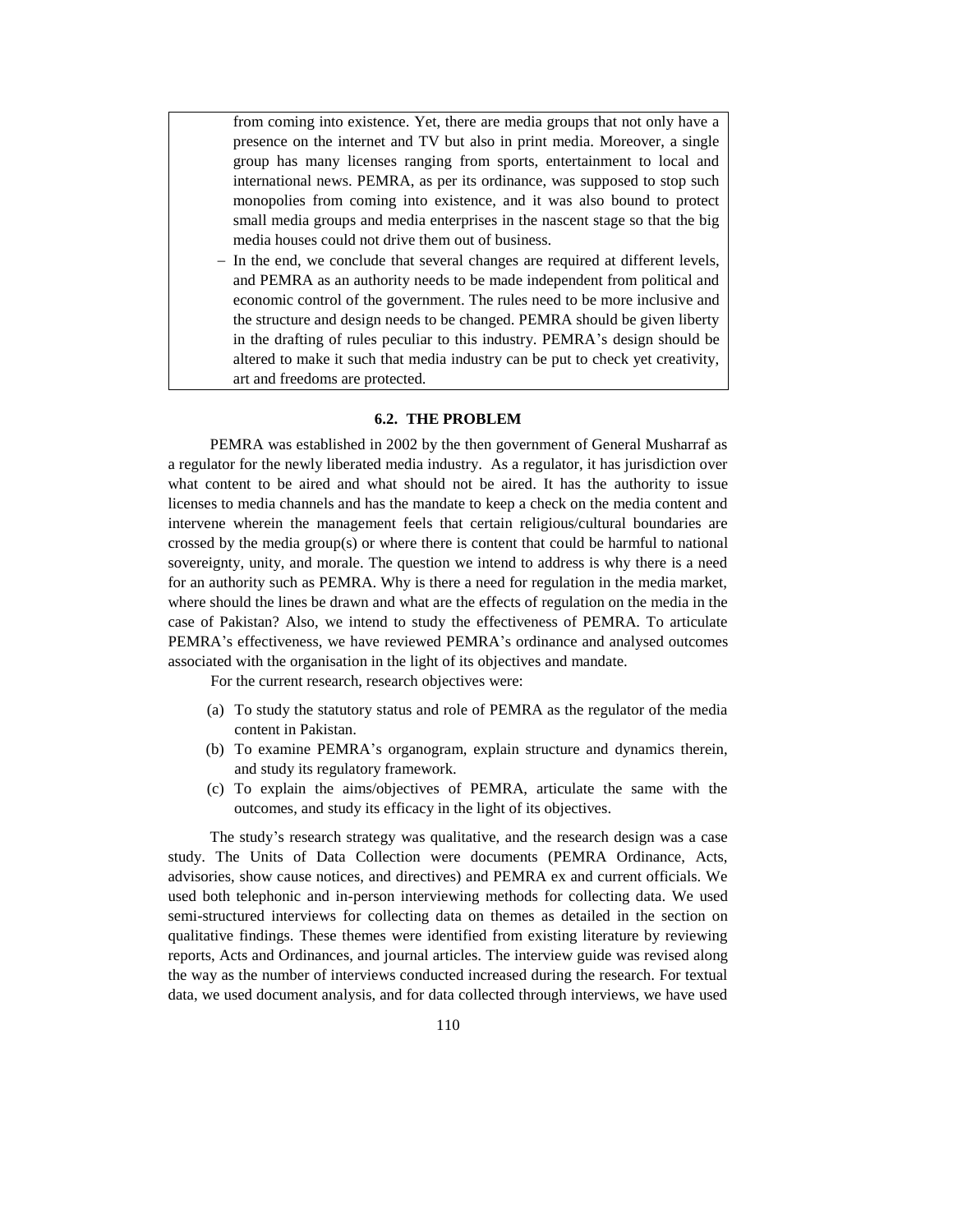thematic analysis as the tools for analysing data. We transcribed data in the first stage for thematic analysis, followed by coding, thematic charting, and theming/sub-theming the data.

### **6.3. RELEVANCE OF PEMRA**

PEMRA was established in the early 2000s to regulate the media market since it had just been opened to the private sector. Before that, there was just one state-owned channel - the Pakistan Television Network - which was a multi-content broadcaster. The only access that the people had to outside media was through the satellite Dish antennas and, more recently, the cable TV service providers. The days were peaceful, and the people were fed the information content in the form of news and entertainment which the State wanted them to see. PTV was the tool in the hands of the government, and through it, the State ensured and strengthened its monopoly over broadcast information. The Pakistani media customer had little "freedom to choose" because PTV was the only option available to the public; dish antennas were a luxury that everyone could not afford. Cable operators were an urban middle-class phenomenon. So, post 9/11, when the entire world experienced a change, Pakistan and its institutions also changed accordingly. Media, the fifth pillar, being one of them. There came private media channels, both TV and Radio, the cable business flourished, and so did the sale of both tangible and nontangible entertainment goods. With this shift in consumer preferences, the Government decided that an entity should keep this alien creature to Pakistani society on a tight leash. And hence PEMRA was established on the  $1<sup>st</sup>$  of March 2002.

PEMRA gets its legal backing from article 19 in Chapter 1 of the constitution of Pakistan. Freedom of speech is a fundamental human right, and the country's constitution guarantees this right for its citizen. The article states that:

"Every citizen shall have the right to freedom of speech and expression, and there shall be freedom of the press, subject to any reasonable restrictions imposed by law in the interest of the glory of Islam or the integrity, security or defense of Pakistan or any part thereof, friendly relations with foreign States, public order, decency or morality, or in relation to contempt of court, [commission of] or incitement to an offence"

It is pertinent to mention here that PEMRA was not the first ordinance of its kind. There had been others preceding it, namely Electronic Media Regulator Authority (EMRA) in 1997, which was presented by a caretaker Government<sup>88</sup>. Another ordinance, Rambo Ordinance, was approved twice by the Cabinet of Pervez Musharraf in 2000, but it couldn't go any further. Finally, in March of 2002, a revised version of the Rambo Ordnance was approved and was named Pakistan Electronic Media Regulatory Authority (PEMRA). The PEMRA Ordinance of 2002 is still enforced. Before PEMRA, there was just one State-owned channel wherein specific time slots were allotted for sports, entertainment, news, and talk shows. A movie used to be featured once a week, a prime time serial aired at 8 o'clock followed by the 09:00 PM *khabarnama* were the two most awaited programs of the day.

<sup>88</sup> https://www.dawn.com/news/1104318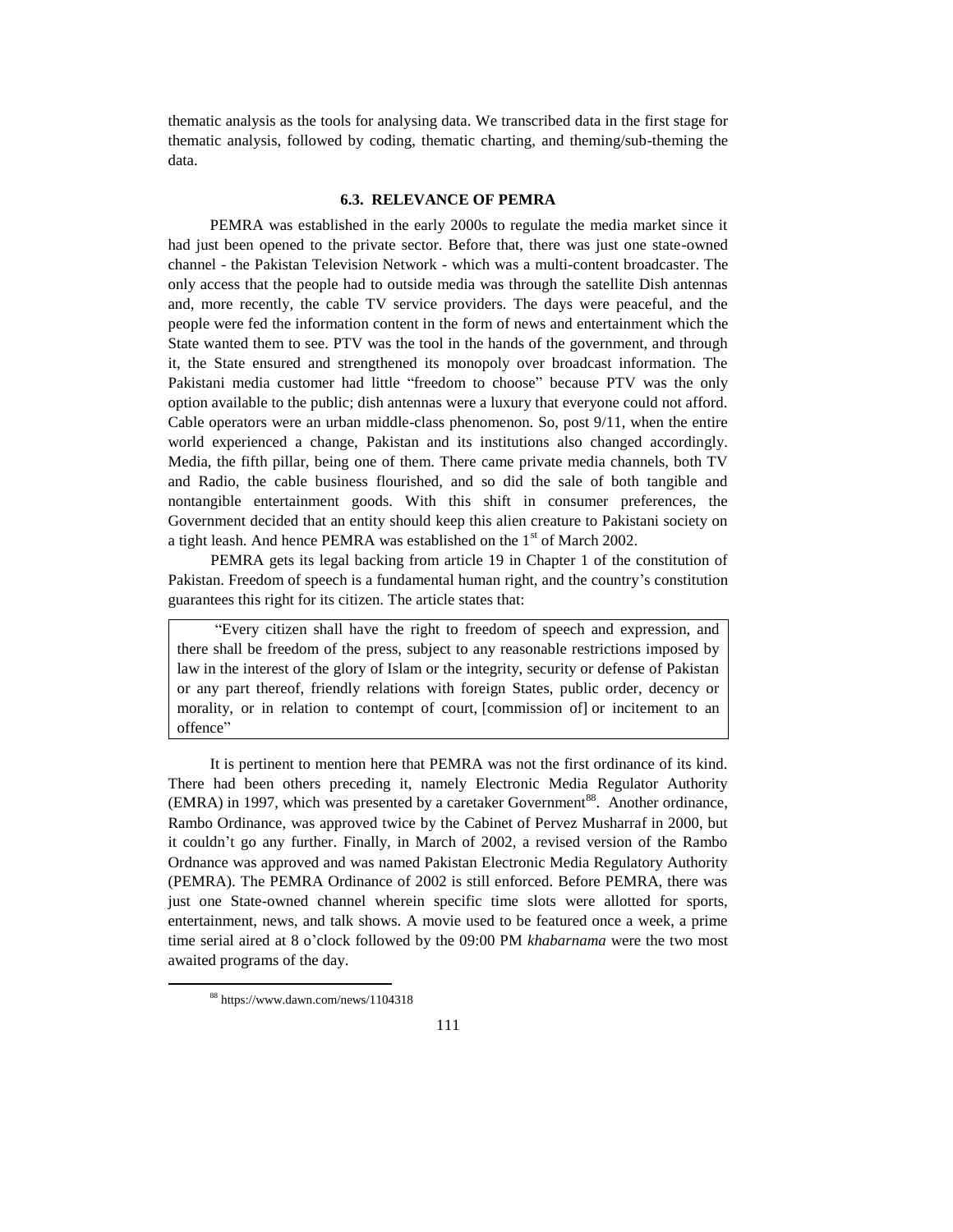To quote Javed Jabbar, this was an extreme case of monopoly.<sup>89</sup> The Statecontrolled what news to be aired and which one to be suppressed. Every political party, when in power, used PTV as Media Avenue to broadcast politically motivated negative information about its opponents. Newspapers were the only avenues where there was some room for criticism of the government. So, suddenly when in such a society, there comes an ordinance that allows for multiple media channels and aims at expanding the options for consumers of mass media, it would certainly lead to mega changes. The abundance of media channels following the ordinance did warrant regulation so that things do not go out of hand, and therefore strong, powerful, and well-equipped PEMRA was the need of the hour.

As per the PEMRA Ordinance 2002, PEMRA's mandate is to regulate the establishment and operation of broadcast media and its distribution.<sup>90</sup> This may include international broadcasters operating in Pakistan and other local and regional TV and radio stations. The PEMRA ordinance empowers the authority to issue laws that it deems necessary for the regulation and operation of the broadcast media industry in desirable ways. The PEMRA ordinance gives immense power to the authority. It can suspend, close down, re-open, reward or punish any media broadcaster and distribution house as it likes. The question is, what repercussions this amount of power concentrated in a single authority has for free media? Since freedom of expression and freedom of media are necessary for a functional democracy. Were the stakeholders, including the media channels, taken into confidence? How does the uneasy relationship between free press and immense regulation balance? What types of changes are required at the State, legislative, and executive? The current evaluation will try to point out the changes and reforms in these areas.

### **6.4. STATUTORY STATUS: PEMRA ORDINANCE, 2002**

The key features of PEMRA Ordinance (2002) are as follows:

## *Objectives*

 $\overline{a}$ 

The objectives of the Ordinance are to:

| - Improve the standards of information, education, and entertainment;           |
|---------------------------------------------------------------------------------|
| - Enlarge the choice available to the people of Pakistan in the media for news, |
| current affairs, religious knowledge, art, culture, science, technology,        |
| economic development, social sector concerns, music, sports, drama, and         |
| other subjects of public and national interest;                                 |
| - Facilitate the devolution of responsibility and power to the grass-roots by   |
| improving the access of the people to mass media at the local and community     |
| level:                                                                          |
| - Ensure accountability, transparency, and good governance by optimising the    |
| free flow of information.                                                       |
|                                                                                 |
|                                                                                 |

<sup>89</sup> https://www.dawn.com/news/1104318 <sup>90</sup> Article 4 section 1 PEMRA Ordinance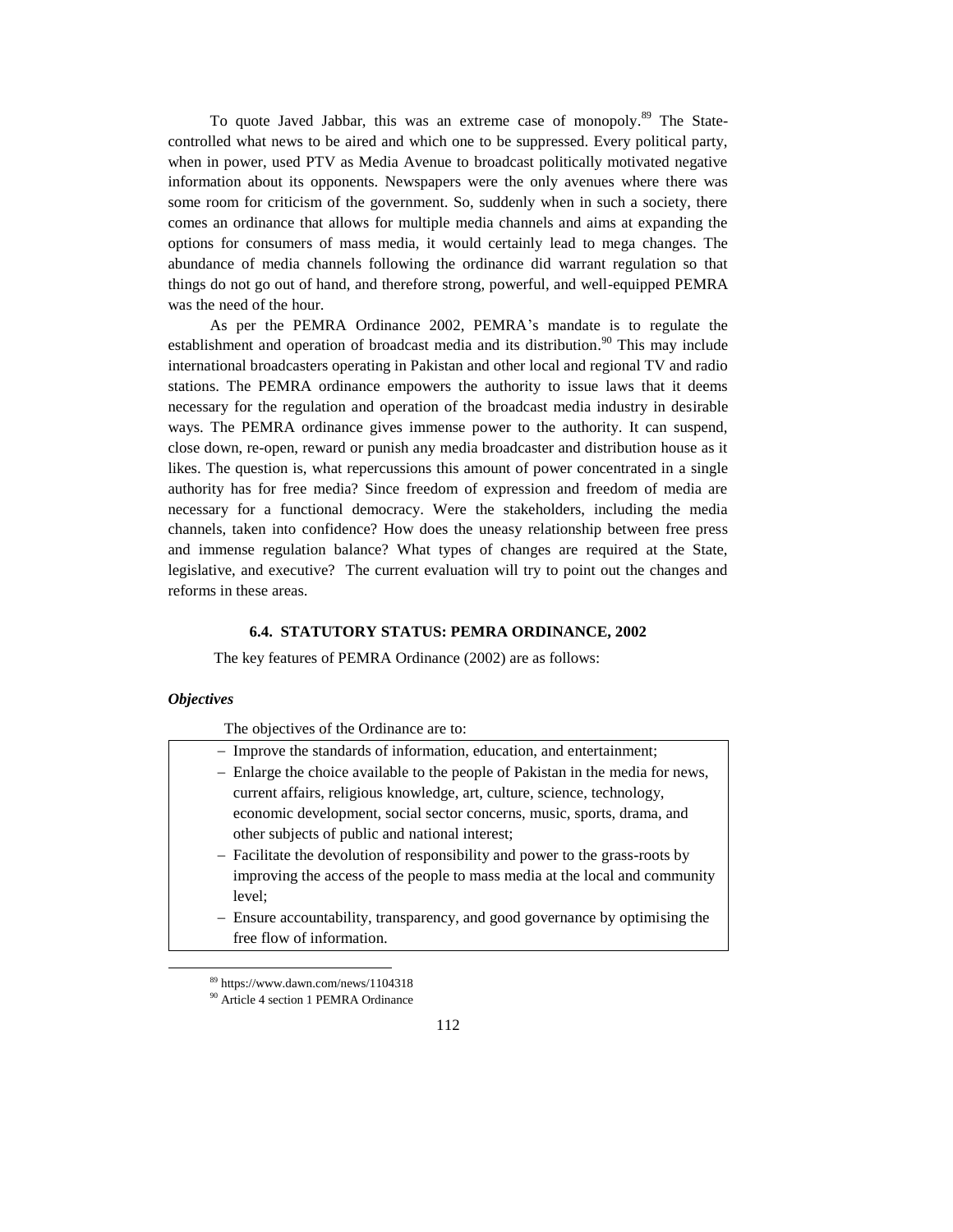The objectives cover four important elements for improving standards of information, enlargement of entertainment choices for people, outreach to the locals both in the provision of services and devolution of power, resources, and responsibilities, and finally, to ascertain good governance.

## *PEMRA as Authority*

The Federal Government established PEMRA after commencement of the Ordinance to meet the above-mentioned objectives. The federal government, "may, as and when it considers necessary", issues directives to PEMRA on policy matters wherein the Federal Government's decision will be considered final.

- PEMRA members: As per Ordinance, 2002, PEMRA will include chairman and 12 members detailed as:
	- o The Chairman: Renowned professional experienced in media, business, management, finance, economics or law.
	- o 1 member appointed by the Federal Government on full-time basis, 5 citizens chosen from all the provinces ensuring representation from one or more fields of media, law, human rights, and social service. Out of these 5, must be women.
	- o Secretary, MOI&B, Secretary, Interior Division, Chairman, PTA and Chairman, Central Board of Revenue shall be the ex officio members.
	- o Two members shall be appointed by the Federal Government on need basis on the recommendation of the Chairman.

## *Responsibilities of PEMRA*

- Compilation and submission of an annual report on its operations and accounts for each financial year. The report will be presented to the President of Pakistan. The authority will also publish and disseminate report.
- The Authority shall issue licenses for broadcast media and distribution service in: (i) international and national scale stations, (ii) provincial scale broadcast, (iii) local area or community-based Radio and TV Broadcast, (iv) specific and specialised subjects, (v) distribution services; and (vi) up-linking facilities.<sup>91</sup>
- Issuance of License
	- Exclusive right to issue licenses for the establishment and operation of all broadcast media and distribution services. PEMRA will use this right "in conformity with the principles of fairness and equity applied to all potential applicants". The eligibility criteria will be based on criteria notified in advance.
	- License will not be issued to a person who is a non-Pakistani, a foreign company or a company whose shares are owned/controlled by foreign nationals or companies, or any person funded or sponsored by a foreign government or organisation.

 $91$  Please see page no. 7 & 8 of the Ordinance.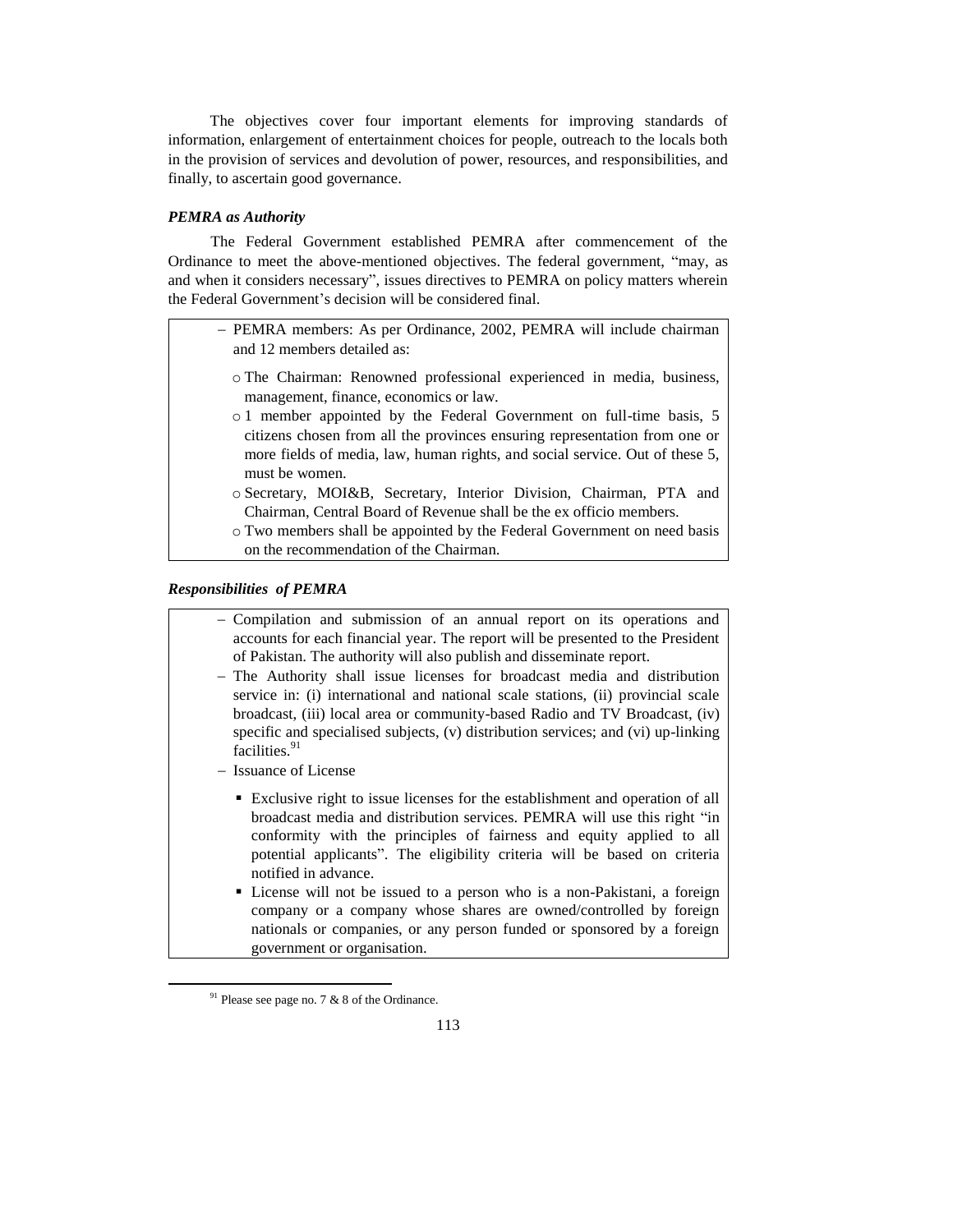| • Bidding for the issuance of licenses will be carried if the number of<br>applications exceeds the number of licenses to be issued.<br>• PEMRA has the power to determine number of licenses to be issued and<br>charge fee at rates fixed by the authority (amenable to changes with time).<br>- Devising code of conduct (CoC) for programs and advertisements for<br>compliance by the licensees.<br>- Conditions for the Issuance of Licenses                                                                                                                                                                                                                                                                                                                                                                                                                                                                                                                                                                                                                                                                                                                                                                                                                                                                                                                                                                                                                                                                                                                                                      |
|---------------------------------------------------------------------------------------------------------------------------------------------------------------------------------------------------------------------------------------------------------------------------------------------------------------------------------------------------------------------------------------------------------------------------------------------------------------------------------------------------------------------------------------------------------------------------------------------------------------------------------------------------------------------------------------------------------------------------------------------------------------------------------------------------------------------------------------------------------------------------------------------------------------------------------------------------------------------------------------------------------------------------------------------------------------------------------------------------------------------------------------------------------------------------------------------------------------------------------------------------------------------------------------------------------------------------------------------------------------------------------------------------------------------------------------------------------------------------------------------------------------------------------------------------------------------------------------------------------|
| • Ensuring preservation of the sovereignty, security and integrity of Pakistan.<br>• Ensuring preservation of the national, cultural, social and religious values and<br>the principles of public policy as articulated in the Constitution of the country.<br>• Ensuring that all programs and advertisements do not contain or encourage<br>violence, terrorism, racial, ethnic or religious discrimination, sectarianism,<br>extremism, militancy, hatred, pornography, obscenity, vulgarity or other<br>material offensive to commonly accepted standards of decency<br>• Complying with rules made under this Ordinance<br>Representing provincial governments in decisions pertaining to issuance of<br>licenses for establishment and operation of broadcast media and<br>distribution services.<br>Making sure that no monopoly or exclusivity in broadcasting or in<br>٠<br>establishing or operating of broadcast media or distribution service.<br>In case of issuing licenses to more than one functional media enterprises,<br>٠<br>PEMRA will ensure principles of open and fair competition.<br>Prohibiting operability of broadcast media or distribution service in case of<br>non-compliance in reference to aforesaid objectives. Suspension of broadcast<br>media or distribution service is contingent on force majeure or with the prior<br>approval of the Authority based on non-compliance with respect to submission<br>of license fee, renewal fee, or any other charge or in case if licensee<br>contravenes any of the rules/regulations/provisions of PEMRA ordinance. In |
| case of suspension, the aggrieved may appeal in High Court.                                                                                                                                                                                                                                                                                                                                                                                                                                                                                                                                                                                                                                                                                                                                                                                                                                                                                                                                                                                                                                                                                                                                                                                                                                                                                                                                                                                                                                                                                                                                             |

# *The Role of Council of Complaints (CoC)*

The responsibilities of CoC established by the Federal Government at Islamabad, the Provincial capitals, and in other areas deemed important by the Federal Government include:

- Receiving and reviewing complaints from the public or organisations from the general public against any aspects of broadcasted programs or distributed by a station established through a license issued by PEMRA.
	- Members of CoC will include a Chairperson, five eminent members from the general public with at least two female representatives.
	- CoCs will have the power to call for the licensees against whom complaint has been lodged.
	- PEMRA is responsible for the formulation of rules related to operability and functionality of the Councils within two hundred days of the establishment of the Authority.
	- CoCs will recommend a fine against a broadcast program, station, or licensee for violation of the code of conduct as approved by PEMRA.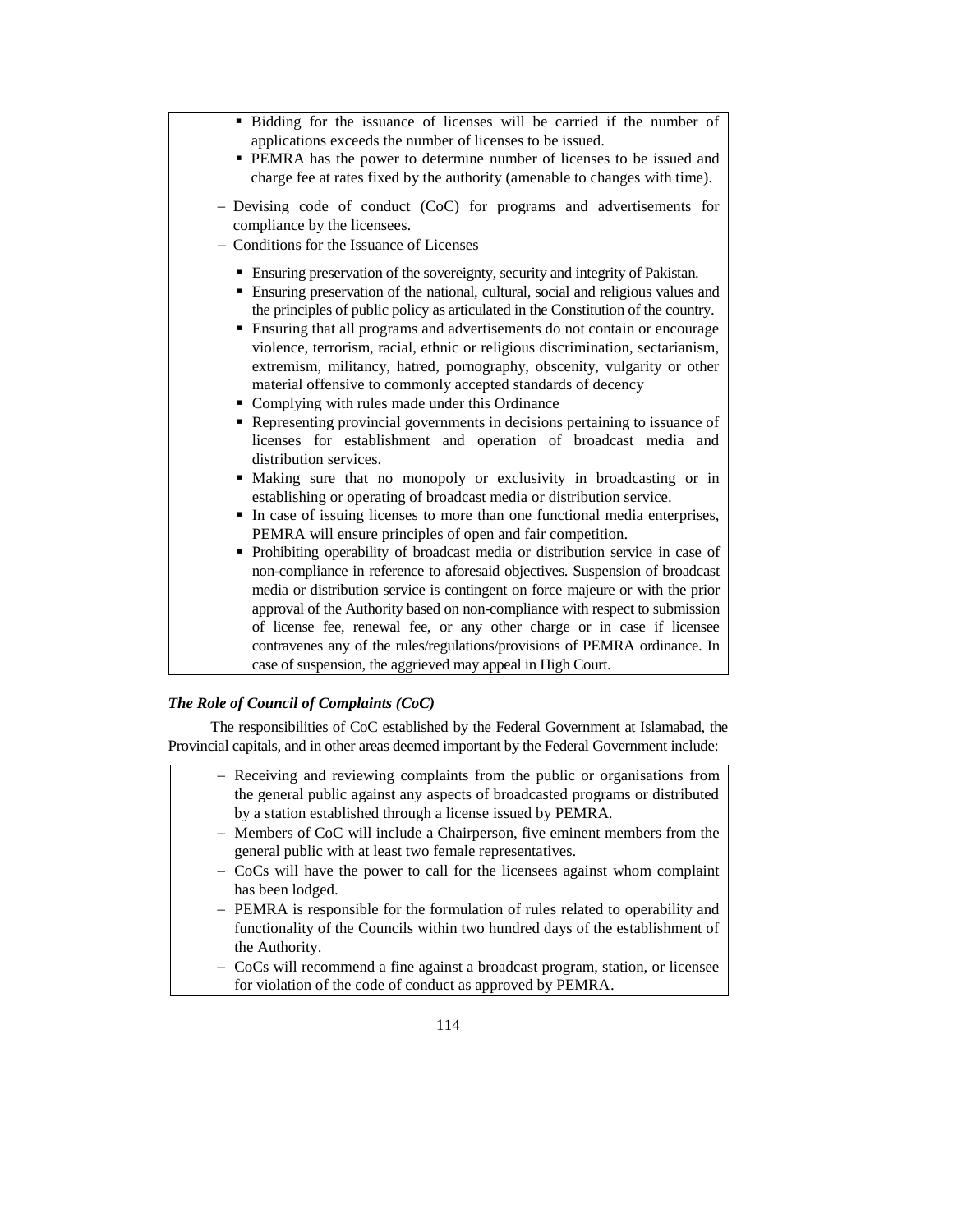# *Authority to Inspect*

- PEMRA has the power to hold inspections against a broadcast media station or distribution service.
- All the licensees must remain open to inspection by an authorised officer and provide officer with every assistance and facility in performing his duties.
- Within forty-eight hours of carrying out inspection, the officer will submit inspection report to the Authority. The report will be based on information collected during inspection. PEMRA Chairman can issue show cause notice to broadcast media or distribution service may seize its broadcast or distribution service or seal the premises. The equipment may be issued later. In case of contravention of rules of PEMRA Ordinance, licensees will be charged a fine of PKR. One million rupees.

## *Offences*

- Any broadcast media, distribution service or person who violates any of the provisions of Ordinance will be fined with ten million rupees.
- In case of repetition of the same offence, a person will be imprisoned for a term which may extend to three years, or with fine, or with both.
- If an offence is made by a person who does not hold a license, he will be imprisoned for a term which may extend to four years, or with fine, or with both, in addition to the confiscation of the equipment.
- In case of damages, removals, tampering, or theft of any equipment of a broadcast media or distribution service station, the person will be punished with imprisonment which may extend to three years, or with fine, or both.

## **6.5. CODE OF CONDUCT**

The Ministry of Information, Broadcasting and National Heritage in cognizance with the Federal Government describes following acts as non-compliance to the code of conduct:

- Airing content in news, current affairs programs, or advertisements which is against the Islamic values, ideology of Pakistan, or founders of Pakistan.
- Airing content which incites anti-democratic sentiments against the constitution of Pakistan, country's security and defense.
- Airing content which is discriminatory about any religion, sect, community, or ethnicity.
- Airing content which is vulgar, pornographic or obscene.
- Airing content which incites or glamorises hatred and contempt against an individual or a group.
- Airing content which is against judiciary or armed forces.
- Airing content which is threatening, blackmailing, and falsely incriminating of any person or group.
- Airing content depicting behaviours such as smoking, alcohol consumption, narcotics, and drug use.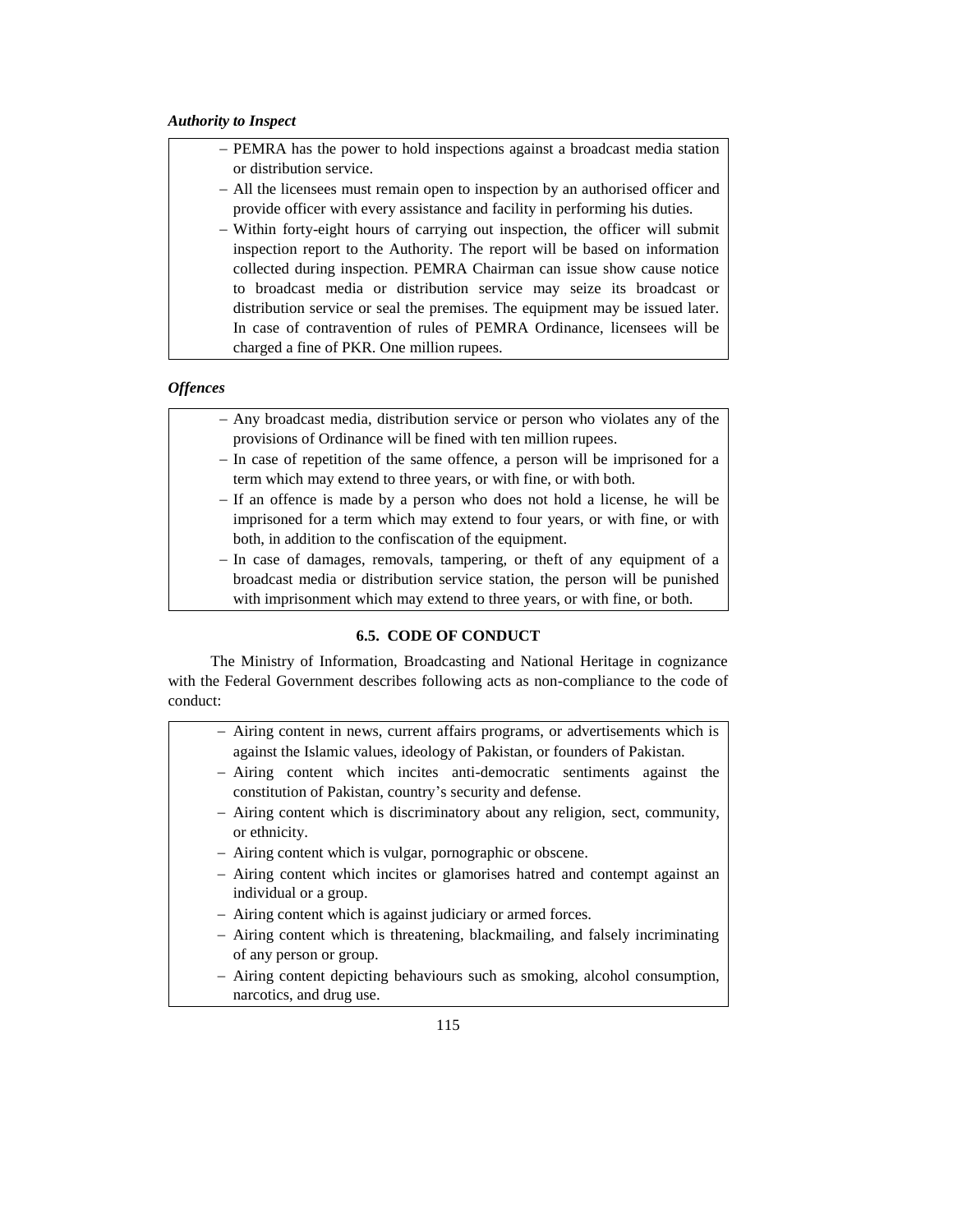- Airing content which is inaccurate.
- Airing content which doesn't treat guests with respect.
- Airing gory contents.
- Airing contents which shows false, distorted or misleading facts.
- Airing content which puts ongoing inquiry, investigation or a trial into jeopardy.
- Airing content which is plagiarised without addressing to the issues pertaining to copyrights.
- Airing enactments of events which depict gore and violence.
- Airing content which glamorises or incites religious intolerance and disharmony.
- Airing abusive language.
- Airing hate speeches.

# **6.6. COUNCILS OF COMPLAINTS (CoCs)**

Ministry of Information & Broadcasting in its gazette published in 2010 detailed establishment of the councils of complaints. The ordinance explains the functions of CoCs as follows:

| - To work independently under facilitation by PEMRA and functions will be                                                                         |  |
|---------------------------------------------------------------------------------------------------------------------------------------------------|--|
| coordinated by the Secretary to the Authority.                                                                                                    |  |
| - To take action against the complaints received against broadcast media or                                                                       |  |
| distribution service operators as detailed in the Ordinance (fine up to the limit                                                                 |  |
| prescribed in section 29 of the Ordinance, suspension of license against a                                                                        |  |
| broadcast media or distribution service operator or licensee for violation of                                                                     |  |
| the Ordinance).                                                                                                                                   |  |
| - Each council to have a chairperson, 5 members (at least 2 should be women),<br>and the members must be persons of eminence from general public. |  |
| - The Authority may approve or disapprove of the recommendations made by<br>the CoCs.                                                             |  |
| - Each of the CoCs to compile and submit report on its operations to PEMRA,<br>bi-annually.                                                       |  |

## **6.7. PEMRA AMENDMENT ACT, 2007**

In 2007, PEMRA Amendment Act was framed and implemented. This Act was established to amend PEMRA Ordinance, 2002. Some of its features are as follows:

- There were a total of 28 amendments made in the Act. The amendments were mostly related to explaining the technical terminologies and providing operational definitions for the same. Moreover, under separate clauses and sub-clauses, additional terms such as broadcast media, broadcast station, channel provider, distribution service, DTH, LMDS, among others, were either introduced or further explained for clarity.
- Categories of licenses to be issued were also introduced in the Act such as: international and national scale stations, provincial scale broadcast, local area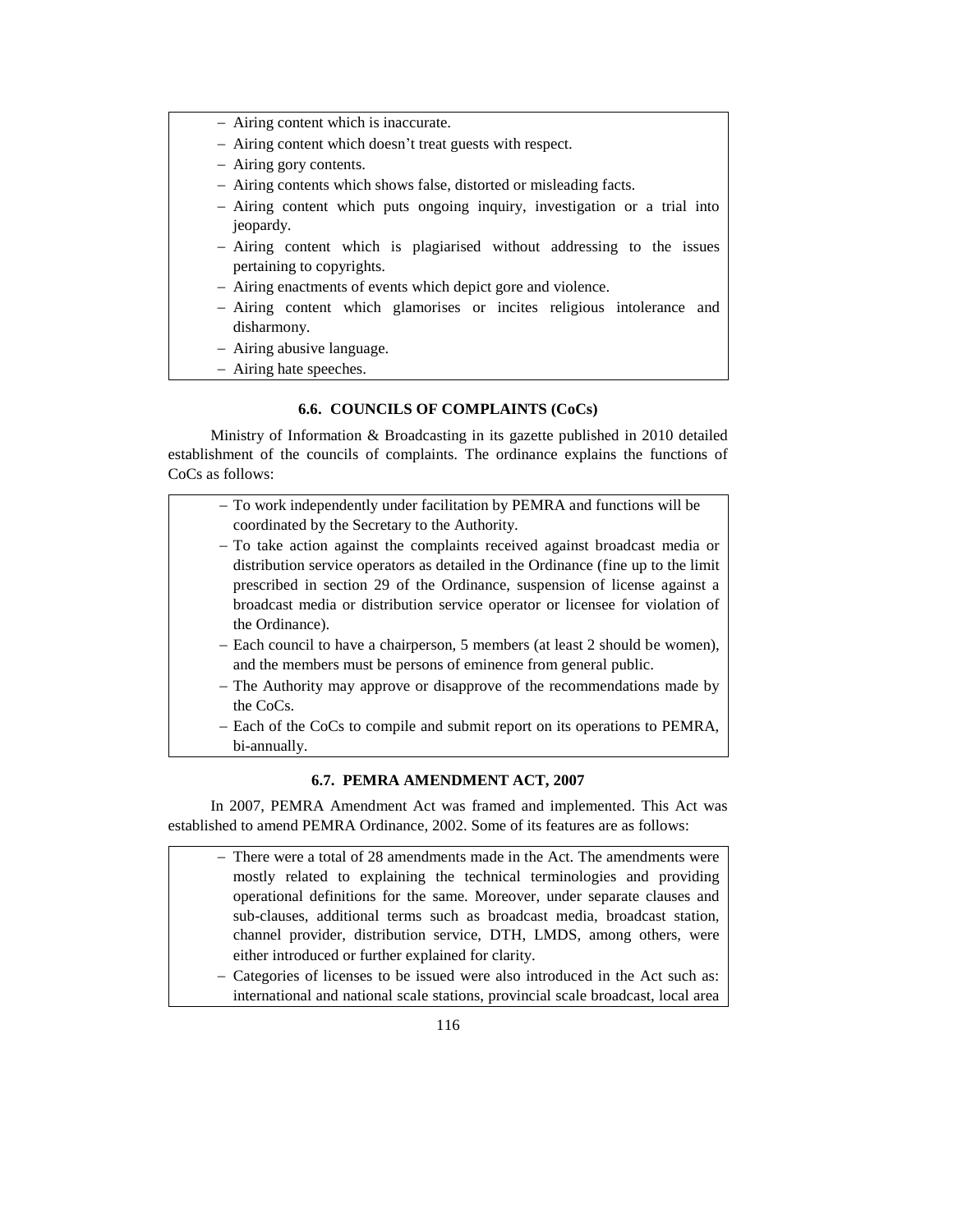community based radio and TV broadcast, specific and specialised subjects, distribution services and uplinking facilities such as teleporting and DSNG.

- The transparency of bidding process was also pressed upon in situations when the numbers of licenses to be issued would be lesser than the license applications. After sub-section 4, a new sub-section was added which says: *The Authority shall devise a Code of Conduct for programmes and advertisements for compliance by the licensees.*
- Regarding power of Councils of Complaint, in section 3(A), following clause was added: *The Councils shall have the powers to summon a licensee against whom a compliant has been made and call for his explanation regarding any matter relating to its operation.*
- After section 33, following amendments were made:
	- o Federal, provincial and local government officials to assist PEMRA
	- o Based on the findings of PEMRA, the Court may issue a search warrant against a person who has 'unlicensed broadcast media or distribution service', or if the person has 'controlled, operated or equipment of such a broadcast media or distribution service is being kept or concealed.'

### **6.8. PEMRA AMENDMENT ACT, 2018**

In PEMRA Amendment Act, 2018, following amendments were prescribed:

- Under section it was articulated that the Federal Government will have the power to issue directives to PEMRA, 'in writing on a matter of policy'.
- In cases of ambiguities or questions or concerns raised, the decision of the Federal Government will be considered final.
- PEMRA will include a chairman and eight members who will be appointed by the Federal Government and will embody qualities such as competence and integrity. The must also have experience in any of these fields: Media, Business, Management, Finance, Economics or Law. The Chairman and members should have at least masters or professional degree from an equivalent qualification from institute recognised by the HEC and must also have twenty years of experience in the relevant field.
- Among the members will be one permanent member appointed by the Federal Government who will work on full-time basis, one officer of BS-22 of the Federal Government, the Chairman, PTA, one member nominated by the Pakistan Broadcasters Association, and one members each to be nominated by the provincial government from general public of whom at least 2 must be women. These members will be nominated by the provincial government on rotation basis.
- The composition must also include 2 ex-officio members.
- All members, excepting for ex-officio members, will have to vacate office if remain absent from 3 consecutive meetings.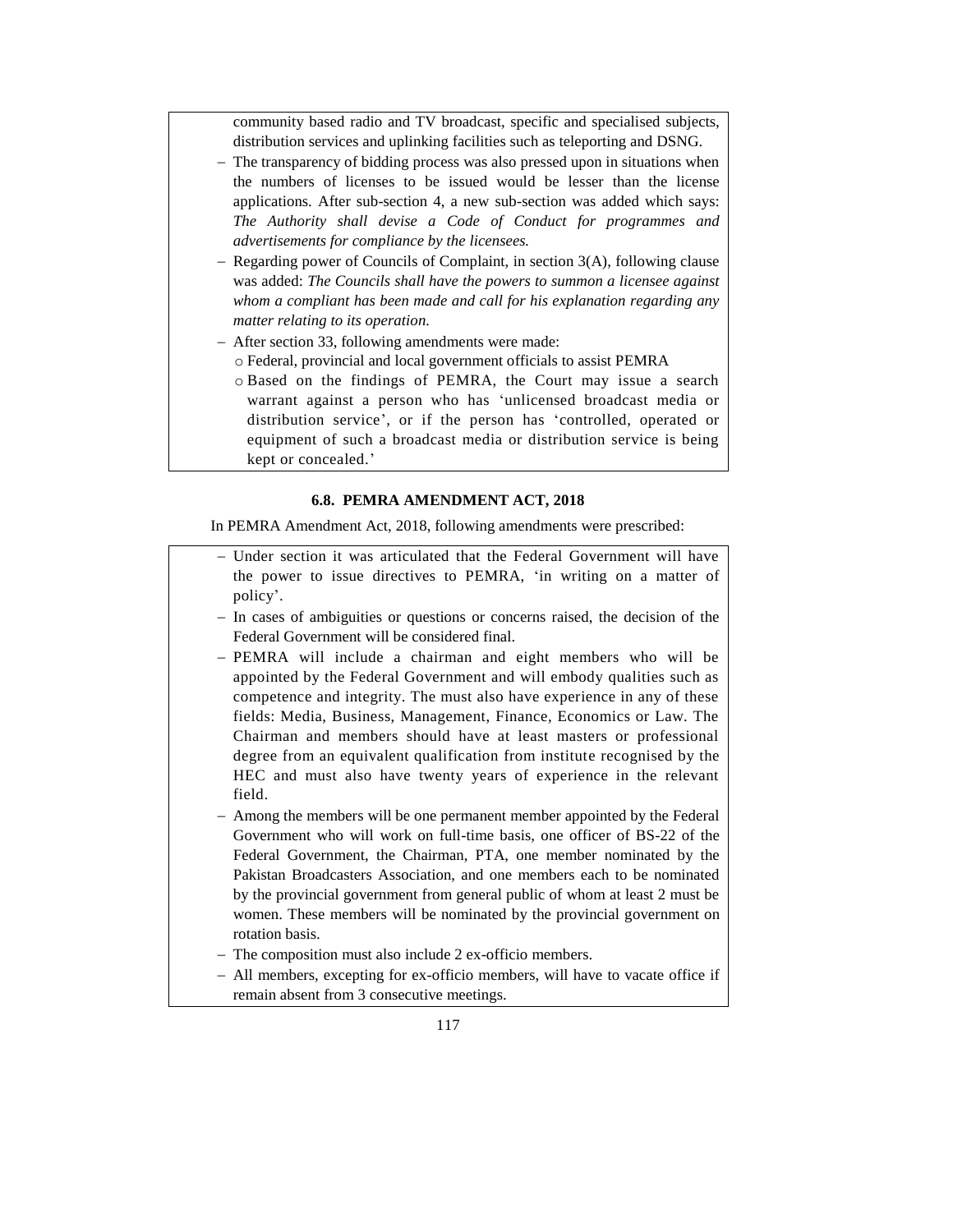# **6.9. PEMRA Organogram**

The Authority members are depicted in the following figure.



The administrative functionaries include:

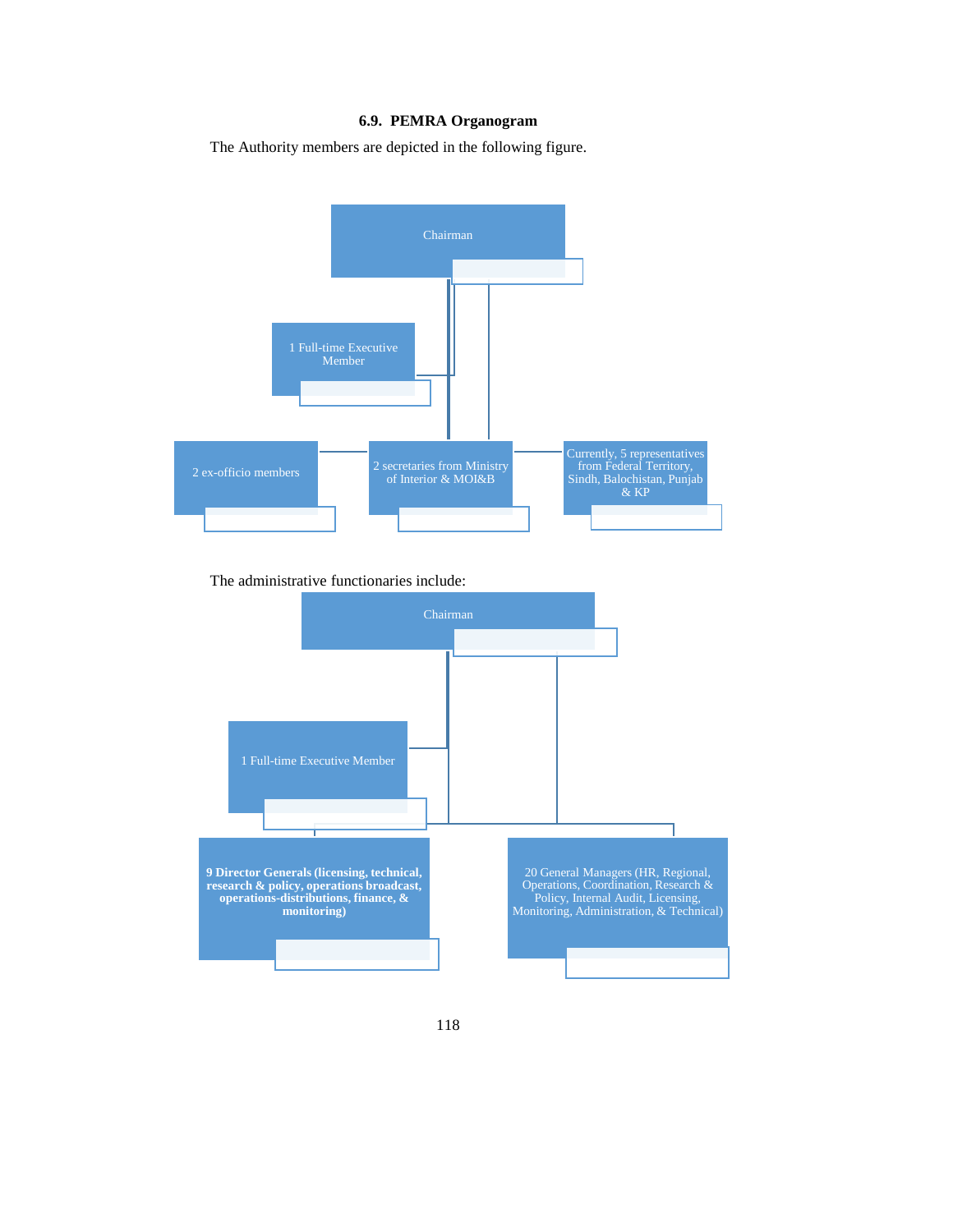## **6.10. MEDIA REGULATIONS: EVIDENCE FROM OTHER COUNTRIES**

Although every country/region has its peculiar problems and issues, and, indigenous solutions are required to resolve such issues. We are far beyond the one-sizefits-all debate. We acknowledge that every country has its historical realities and political dynamics. There are various social, cultural, and, most importantly, economic factors that determine the market structure and operations. Therefore, we do not argue that we should model our media regulation based on what others have done. Still, we should look into what practices others have adopted, which ones were successful and which weren't, and based on that, we can make a good guess what the peculiarities of our broadcast media industry are and what sort of solutions can we offer keeping in view our unique historical cultural, religious and political situation. Therefore, we intend to briefly describe the broadcast media regulatory framework of some selected countries.

# **6.11. THE FEDERAL COMMUNICATIONS COMMISSION (FCC): UNITED STATES OF AMERICA (USA)**

The United States of America is one of the most relevant examples to discuss since we intend to evaluate PEMRA, a regulatory body in Pakistan. The US constitutions, the bill of rights and the amendments are a euphemism for freedom and the rights of the citizens.

The first amendment regarding free speech provides the foundations for free media in the United States. The amendment states as follow:

"*Congress shall make no law respecting an establishment of religion, or prohibiting the free exercise thereof; or abridging the freedom of speech, or of the press; or the right of the people peaceably to assemble, and to petition the government for a redress of grievances*" 92

This amendment in the US Constitution guarantees individual and press freedom. This freedom is the distinguishing characteristic of the US economy and structure. But despite the freedoms afforded to individuals, certain lines are not supposed to be crossed. There are certain boundaries that need to be set, the freedoms are not absolute, and the US media law is clear on those.

For instance, the media cannot defame a person or harm his/her character by spreading false or unauthenticated information to the public. True that the media is free and the press is given enough freedom to inform the public and form opinions, but that in no way means that the media freedom can transcend boundaries of individual liberties, and personal spaces. If something like that happens, there is a written institutional setup to protect the victims and have their voices heard. Similarly, formal, and informal constraints prohibit the media from spreading information that the government considers inappropriate for public viewing/consumption and which may have an unfavourable impact on national security. There have been instances wherein the government, the court and the press has been dragged into legal battle over publication of material which was classified.<sup>93</sup>

<sup>92</sup> https://www.law.cornell.edu/constitution/first\_amendment

 $93$  For example, the infamous Pentagon papers case wherein findings of a study regarding the Vietnam War were not allowed to be published by the government. However, the court decided that some parts of the finding may be published while certain critical information shall be kept secret for security purposes and safety of the individuals involved in the clandestine missions during the war. *Source:* https://courses. lumenlearning.com/americangovernment/chapter/regulating-the-media/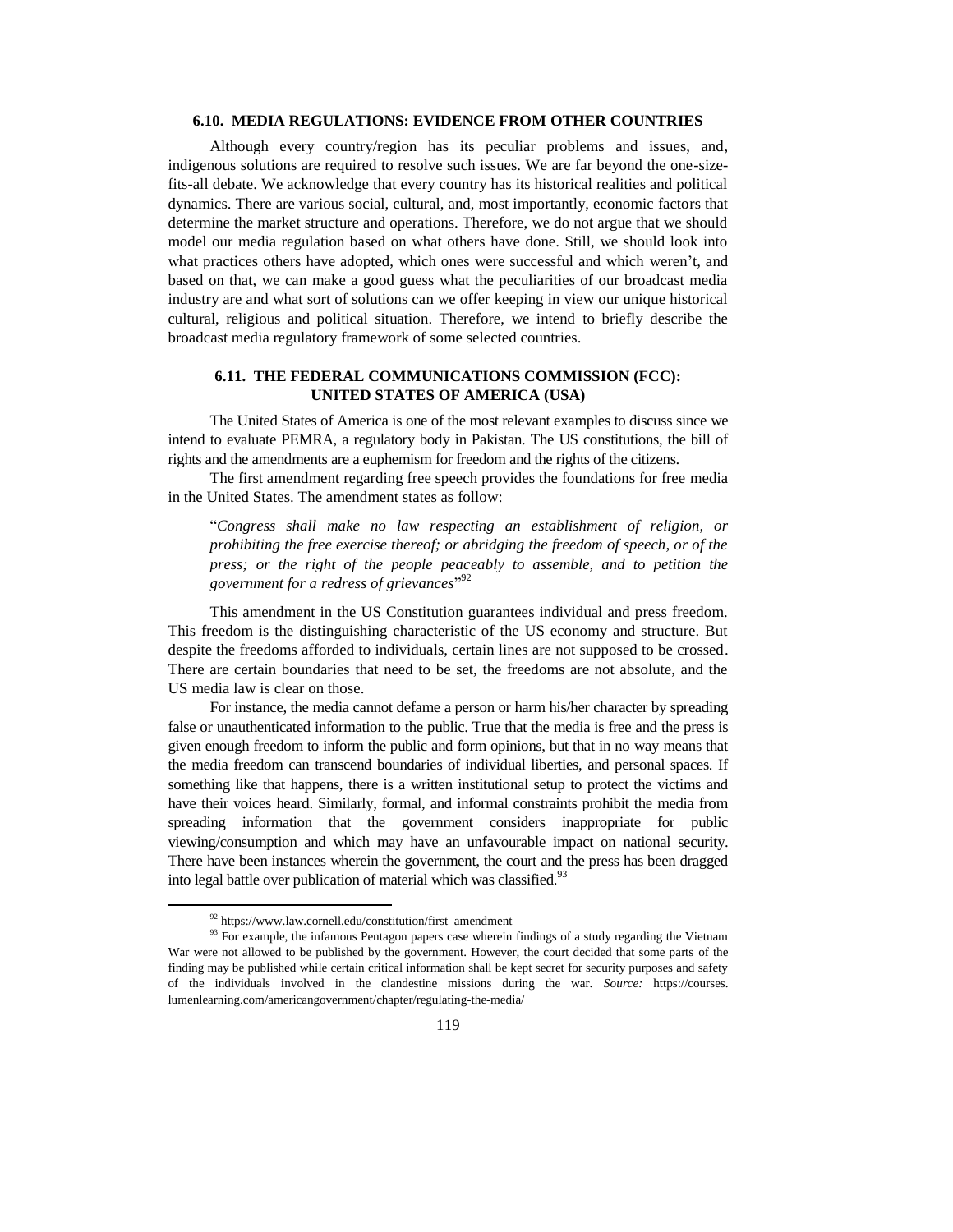The United States has a very powerful media watchdog, namely Federal Communication Commission, abbreviated as the FCC. It was established as a result of the 1934 communications act.  $94$  The FCC is a seven-member commission that monitors the broadcast media in the United States. Currently, the FCC grants licenses to radio and TV broadcasters. The FCC ensures that the media channel will have to follow the rules and regulations. The FCC, which now has five members, also determines that the broadcaster does not cross the lines and therefore it remains vigilant over the content being aired. The FCC grants frequencies, content approval, fees, and fines. This makes it the US equivalent of PEMRA.

There are specific rules which make the United States Media regulation unique. For example, during a race for a public office, the presidency congress or senate, the TV channels will have to allocate equal time to the participants. If this doesn't happen, the candidates can file a complaint with the FCC. The media channel has to allot equal time, and the rates would also have to be the same. Time will be sold to the participants at the same rate. However, there are certain instances where the rule doesn't apply like coverage of a political rally or coverage of an issue where one or two public officials are interviewed by the journalist.

Till the 1980s there was a practice known as the fairness doctrine, which compelled media broadcasters to give the audience the complete picture and show the two sides of the coin. The FCC also regulates obscene content that is not suitable for certain audiences such as children. If there is any such program which has such content, it only gets late-night airtime slots. If channels do not comply, they are fined, for example, Janet Jackson's wardrobe malfunction cost CBS a huge sum of money.

Other than content regulation, there is an important area of concern where the FCC has played a role. The issue of transparency in media has been one of the hot debates in the realm of US media regulation. Certain specific laws collectively known as the sunshine laws that make the Government agencies disclose information to the public. There are critics of these -called sunshine laws and supporters, both having equally valid arguments. Proponents believe that such disclosures are the essence of democracy, while the opposition holds that such disclosure may have a variety of adverse effects on policy making as well as national security. The Johnson administration in 1966 with the freedom of information act, however reign during his tenure exempted certain government agencies such as the CIA and FBI from the FOIA.<sup>95</sup>

Broadcast media is all about the information it relays between the general public and the government. This makes the media job one of the most difficult ones. In the US, it has been a practice to criticise the administration for not being open enough, but when

 $\overline{\phantom{a}}$ 

<sup>&</sup>lt;sup>94</sup> The act was originally made to have uniform regulation for Radio, Telephone and Telegraph. However with the passage of time, there have been various amendments as technology developed and TV, cable and satellite came into the picture. The Act now covers all sorts of information broadcast and regulates the producers and distributors through Government agencies such as the FCC. If the FCC is the equivalent of PEMRA, the communications act of 1934 is the US counterpart of Pakistan's PEMRA Ordinance.

Source : https://bja.ojp.gov/program/it/privacy-civil-liberties/authorities/statutes/1288#:~:text=The%20 Communications%20Act%20of%201934%20combined%20and%20organized%20federal%20regulation,overse e%20and%20regulate%20these%20industries.

<sup>&</sup>lt;sup>95</sup>FOIA is an example of sunshine laws. This act makes the Government offices, the executive branch to give information to the citizen upon the request of the citizen.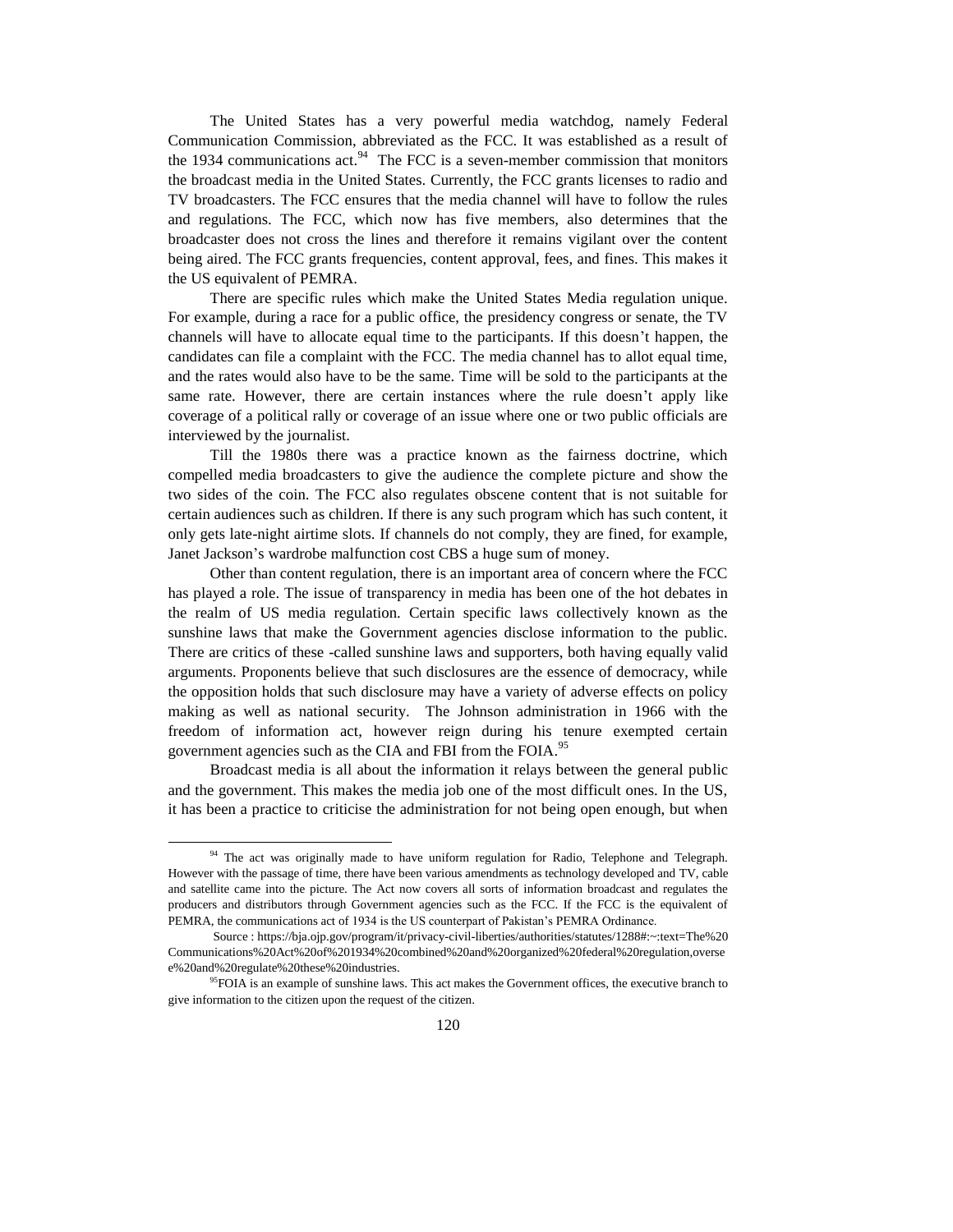the same people (who criticised) got a chance to run the White House, they have sometimes become even more closed. Examples include Barrack Obama, who criticised the Bush administration for being closed. Yet, he only gave a total of 46 question-answer sessions with journalists as opposed to his predecessor, who gave 146. This culture has given rise to journalists relying on sources who provide information on the condition of anonymity, but the supreme court has now lifted the protection from journalists and if a journalist doesn't specify the source, he or she could face jail time, for instance, Branzburg Hayes 1972.<sup>96</sup>

The telecommunication act of 1996 was another significant amendment in the 1934 communication act. As a result of this act, the FCC became a monitor rather than a proper regulator. However, still the FCC is a powerful entity and maintains its presence by intervening in the Media broadcast industry as and when required.

### **6.11.1. Organisation**

The FCC is divided into different bureaus, and other offices are working under them. Each office or bureau has its area of expertise, jurisdiction, and span of authority. The key areas include:

- Developing and implementing regulatory programs
- Processing applications for licenses and other filings
- Encouraging the development of innovative services
- Conducting investigations and analysing complaints
- Public safety and homeland security
- Consumer information and education

There are currently seven bureaus and nine offices. The bureaus include Consumer and Governmental Affairs, enforcement, international Media, Public safety and homeland security, and wireless telecommunications. There are nine offices, namely the office of the administrative law judges, office of communication and business opportunities, office of economics and analytics, office of engineering and technology, office of general counsel, office of inspector General, and offices of managing director, media relations and workplace diversity. While conducting its usual business of making rules, the FCC issues notices to the public informing the citizenry of the issues and the rules that are being framed to deal with those new issues or changes being made for reforming already existing rules. The public then responds with comments, criticism, and suggestion. The FCC then considers and gives weightage to the responses received from the public. This type of rulemaking is called "notice and comment".<sup>97</sup>

When it comes to rule making, the FCC classifies its rules into three types

• Legislative rules.

- Non-legislative rules.
- Organisational and procedural rules.

<sup>&</sup>lt;sup>96</sup> It was a famous case in 1972 where in the reporters protected the anonymity of the source and refused to answer certain questions of the grand jury. The Supreme Court passed verdict that journalists by not naming the source are obstructing justice. The three reporters had to face jail time

 $97$  https://www.fcc.gov/about-fcc/rulemaking-process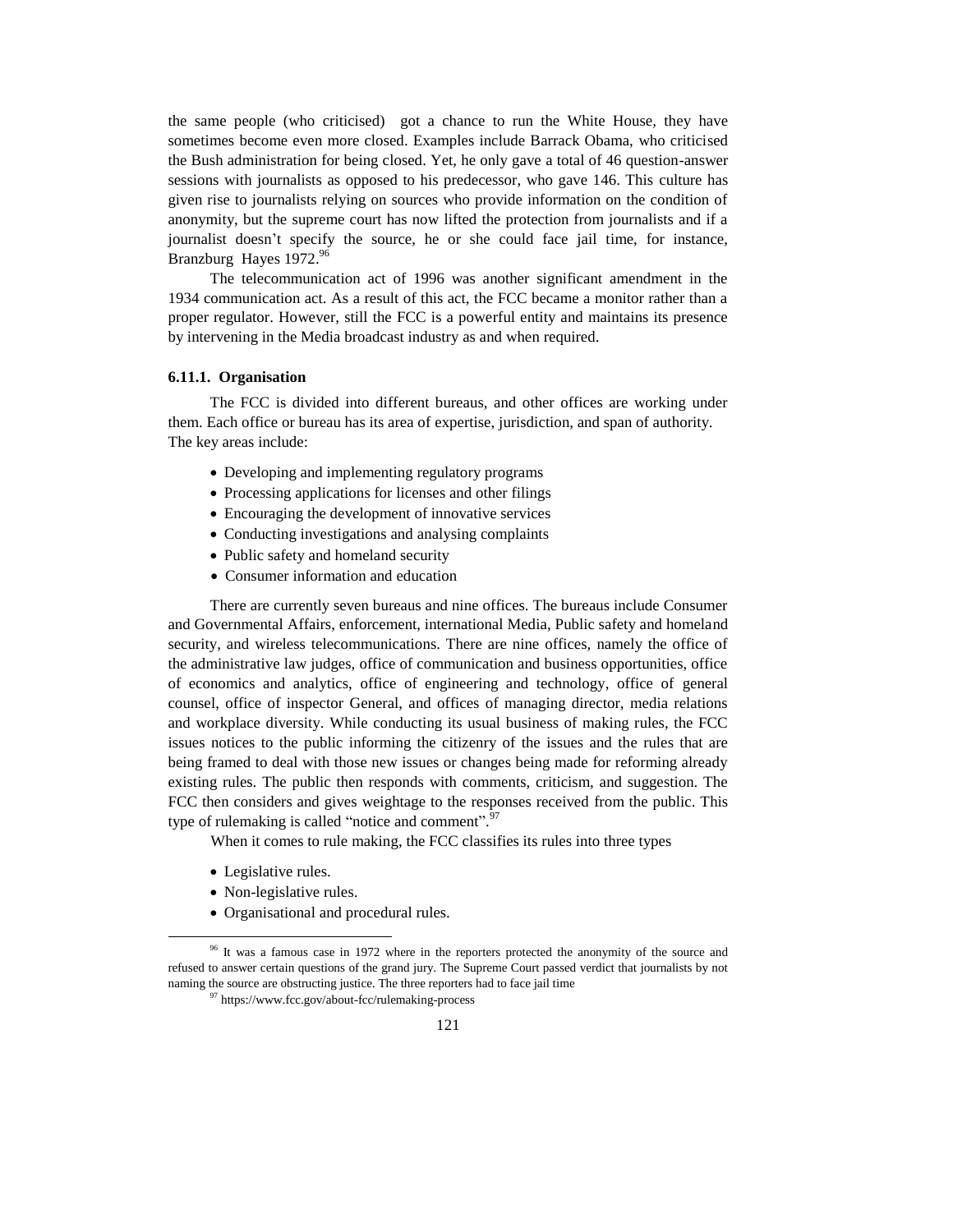The non-legislative rules are again divided into subtypes.

- (1) Interpretative rules
- (2) Policy statements

Legislative rules are the result of legislation by the law-making houses of the congress and the senate. Such rules are legally binding on the FCC as well as the public. As quoted on the FCC website, the rule regarding the height of towers can be a good example. Other examples may include the equipment used by broadcasters, their quality, etc. Among the non-legislative rule the first type i.e., the interpretative rules, interpret the meaning of the legislative rules and how to follow them. For instance, there exists legislation that the towers should be of a certain height to reduce hazards for aircraft. The interpretative rules would explain the meaning of what should be height, construction material, what precautions are to be taken, etc. The second type of non-legislative rule is the policy statements. These are communication from FCC to the public. The media houses and distribution agencies explain that how does the FCC intends to follow certain rules and what sort of rewards and penalties are going to be imposed.

The third type of rules is organisational and procedural rules. When the FCC is going to make any in-house changes such as opening a new bureau or delegating powers to some of its offices, the FCC uses organisational and procedural rules. These rules are related more closely to the internal structure and the way that structure is determined.

#### **6.11.2. From where does the FCC Derive Power?**

The power to make rules is given to the FCC by the United States Congress. The Congress has given a free hand to the FCC to make specific rules. The FCC has the discretion to introduce new laws and changes, while in a few instances, the Congress does not give that freedom to the FCC. Examples include the grant of licensing to broadcasters in the public interest as a rule wherein the FCC has some level of discretion. On the other hand, if congress asks the FCC to switch from analog to digital and gives a deadline, than FCC no more has its discretion; it has to get the job done.

### *When does the FCC decide that rules need to be made or amended?*

There could many a reasons of the FCC wanting to adopt new rules or make changes in previously existing ones however broadly those reasons could be categorised as follow.

- Statutory Mandate
- Agency identification of a problem
- Petition for rule making.

### **6.11.3. Statutory Mandate**

When the Congress demands the creation of new rules or provisions for changes in the existing rules/regulations, the FCC complies and makes changes accordingly.

## **6.11.4. Agency Identification of a problem**

When the existing body of rules and regulations is silent on the issue than the FCC decides that new rules need to be made. Such situations can result from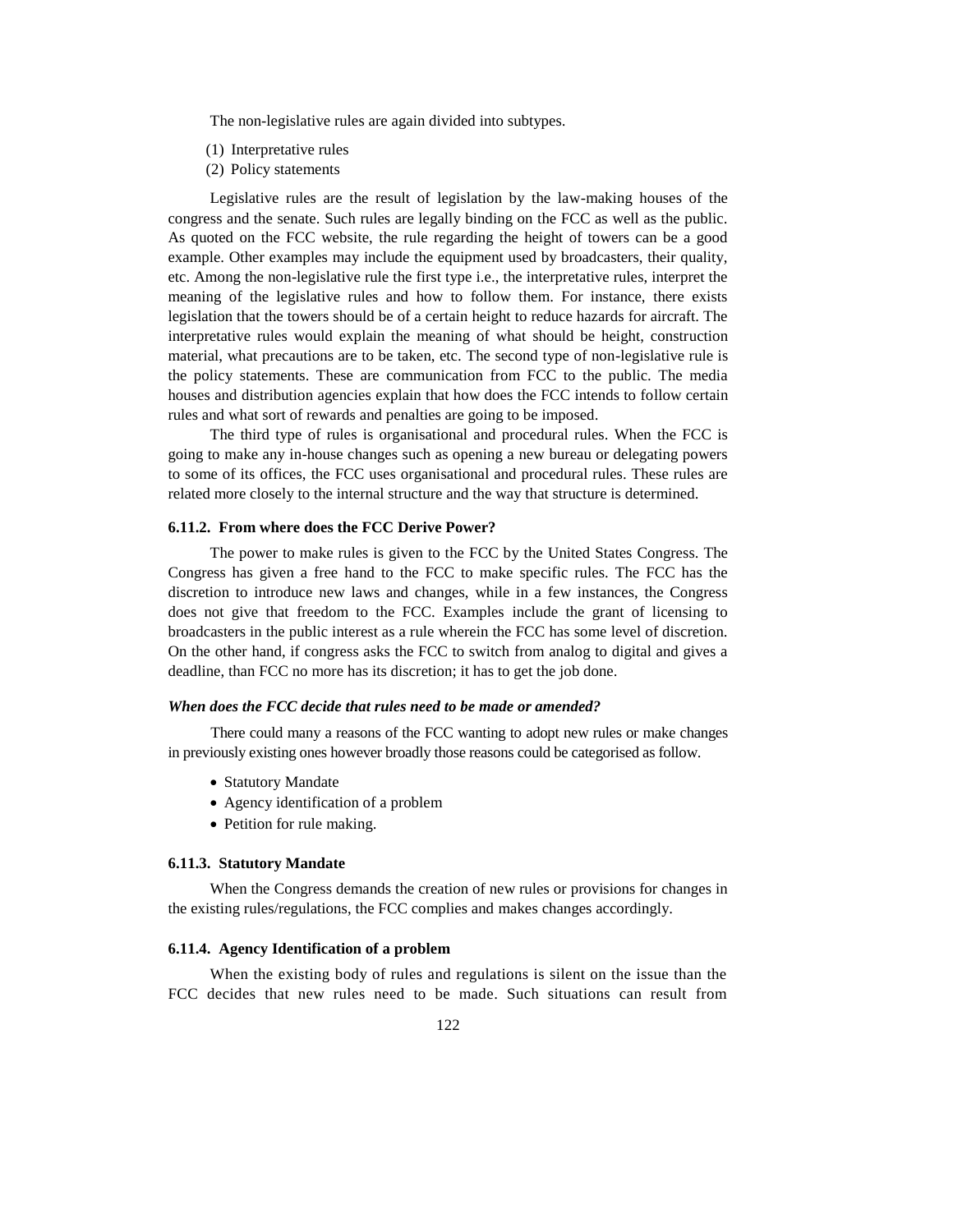technology change and advancement, changes in the market, and peculiar industry behaviours that are harmful to consumers. The FCC will identify a problem and make relevant changes in the existing rules or establish new rules altogether to deal with the issue.

### **6.11.5. Petition for Rule Making**

The ordinary citizens, advocacy groups, organisations (Government and Non-Governmental), and other stakeholders may file a petition and demand changes in the existing laws. The FCC then reviews those demands and may agree or disagree on the changes demanded, however this is one of the mode of rulemaking prevalent in the FCC among others as discussed above. In the usual routine, the FCC makes rules on the notice and comment mechanism. Rules made after such procedure are legally binding on all concerned however, as far as non-legislative regulations are concerned, the FCC has different requirements.

#### **6.11.6. Notice for Proposed Rule Making (NPRM)**

Before issuing a notice, the FCC has to give a notice for proposed rulemaking and engage the public in the debate. It's after the NPRM that the FCC can issue a notice and comment for the rule. The NPRM allows for public input before a new law can be made and finalised. The NPRM, serves as a requirement for rulemaking. It is important to note that the FCC or the State can give waivers in good faith for the public interest if it wants to.

The NPRM contains full details such as the need for the new rule of the proposed changes, and it will also include the alternatives available and which one is more feasible moreover, the NPRM may also have the draft of the proposed changes. The deadline for submissions and the contact information of relevant office bearers so that the public can contact them if they need to. FCC tries to ask a direct question on the issues wherein public input is required. The NPRM is then published in the federal register, where it is accessible to everyone.

The public comment period on the NPRM is usually 30 days; however it varies on a case to case basis when the matter is of extreme urgency. The FCC might give less time, or it may extend the deadline if good enough reasons are communicated to them.

The public comments, irrespective of number or length, are then well-received by the FCC. The FCC acknowledges that the public comments are helpful, but FCC requires comments to be backed by relevant data. The commentators are allowed to present their comments in front of the FCC, and this allows for an exchange of ideas and may lead to better rulemaking. These presentations and other rule-making files are then placed in an electronic repository known as the public docket; the docket contains the draft of NPRM, the comments, the reply comments, and all other necessary files related to that particular rulemaking. The docket is accessible through the internet.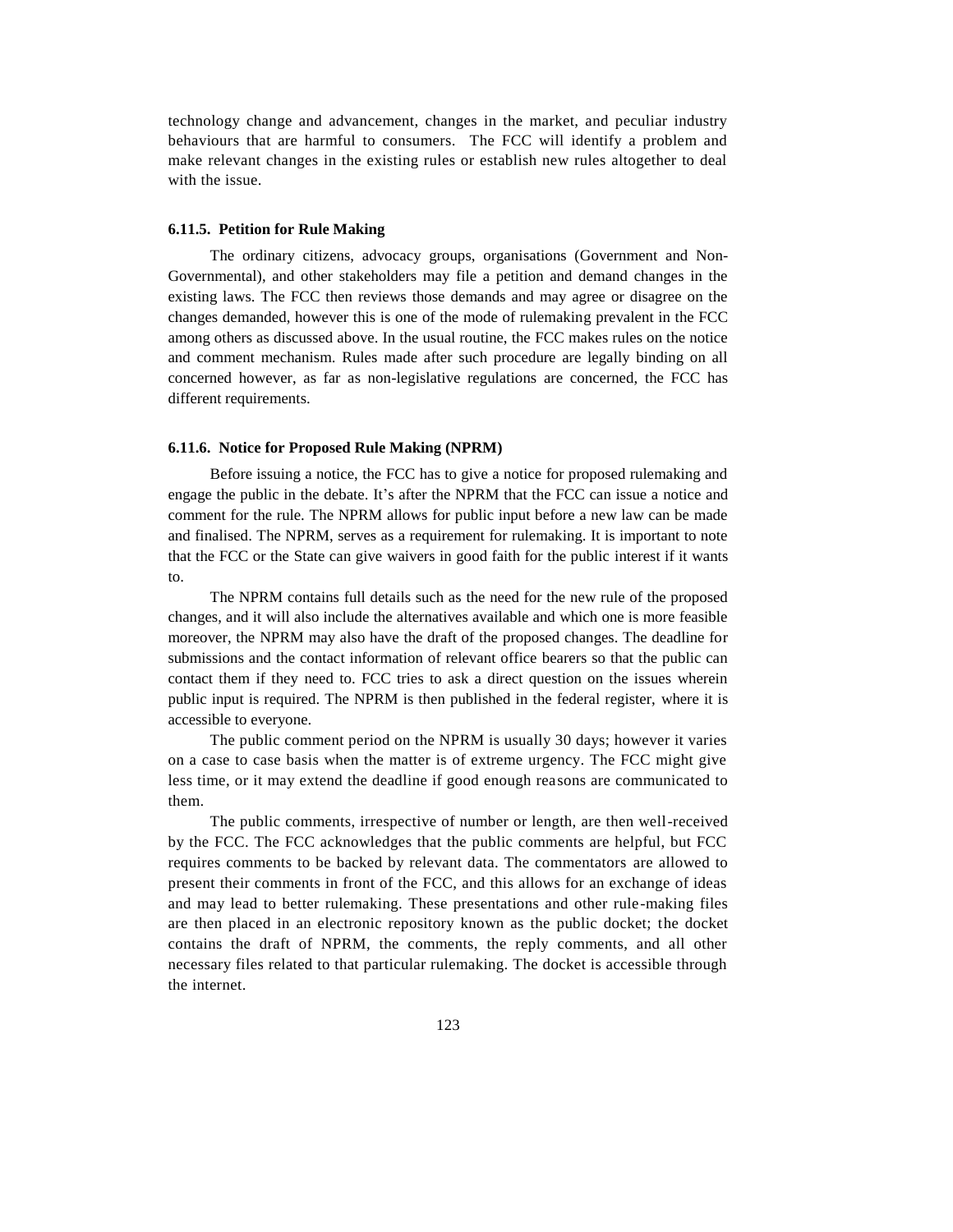## **6.11.7. Rule Making**

Congress is the legislative body in the United States. The entire process is congressional since the FCC derives its power and authority from the act passed by the US congress. When the rule takes the final shape, the FCC is then required to submit it to congress, the congress then can accept the rule, reject it totally, present it for further debate and propose further changes. Even if the Congress approves the rule, the courts still provide an avenue for challenging the rule. The court has many reasons to intervene such as the non-following of due process, violation of APA, or misuse of discretion given to the FCC. Although when FCC proposed rules go through so many filters, there is little chance that it will be dealt with so harshly in the court of law, but as far as procedures are concerned, the court can step up and intervene.

## **6.12. OFFICE OF COMMUNICATION, UK**

Ofcom Act was institutionalised in 2002, based on which Ofcom as a statutory corporate body assumed its office in December 2003. Ofcom issues licenses and regulates the communication industry (telecommunication, radio-communication, cable, and broadcasting media in the UK.

## *Goals of Ofcom*

Ofcom aims to perform three important goals detailed as:

- Independence entails explaining the independence of the communication market from government or private monopoly
- Accountability of regulatory regime to society, to the audience and users of the communication market
- Social and political diversity

## *Regulatory Role of Ofcom*

As mentioned previously that Ofcom as a statutory body was formalised as a result of the Ofcom Act 2002. Among its regulatory role is included:

- To regulate how media programs are transmitted and program content.
- To fine media organisations for breaching regulations
- To close illegal 'pirate' broadcasters and commercial broadcasters
- To regulate broadcasting in variant aspects such as:
	- o Quality and quantity controls
	- o Creating competition by promoting choice, range of viewing, and listening
	- o Pluralism of media content
	- o Literacy in terms of empowering consumers in accessing services

Ofcom also specifies a code of conduct for the media in the UK. The broadcast journalists should adhere to or face sanctions from their employers. All broadcast journalists must produce politically impartial content. The significant sections of the broadcasting regulations focus on child protection, offense and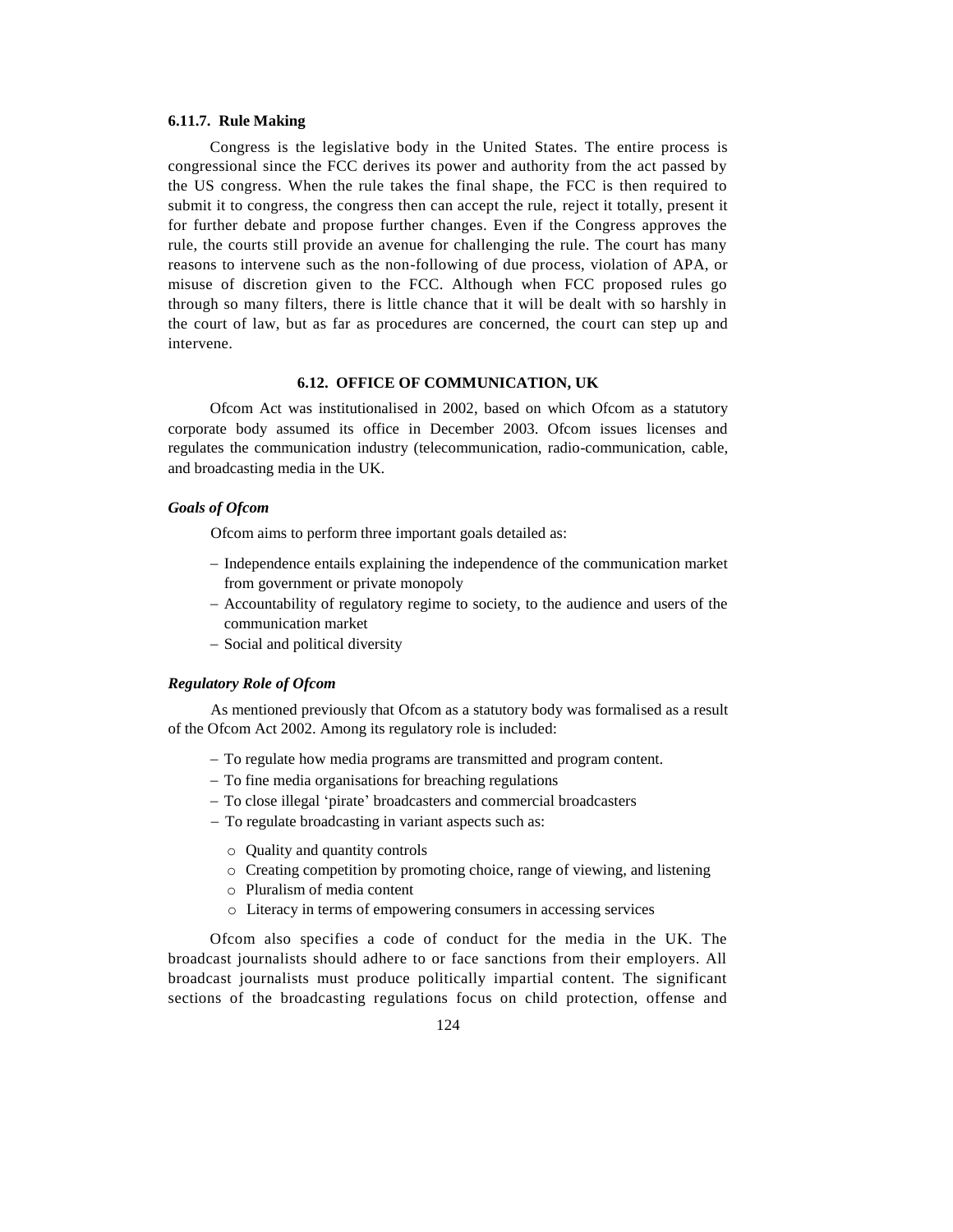harm, crime, religion, undue prominence and impartiality, rules for election and referendums in the UK, rules for fairness, rules for the protection of privacy, and commercial referencing.

### *Media Regulation in South Asia*

- In India, media is regulated by different Acts. For instance, print media is regulated by the Press Council of India Act, 1978. For the regulation of electronic media, Broadcasting Services and Regulations Bill was introduced in 2006. A broadcasting regulatory authority had to be institutionalised, but the Bill is not yet passed. Electronic media (Television and internet) is self-regulated. There are debates currently around whether electronic media should be brought under the PCI Act or make a new Act altogether. For the regulation of films, television, advertisements, and documentaries screened in theaters or television, the Central Board of Film Certification (CBFC) is required. Cable Television Networks (Regulation) Act, 1995, regulates programs and advertisements broadcasted on television.
- Bangladesh Press Council is the only formal regulatory authority in Bangladesh. The Council was established to protect the freedom of press and improve newspapers and news agency standards. The Council consists of 15 members. Usually, a Supreme Court Judge is nominated as the President of the Council who heads as the Chairman of the Council. Three members should be currently working journalists, three editors of news agencies, and three owners of news agencies. Expert panelists should comprise three members: one nominated by the University Grants Commission, second by the Bangla Academy, and the third by the Bangladesh Bar Council. The council addresses issues related to complaints, code of conduct and has the power to summon as well as it enjoys a few rights and jurisdiction of the civil court.
- In Nepal, the National Communications Policy, 1992 opened up licensing process for independent broadcasters. The National Broadcasting Act, 1993 authorises the government as the licensing agency and regulator. The law gives the government the authority to cancel licenses and prevent programs from on-airing. The actions of preventing media content from broadcasting go against Article 15 of the Interim Constitution, 2007, which states that no means of communication will be interrupted except as per law and another which bans censorship of any kind. In Sri Lanka, media regulation is controlled by various Acts directly linked to electronic media regulation, Acts indirectly related to electronic media, and decisions of the Supreme Court and the Court of Appeal. The most procedural and requires extensive documentation is the legal regulation (11 Direct Acts and 9 Indirect Acts).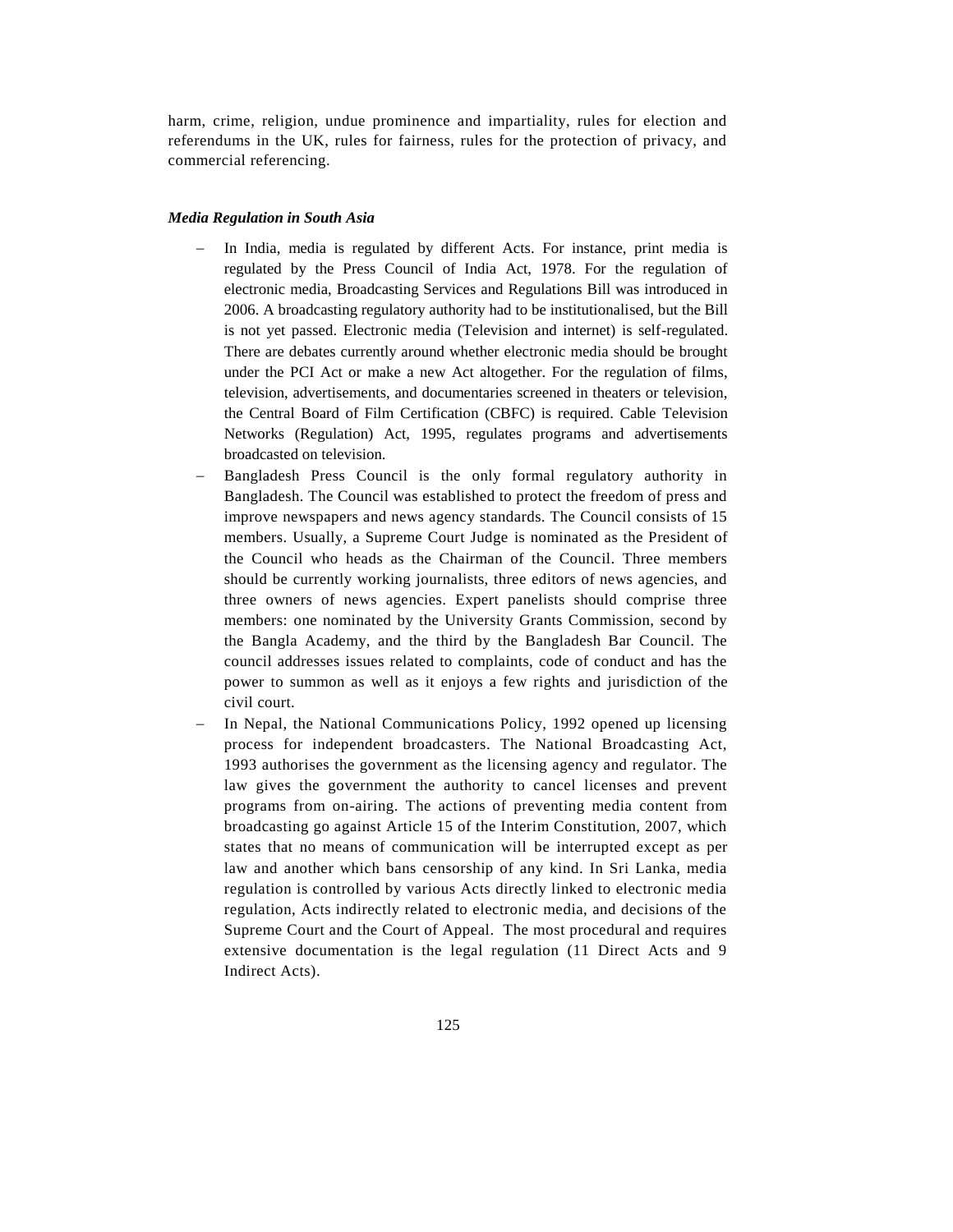|            | Regulating     |                                                                           | Expertise of                                                                                                                                                                                                     |                                                                                                                                                                                                                               |                                                                                                                                                                                                                                                                                                                                                                               |
|------------|----------------|---------------------------------------------------------------------------|------------------------------------------------------------------------------------------------------------------------------------------------------------------------------------------------------------------|-------------------------------------------------------------------------------------------------------------------------------------------------------------------------------------------------------------------------------|-------------------------------------------------------------------------------------------------------------------------------------------------------------------------------------------------------------------------------------------------------------------------------------------------------------------------------------------------------------------------------|
| Country    | Agency         | Appointment                                                               | Commissioners                                                                                                                                                                                                    | <b>Stated Purpose</b>                                                                                                                                                                                                         | Mandate                                                                                                                                                                                                                                                                                                                                                                       |
| <b>USA</b> | <b>FCC</b>     | Appointed by<br>the US<br>President and<br>then approved<br>by the senate | All commissioners in the<br>current FCC have<br>immense experience in the FCC is there to<br>field of communication<br>policy. They have both<br>public as well as private<br>sector experience in the<br>field. | Commutation act<br>of 1934<br>regulate all forms<br>of Broadcast<br>media in the<br><b>United States</b>                                                                                                                      | Granting of licenses<br>Promoting<br>competition,<br>innovation & quality<br>Revising and<br>reviewing media<br>regulation<br>strengthening the<br>defense of the nation's<br>communications<br>infrastructure<br>Supporting the<br>nation's economy by<br>ensuring an<br>appropriate<br>competitive<br>framework for the<br>unfolding of the<br>communications<br>revolution |
|            | Pakistan PEMRA | Appointed by<br>the president<br>directly                                 | Retired and serving<br>bureaucrats                                                                                                                                                                               | <b>PEMRA</b><br>ordinance of<br>2002.<br>Responsible for<br>regulating and<br>establishment of<br>all broadcast<br>media in Pakistan. devolution of<br>The authority can<br>make regulations<br>for carrying out<br>ordinance | Improve the standards<br>of education,<br>Informational, and<br>entertainment<br>Enlarge the choices<br>available to people<br>Facilitate the<br>responsibility and<br>power to the grass root<br>Optimising the free<br>the purpose of the flow of information.<br>To ensure good<br>governance                                                                              |
| UK         | Ofcom          | Ofcom Board<br>providing<br>strategic<br>direction to the<br>organisation | Constituting non-executive Based on Ofcom<br>Chair, Executive<br>Directors, and Non-<br>executive Directors<br>imbibing experience in<br>media economics and<br>communication.                                   | Act, 2002                                                                                                                                                                                                                     | Quality controls, fine,<br>revocation, and<br>licensing.                                                                                                                                                                                                                                                                                                                      |

Table 6.1 *Comparison of FCC, Ofcom, and PEMRA*

# **6.13. ISSUES OF MEDIA REGULATION IN PAKISTAN**

Regulations and regulatory authorities have very little flexibility, which makes it hard for them to adapt to changes in technology, politics, economics, or socio-cultural changes in society. Regulators are not quick enough to respond promptly; therefore, the case of PEMRA and its response to market changes also offers many questions which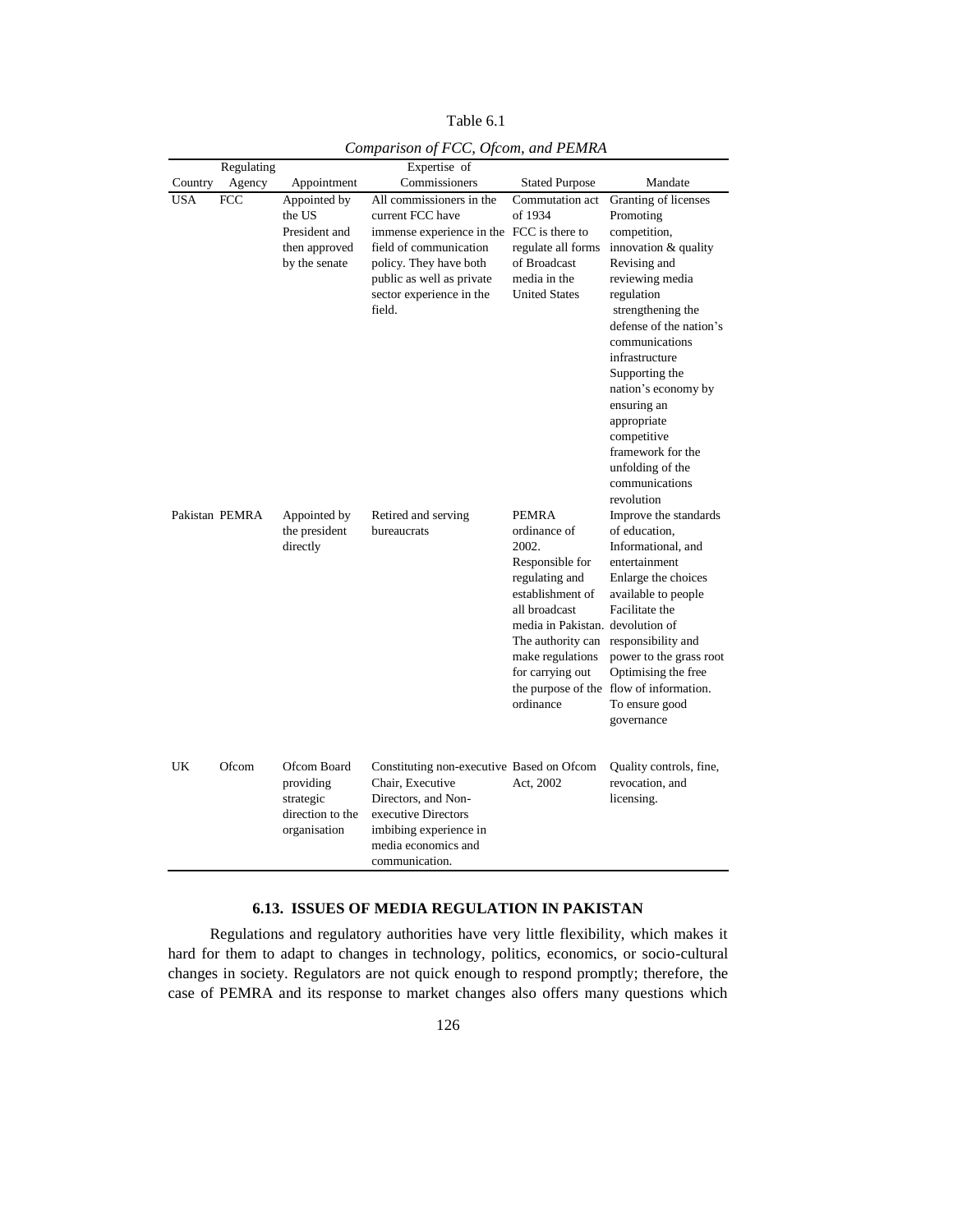require research. The unique feature of PEMRA compared to other regulators is that it has a very sensitive and strong relationship with the cultural and social aspects of society. The sensitive nature of PEMRA, coupled with a broad mandate wherein definitions of certain important things are unclear and its control over content production and distribution makes it a tough case to be evaluated. The Ordinances are formed but lexicons therein are either undefined or kept adhoc (details are in the subsequent sections). Moreover, there have been instances when PEMRA has acted upon its mandate and has been criticised severely and paradoxically, there have been instances where it has remained quiet, and the silence has been charged. These issues are faced by PEMRA solely because of its pivotal role in regulating electronic media, which forms a significant part of cultural industry. Hence, there are many subjective things. However, both domestic and foreign literature has pointed out certain issues faced by countries in the realm of media regulations.

### **6.14. THE QUESTION OF REGULATION**

E. Dudley and Brito  $(2012)^{98}$  define regulations as administrative laws or rules through which the Federal Government implements laws and specifies instructions concerning what individuals, businesses, and related organisations can or cannot do. The authors also argue that market-based economies need rules for efficient functioning and legal frameworks provide standardised instructions for framing and implementing such rules. Regulations can be categorised into social and economic regulations. Social regulations deal with issues related to health, safety, environment, and security, whereas economic regulations concern with industries using economic controls such as price ceilings or floors, production quantity restrictions, demand-supply manoeuvring, and service controls. Theories of regulation provide justification for the government to the behaviours of firms and individuals even in free-market economies. In the following are stated a few theoretical standpoints and later towards the end we will articulate the arguments as proposed in these theories with media regulations.

- According to **Public Interest Theory**, government intervention is justified when competitive markets are not functioning to allocate resources effectively. Hence, politicians' intervention is premised only to correct market failures such as externalities, monopoly power, or asymmetrical information. Public choice theory is critical of politicians' altruistic stands and explains 'self-interest' as the reason for the politicians to intervene (ibid).
- **Capture Theory** argues that framing and institutionalising of standard instructions and rules are not driven by the public interest rather by private interests. In other words, the politicians and regulators are 'captured' by the interests of those intended to be regulated. This standpoint provides a more pragmatic explanation of regulation but doesn't provide a complete picture because many regulations do not tend to serve the interests of the firms, businesses, and individuals being regulated (ibid).

 $\overline{a}$ 

<sup>98</sup> E. Dudley, Susan. and Brito, Jerry. (2012). *Regulation*: A primer. Mercatus Centre. The George Washington University.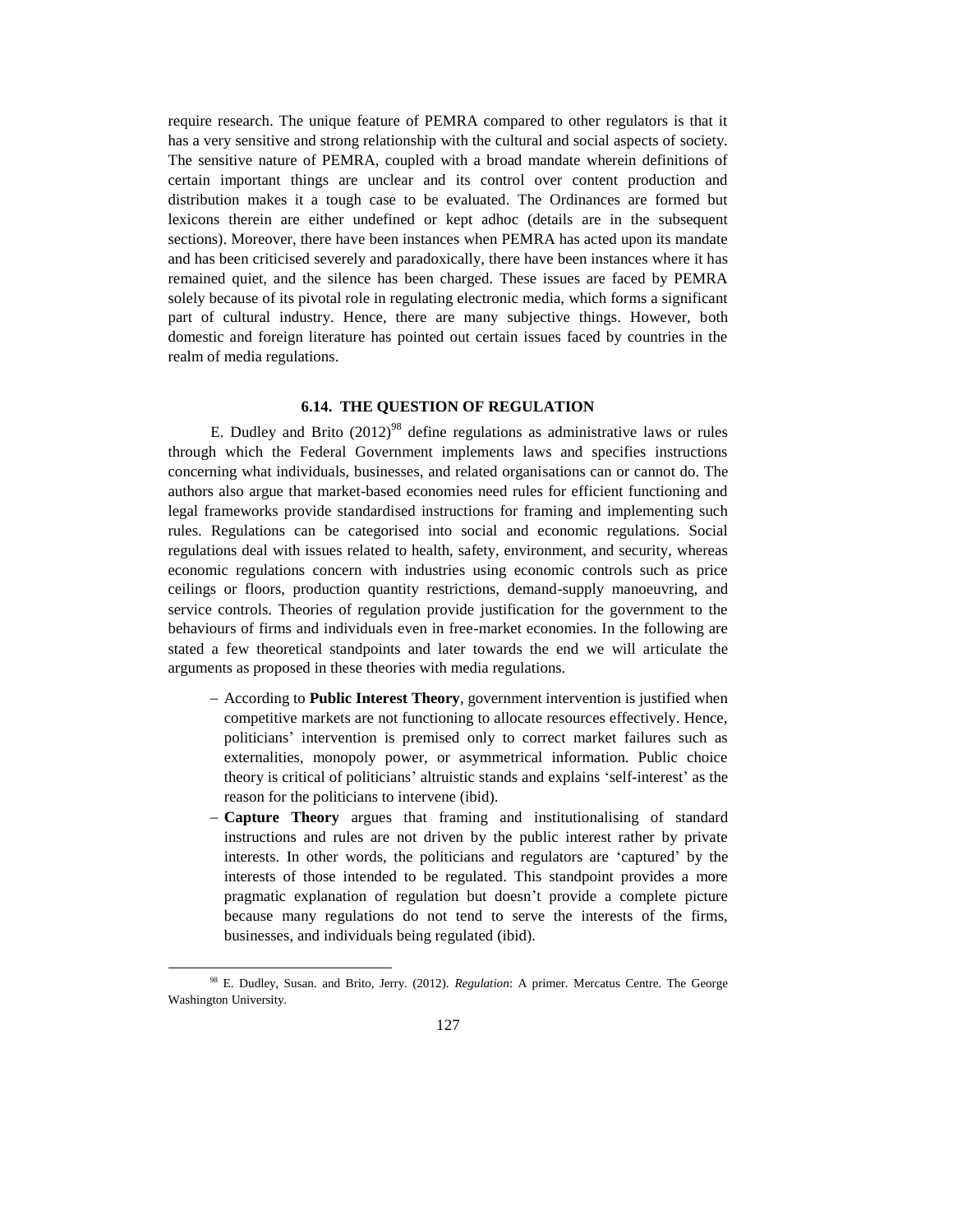**The Economic Theory of Regulation** explains the position of the one being 'regulated' in a comprehensive way. This theory is based on three interlinked propositions. The first being the basic resource governments embodies and has an entitlement over is the 'power to coerce' , the second proposition is that interest groups can convince governments to use their coercive power to the advantage of a given group and to the disadvantage of others. Third proposition details that agents such as firms, individuals, interest groups, and government officials tend to maximise their utilities and well-being, even if that actualises at the cost of others. Legislator's stance to regulate is supported by such groups who lend political support to legislators and regulators in exchange for favourable legislation and regulatory framework.

## **6.15. BROADCASTING AND TYPES OF BROADCASTING**

Rome Convention, Article 3 (f) defines Broadcasting as the '**transmission by wireless of sounds or images and sounds for public reception**.' Broadcasting can be of different kinds: State-controlled (also called public broadcasting), private commercial companies operating at global or local levels, and the third are the ones owned by a community, also non-profit in nature (Abrar,  $2012$ ).<sup>99</sup>

- *Public Broadcasting*: Public broadcasting intends to serve the public; hence it is financed from public funds and owned by the State. Its interest should be to serve the interests of the general public as the citizens of the State, not as consumers. However, public broadcasting is misused by the body polity. The funding of broadcasting comes from license fees which can also be done from revenues generated from advertising, sponsorship, tax reductions, or State aid. In Pakistan, the public broadcasting organisation is Pakistan Television Corporation (PTV) which was established in 1964. Initially, it was established as a Private Limited Company under the Name of Television Promoters Company. In 1967, it was converted into a Public Limited Company under Pakistan Television Corporation Limited (PTV). PTV is the largest TV channel in Pakistan and provides coverage to 89 percent of the country's population. PTV centres are in Karachi, Rawalpindi/Islamabad, Peshawar, and Quetta. PTV has six functional TV channels" PTV Home, PTV Global, PTV News, PTV National, AJK TV, and PTV Bolan. The organisation is owned by the Federal Government of Pakistan, which controls editorial and administrative policies. The government appoints the PTV Board of Directors, who then elects a chairman and managing director. The chairman and MD implement policies framed in cognizance with the Federal Government.
- *Private Broadcasting*: In Pakistan, functional private broadcasting companies include Geo, Aaj TV, Dunya TV, Express TV, ARY, and Hum TV, in addition to a few more vernacular, regional, food and sports channels. Private television broadcasting is regulated by PEMRA. The private broadcasting companies are funded from commercial revenues such as advertising, sponsorship and subscription fee paid by viewers.

 $\overline{a}$ 

<sup>99</sup> Abrar, Muhammad. (2012). *Enforcement and regulation in relation to TV broadcasting in Pakistan*. University of Glasgow.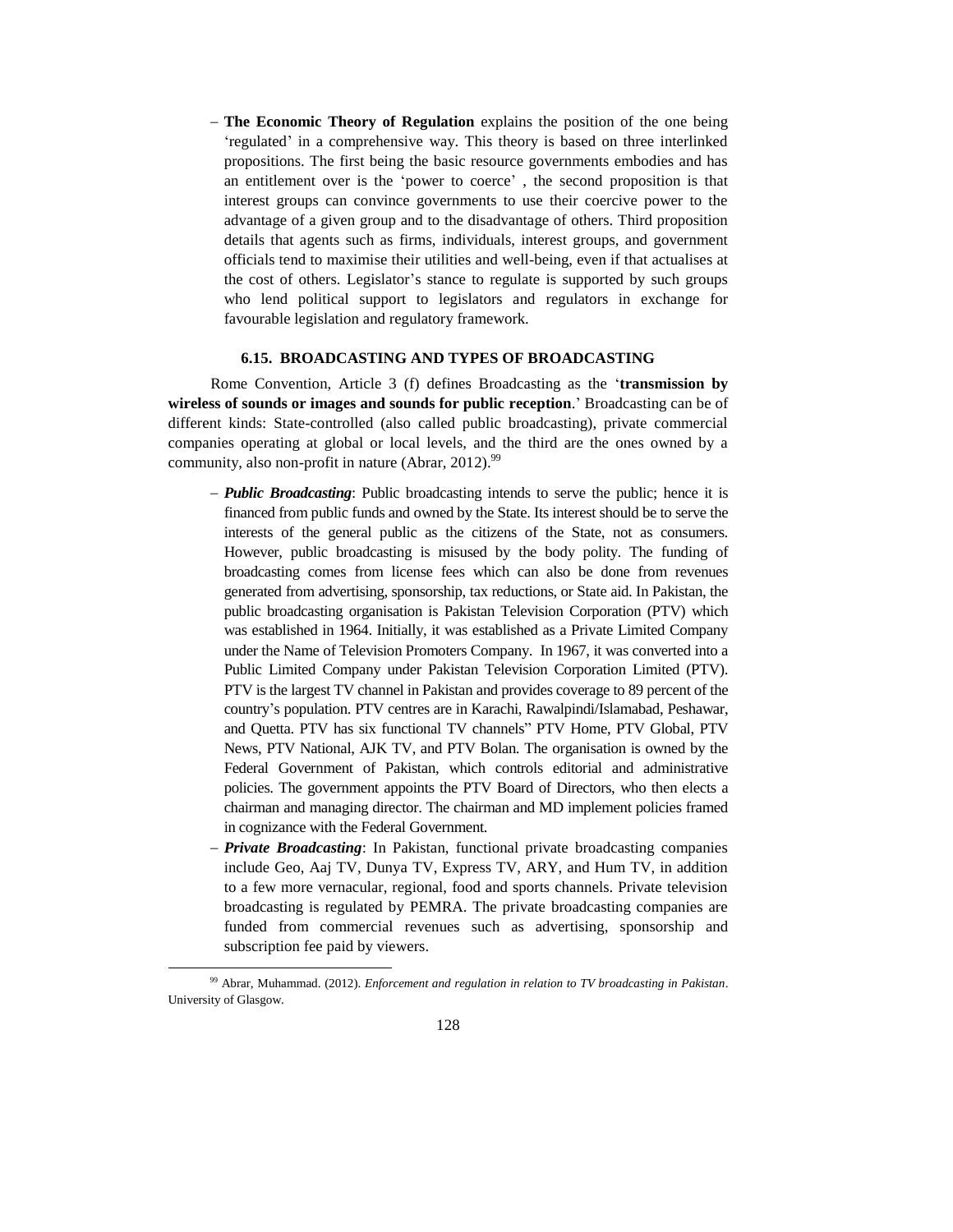*Broadcasting via TV & Internet*: Broadcasting through TV and internet is also a significant industry in Pakistan. Broadcasting via Television take place through terrestrial, satellite or cable. Similarly, internet also provides broadcasting services, more recently through OTT platforms.

## **6.16. REGULATION OF PAKISTANI ELECTRONIC MEDIA**

Abrar (2012) explains that before PEMRA was established, the electronic media laws were not in a single legislative form rather scattered in different legislative measures such as the Pakistan Television Company Act, 1964, Merchandise Marks Act, 1889, and Pakistan Penal Code, and Custom Act, 1969. Pakistan Telecommunication Authority started operating in 1997 in accordance with the Telecom Reorganisation Act, 1996, to control the private sector of electronic media functioning in Pakistan. With the establishment of PEMRA in 2002, PTA's role is now to 'regulate the creation, operation, and maintenance of telecommunication systems and the provision of telecommunication services in Pakistan.' (Abrar, 2012, page. 18).

The four main platforms for distributing TV signals in countries are terrestrial broadcasting, cable television, satellite television, and internet protocol television. Cable Television is a transmission system which takes place through fixed optical fiber or coaxial cable. Coaxial cable is mostly used in Pakistan, whereas some metropolitan cities have been digitalised with fiber optics. Transmission of traditional and broadcasting channels through cable is most common in Pakistan; terrestrial broadcasting is declining as a result of the development of the cable industry for over two last two decades. There is a need to uniform digitalisation of cable TV in Pakistan. Digitalisation can also play its part in increasing cable channel capacity as compared to analog cable TV systems. Digitalisation also helps in improving the quality, makes technical maintenance easier, and improves services such as parental control, pay-TV, and video on demand. PEMRA played its role by approving phase-wise digitalisation of cable TV in Pakistan. The first phase started in the first quarter of 2009 and was completed at the end of 2011. It had two critical features: digital cable TV licenses in metropolitan cities and conversion of existing head-ends in metropolitan cities in which fiber optic and HFC networks were deployed in Karachi, Lahore, Islamabad/Rawalpindi, Peshawar, Quetta, Multan, and Faisalabad. The second phase, which started in 2010, claimed to issue a new digital CTV license and convert existing CTV licenses at a district level.

## **6.17. PEMRA'S MANDATE**

PEMRA is mandated to regulate the production, distribution, and operation of the Media industry. Since 2002, when the media landscape of Pakistan changed and the country which only had one TV channel suddenly jumped a more liberal model wherein private entities could acquire TV channels ranging from sport and news to entertainment and lifestyle. In the military regime where things happen quickly, PEMRA, just like the HEC, was established with a single stroke of the pen by the then administration. Its primary function was to contain the industry through licensing and distribution mechanisms in order to keep a check on the mushroom growth of the industry. PEMRA can make rules, amend them, change them and replace them with new rules. It can allow a company to operate broadcast media stations may it be foreign or domestic TV or radio.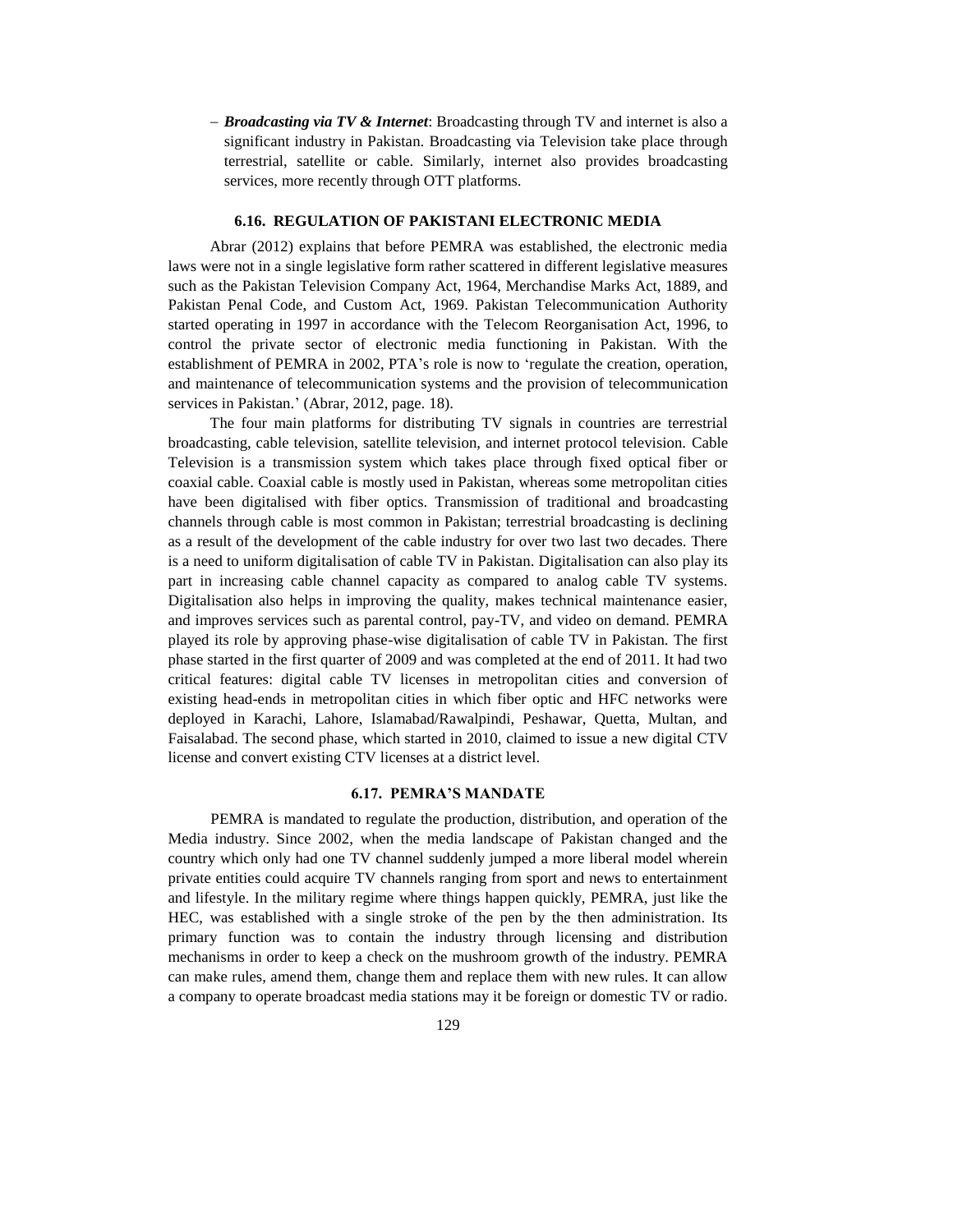As far as the ordinance is concerned it has monarchic powers when it comes to regulation of the broadcast media industry. However, the same ordinance from which this immense and unrivaled power is derived also chains the authority constraining it from working freely rather the party in power has the real say since Article 5 of the ordinance specifically empower the Federal government to issue directives to PEMRA and that also makes PEMRA answerable to the government at Islamabad $100$ . The last lines regarding the power of the federal Government stating that the decision of the federal government shall be final on issues of policy and rules. The tone of the draft reflects authoritarian attitude of the federal government. It's understandable that PEMRA like many other regulators were created during the military regime of General Parvez and therefore PEMRA ordinance reflect that dictatorial preference. The question here is that why hasn't there been changes in the ordinance by the successive democratic governments that followed the Musharraf regime? One way to look at it is the hypothesis of Acemoglu and Robinson wherein they talk about political and economic losers. i.e., a change may take place if and only if the political losers are not powerful enough to stop it/ similarly, PEMRA has remained the same although the country no longer under dictatorship. PEMRA allows the Federal government, the ruling elite to bargain effectively with the Media and hence a more independent media regulator will complicate things and make it harder for the political elite to bargain with the broadcast media. There are many instances in the ordinance which require PEMRA to bow to the Federal Government a few examples are given below

| Article 5                   | The Federal Government may, as and when it considers necessary, issue<br>directives to the Authority on matters of policy, and such directives shall be |
|-----------------------------|---------------------------------------------------------------------------------------------------------------------------------------------------------|
|                             |                                                                                                                                                         |
|                             | binding on the Authority, and if a question arises whether any matter is a                                                                              |
|                             | matter of policy or not, the decision of the Federal Government shall be<br>final.                                                                      |
|                             |                                                                                                                                                         |
| Article 6, Section 4 A      | the Remaining two members will be appointed the federal government<br>on need hasis"                                                                    |
| Article 7, Section 1        | The Chairman and members, other than ex-officio members, unless earlier                                                                                 |
|                             | removed for misconduct or physical or mental incapacity, shall hold office for                                                                          |
|                             | a period of four years and shall be eligible for re-appointment for a similar                                                                           |
|                             | term or as the Federal Government may determine                                                                                                         |
| Article 9                   | The Chairman and members shall be paid such emoluments as the President                                                                                 |
|                             | of Pakistan may determine and shall not be varied to their disadvantage                                                                                 |
|                             | during their term of office.                                                                                                                            |
| Article 14 (section 2, sub- | foreign aid obtained with sanction of and on such terms and conditions as                                                                               |
| section i-v)                | may be approved by the Federal Government; and                                                                                                          |
|                             | all other funds received by the authority from any other source. It can obtain                                                                          |
|                             | loans on the special sanction of the federal Government                                                                                                 |
| Article 23, Section 1       | It is clearly stated in the mandate that the PEMRA will discourage the                                                                                  |
|                             | creation of monopolies. The article states that "no group or person to benefit                                                                          |
|                             | from any monopoly or exclusivityin operative and of no legal effect.                                                                                    |
| Article 38, The Indemnity   | No suit, prosecution or other legal proceeding shall lie against the Federal                                                                            |
| Clause                      | Government or any Provincial Government or local                                                                                                        |
|                             | authority or any other person exercising any power or performing any                                                                                    |
|                             | function under this Ordinance or for anything which is in good faith done or                                                                            |
|                             | purporting or intended to be done under this Ordinance or any rule made                                                                                 |
|                             | thereunder.                                                                                                                                             |

<sup>100</sup> Please see PEMRA ordinance 2002

 $\overline{a}$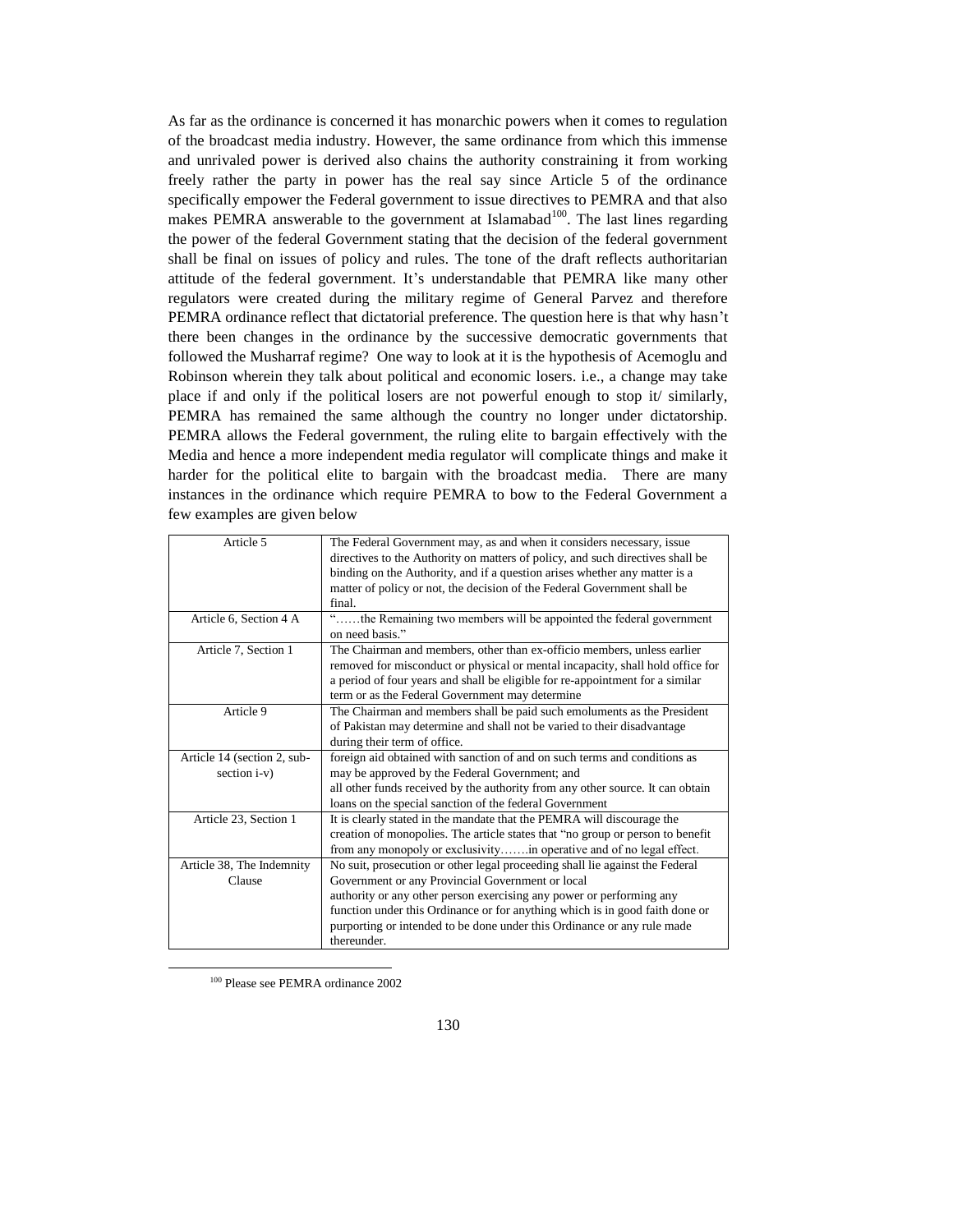## **6.18. ANALYSIS OF PEMRA ORDINANCE**

As mentioned earlier, articles 5 and 6 empower the federal government to intervene in the decision-making and design of the leadership of the PEMRA. Such intervention works as a significant hurdle, especially when autonomy is necessary for regulatory authorities such as PEMRA.

The Federal government of Pakistan is usually the one that leads the polls in Punjab and Sindh, the two most important provinces of Pakistan. Therefore, the preferences of the ruling elite are not the reflection of the preferences of the entire country. We can safely assume that the political party in power will never allow for a fully autonomous PEMRA rather, it will desire PEMRA and other such entities to be under their control. A whole body of literature on elite capture and political economy, the most noteworthy and prominent of which is Acemoglu et al.,  $^{101 \tcdot 102 \tcdot 103}$  backs our argument when we say that the ruling elite, the political forces in power and the federal government has a big incentive not to make PEMRA as autonomous as it should be. The Federal government will always try to interfere either to control the media industry or favour media corporations that support their cause. In the backdrop of this scholarly work, it becomes clear why the PEMRA ordinance is drafted in this fashion and why it has been constrained, the political party in power will always try to tame it and make it work in the interest of the political regime. This has happened with PEMRA in the past, and there is no surety or legislative change that can ensure that such things won't happen in the future. To make PEMRA more useful and make it more market-friendly (assuming that regulation is a rational and wise economic move,)<sup>104 105 106</sup> 107 108, we need to revisit the PEMRA ordinance, redraft it make necessary changes, and tailor it to the needs and realities of the Pakistani society keeping in view the social, cultural, economic, and political dynamics of Pakistani society.

For instance, Article 5 states that the federal government has the final say on policy matters. It can issue orders as and when it desires. And PEMRA has to comply. Such power to political government is undemocratic and goes against the

 $\overline{\phantom{a}}$ 

<sup>&</sup>lt;sup>101</sup> Acemoglu, D., Johnson, S., & Robinson, J. A. (2001). The colonial origins of comparative development: An empirical investigation. *American economic review*, *91*(5), 1369-1401.

<sup>&</sup>lt;sup>102</sup> Acemoglu, D., Johnson, S., & Robinson, J. A. (2005). Institutions as a fundamental cause of long-run growth. *Handbook of economic growth*, *1*, 385-472.

<sup>103</sup>Acemoglu, D., Johnson, S., & Robinson, J. A. (2002). Reversal of fortune: Geography and institutions in the making of the modern world income distribution. *The Quarterly journal of economics*, *117*(4), 1231-1294.

<sup>&</sup>lt;sup>104</sup>Freedom of media and regulation in the media industry are very heated topics of discussion. There exists an extreme poles of scholars on the subject. Since going it to that debate is not the objective of this study therefore the issue has not been discussed as much in detail but we do acknowledge that this is question worthy of debate and discussion.

<sup>105</sup>McChesney, R. W., & McChesney, R. W. (2008). *The political economy of media: Enduring issues, emerging dilemmas*. NYU Press.

<sup>106</sup> Napoli, P. M. (2003). *Audience economics: Media institutions and the audience marketplace*. Columbia University Press.

 $107$ Burger, M. (2006). The discursive construction of the public and the private spheres in media debates: the case of television talk shows. *Revista alicantina de estudios ingleses, No. 19 (Nov. 2006); pp. 45- 65*.

<sup>108</sup>Kemal, A. R. (2002). Regulatory framework in Pakistan. *The Pakistan Development Review*, *41*(4), 319-332.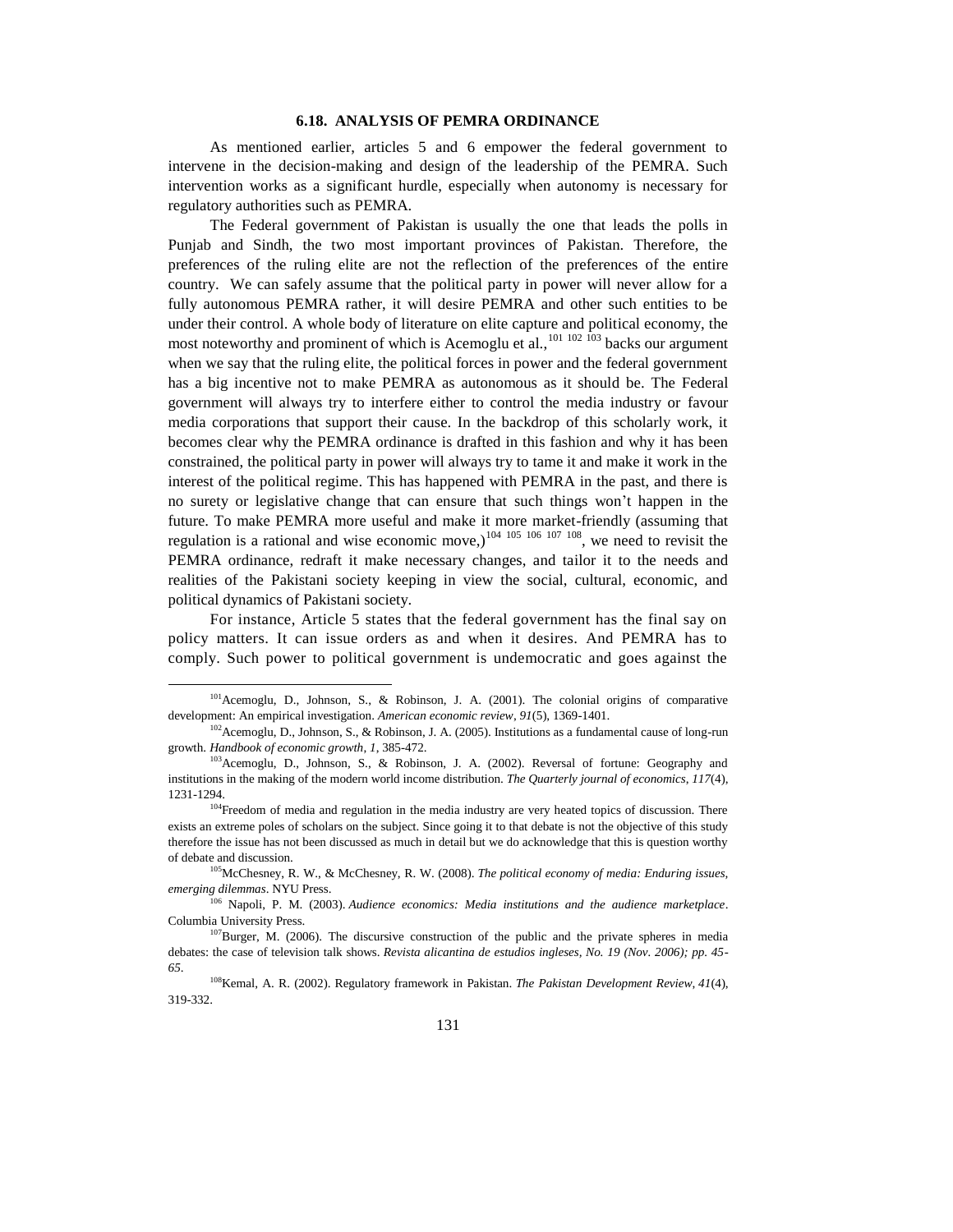basic human rights of freedom of media. If the content is disliked by the federal government, it can use PEMRA to punish a particular media outlet, and if it needs it can totally destroy the small and medium-scale players. Therefore, instead of ensuring freedom of media, the PEMRA is used to ensure that media remains on a tight leash.

The young age and mushroom growth on a geometric scale necessitate a regulator, but what kind of regulation is required, how to regulate, and who is to be regulated are all questions that are far more complex than what they appear to be. These questions provide the pillars on which Pakistan's media policy should be based, and its media economy shall be structured. When the regulator and its powers are not specified properly, when its autonomy is not appreciated, and when there are big corporation that can even influence the legislation, regulation, and rules we are doing the exact opposite of what is needed. A free media and wellfunctioning media industry can serve as a 5th pillar of the government, but government intervention through articles 5 and 6 of PEMRA ordinance makes such freedom a distant dream.

PEMRA, like the judiciary, should be free from political interventions. It should be answerable to the state and not the government. It will function more efficiently when it is free from political pressures. There may be oversight or standing committees comprising government and opposition members from both houses or a team from the judiciary, including civil society members, academics, and civil servants who may review the performance periodically. Article 5 and 6 (4A) need to be revisited, and the political control of the federal government needs to be diminished to ensure the smooth working of the PEMRA.

The appointment of the chairman and the authority members should also be delinked from politics and political control of the government. At present, the PEMRA has 12 members and a chairman. The president of Pakistan selects them. The criterion for appointment of the chairman as described in subsection 2 of the PEMRA ordinance is that he/she should be a person of "known integrity with expertise and experience in the field of MEDIA, business, economics, or the law." This is a vague criterion, it can be subjectively defined, and any person favoured by a political regime can fit in if desired by the ruling party. The criterion should not be so broad and open to interpretation and opinion. There needs to be set criterion, one which is specifically made for a chairman of PEMRA. There needs to be deliberations, debates and discussions on the appropriate criterion; the political bias and influence of the ruling party should be minimised as much as possible. On the flip side, Media corporations may try to coerce political leadership using de-jure and de-facto powers to influence the framing of rules and regulations to suit them (Rasul and McDonald 2012)<sup>109</sup> also see Bagdikian (2004)<sup>110</sup>, Machensy (2008)<sup>111</sup>,

<sup>109</sup> Rasul, A., & McDowell, S. D. (2012). Consolidation in the name of regulation: The Pakistan Electronic Media Regulatory Authority (PEMRA) and the concentration of media ownership in Pakistan. *Global Media Journal*, *11*(21).

<sup>110</sup> Bagdikian, B. (2004). The new media monopoly. Boston: Beacon Press

<sup>&</sup>lt;sup>111</sup> McChesney, R. W. (2008). The political economy of media: enduring issues, emerging dilemmas. New York: Monthly Review press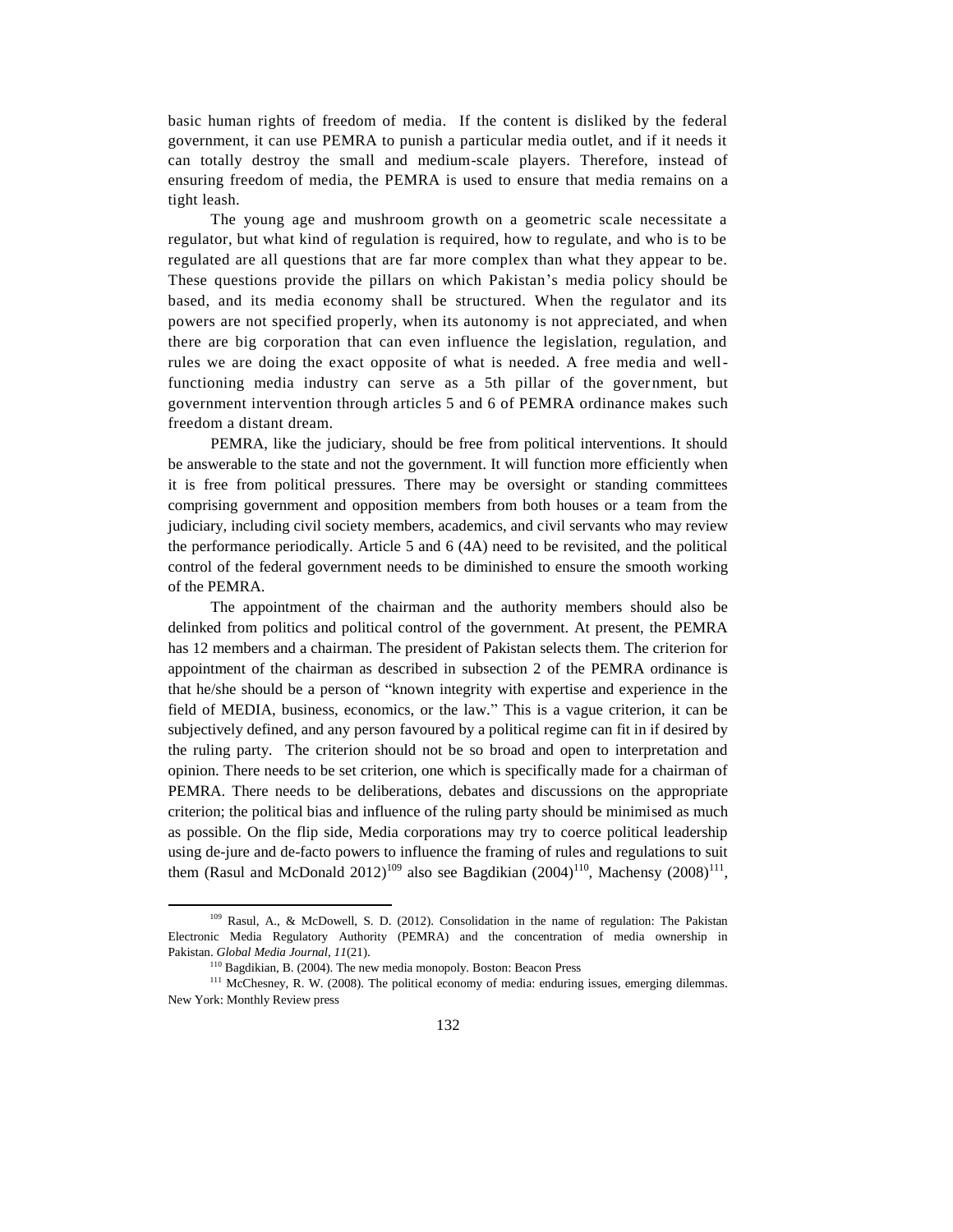and Machensy (1999)<sup>112</sup>, Napoli (1997a, 2003)<sup>113 114</sup> and Mosco (2009)<sup>115</sup> for this point. Enough scholarly work exists that highlights the role of media corporations in influencing the selection of members and even chairman.

The government, on the other hand, may use Regulators such as PEMRA to get back at media outlets that it considers as rebellious, hostile, or undesirable to them. There are many such examples where the government and the ruling political party have used the regulator for their own ends. One relevant is the case of GEO TV during the regime of the Pakistan People's Party. Jang group, through its TV channel, was quick to bluntly criticise the regime, and the government responded through PEMRA by putting charges of tax evasion and also banning the broadcasting of GEO for some time (Rasul and McDonald, 2012). Other examples include the punishment of media outlets for not following state narrative. Such issues emerged during the PTI *dharna* in Islamabad<sup>116</sup>. Similarly, when the PTI came into power, it slashed government advertisement budget and many unpaid bills. Big television channels such as Waqt news had to shut down. Jobs were lost, and the media industry was put on a downward trajectory. PEMRA was very vigilant in regulating the content production and putting bans. Still, its true purpose, as per its mandate, to expand, improve and make the quality of the broadcast media better by allowing freedom of choice was forgotten. PEMRA still plays this role of listening authority which bans transmission when it doesn't like the content or the ruling party objects to certain program or media product.

Article 6 subsection 3 explains that one member shall be appointed by the Federal Government permanently and the other five Members should be eminent citizens. Two members have to be women while all these members shall have some expertise in Economics, Management, social service or law. The question here is again of the criterion. PEMRA is supposed to regulate the most powerful entity in the society, "the Media". It should be clear that such a regulator needs technical experts. Merely saying that the members should be eminent citizens and adding ex-officio members makes the management design of PEMRA weak, and such a regulator will not be able to play its due role. Similarly, it is admirable that the article mentions and makes it mandatory to have at least two women as members, but what will the criterion be? What is going to determine the eligibility of the women and the men? It should be appreciated that PEMRA needs experts as members, not representatives of various social strata or groups, given the sensitivity of media regulation and the stakes involved.

Article 7 subsection 1 further proves that PEMRA is not as independent as it should be, instead it is brought under political control through various channels provided by the loopholes and generalisations present in the PEMRA ordinance. For instance, in article 7, it is stated that "The Chairman and members, other than ex-officio members, unless earlier removed for misconduct or physical or mental incapacity, shall hold office

 $\overline{a}$ 

<sup>&</sup>lt;sup>112</sup> McChesney, R. W. (1999). Rich media, poor democracy: Communication politics in dubious times. New York: The New Press

<sup>113</sup> Napoli, P. M. (1997). A principal-agent approach to the study of media organisations: Toward a theory of the media firm. Political Communication, 14(2), 207-219

<sup>&</sup>lt;sup>114</sup> Napoli, P. M. (2003). Foundations of communication policy: principles and processes in regulation of electronic media. Cresskill, NJ: Hampton Press

<sup>115</sup> Mosco, V. (2009).The political economy of communication. London: Sage

<sup>116</sup> https://www.thenews.com.pk/tns/detail/621174-screen-blues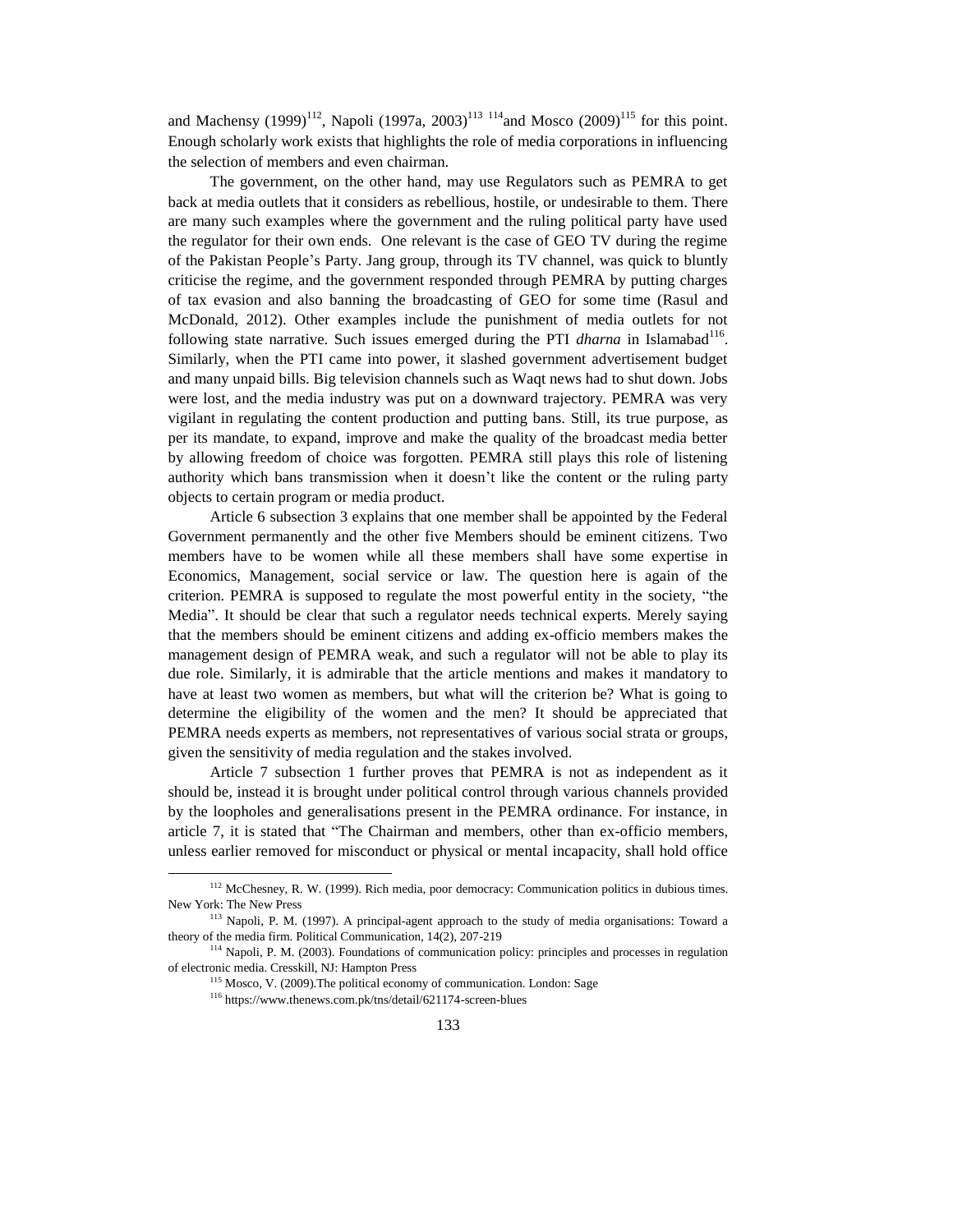for four years and shall be eligible for re-appointment for a similar term or as the Federal Government may determine." There are many questions that arise due to the vague nature of the above script. Firstly, what is "misconduct"<sup>117</sup> How is it defined? What if the chairman says "no" to the political party in power? Will that be counted as misconduct, or will the chairperson just be doing his/her job? For legal clarity, misconduct should be properly defined otherwise, the chairman will always be in a vulnerable position and may also be compelled to bow down to pressure. A Government regulator should always be given enough freedom and autonomy so it can operate fearlessly. Such constraints will hinder the working of the chairman, his/her team and the entire PEMRA. The same is the case with the other members on whom the same rules will apply/are applied.

The ex-officio members of the Authority include the Secretary of MOIB, Chairman PTA, and Chairman Federal Board of Revenue. The federal government also selects the remaining two members. The chairman of the authority may suggest, however the federal government has the final say in the selection. By looking at the composition, it appears that the federal government has a complete say in the board. In theory, the federal government appoints one member and the last two members when the seats are filled, but on the ground, the federal government appoints 3 members, and 3 ex-officio members, making it the controller of PEMRA. There is no denying that chairman PTA, Secretary MOIB, and Chairman FBR are all representatives of the Federal Government. The selection of the board, its representation, and criterion needs to be revisited and revised to make PEMRA more independent and inclusive.

After the selection of the board comes the important issue of remuneration. The remuneration of the chairman and the board members is to be decided by the president of Pakistan. The president is allowed to give any pay package to the board. Article 9 states:

"The Chairman and members shall be paid such emoluments as the President of Pakistan may determine and shall not be varied to their disadvantage during their term of office."

As good as it sounds, it also means that the saying "No" to the federal government will also be a tough choice to make. There is no criterion against which the remuneration and pay packages can be set. This again increases the influence of the federal on the PEMRA. Therefore, it is of immense importance that the parliament should pass legislation wherein payment packages of PEMRA board members and other regulators may be set based on a standard.

Article 14 sections i-v are regarding the funding of the authority. While section 1 states that seed money will be provided by the Federal Government, the sections immediately preceding it raises questions.

For instance, section 2 states that the authority can apply for a loan, and the Federal government may grant the loan as a special or general case. So here again, the federal government has maintained its sufficient control. There is no denying that

<sup>&</sup>lt;sup>117</sup> The term is very vaguely defined in the ordinance. The ordinance has explained it as follows

<sup>&</sup>quot;For the purposes of this section the expression

<sup>&</sup>quot;Misconduct" means conviction for any offence involving moral turpitude and includes conduct prejudicial to good order or unbecoming of gentleman".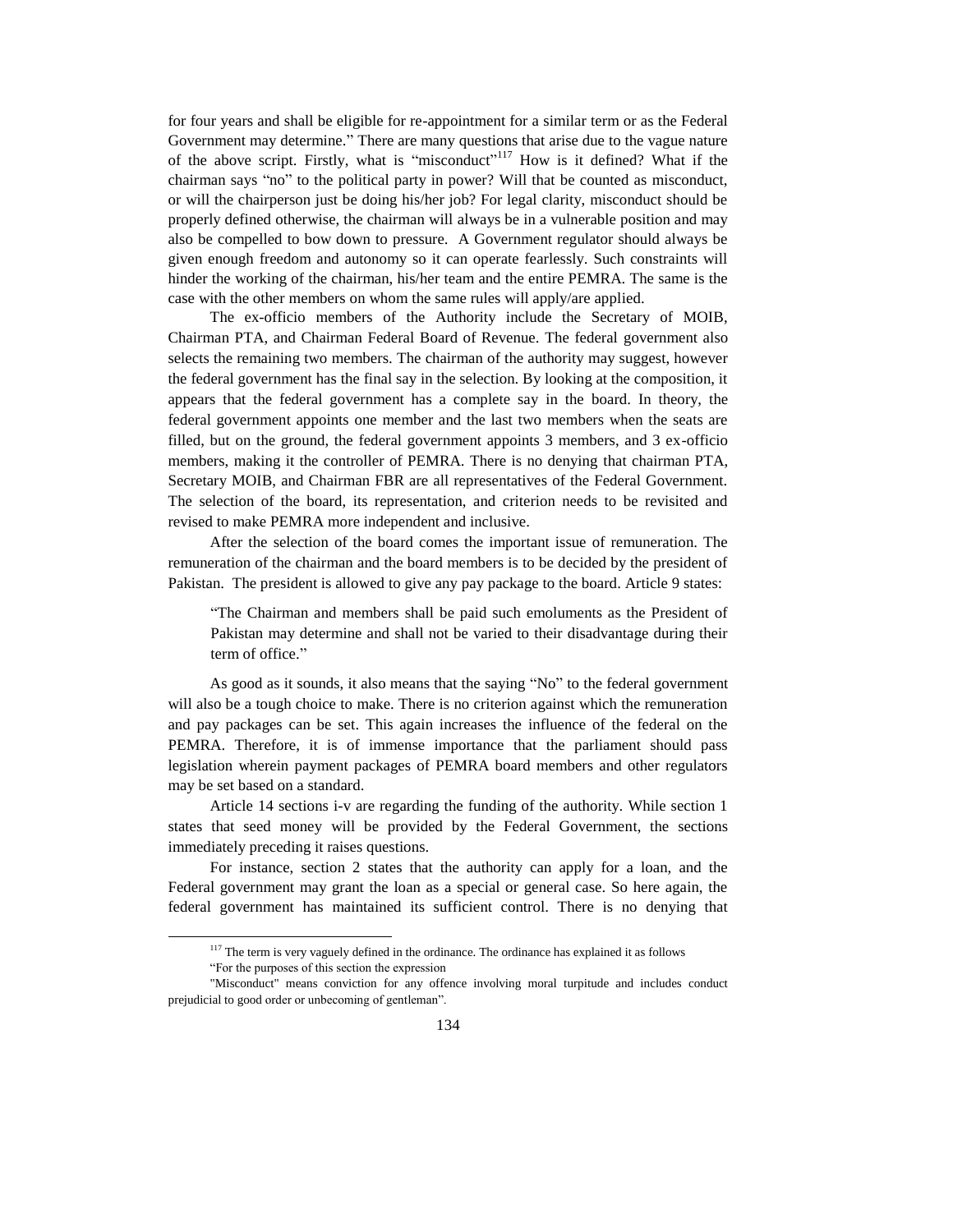PEMRA is a state institution. The state should keep a check on the regulator and make it stronger and improve it. However, we need to understand that the state and the government are two different things. Government is just one pillar of a functioning state. The media in this regard is as important a pillar of the state as the government. Just like it would be absurd to give the media channels and corporations the control of the government in the same way, it is disastrous for the media market and its consumers if the government is allowed to interfere in it. The ordinance empowers the political authority to interfere in this particular market to a great extent.

Another alarming issue with the ordinance of PEMRA is that it is allowed to take in foreign aid and accept it as a part of the funding (obviously with the consent of the Federal Government). This provision clearly shows that while preparing the draft, the designers and legislators were either unaware of the importance of broadcast media or neglected the impact media can have on society. We cannot afford to receive donations from aid partners because by doing so, we have to follow certain donor-oriented agendas, and thus, the true purpose of media may not be achieved, and opinions that may not be in our best interests be cultivated in the hearts and minds of the people. Why should the ordinance allow PEMRA to get foreign aid? Independent media that may serve its purpose of informing the public and creating awareness will not be able to work independently if it's allowed to accept donations from foreign sources. Therefore PEMRA as a regulator must not be given this permission, and the ordinance needs to be redrafted. Moreover, PEMRA funding report should be made public so that the people's trust on the entire media industry is not shattered.

In article 23 of the ordinance, it is clearly stated that PEMRA will discourage monopolisation. It will stop monopolies from coming into existence in the media industry. The reason for that is that big corporate media groups can control the economics of information by being able to decide what information to be produced, how it's going to be produced, and for whom it's going to be produced. Therefore, having big corporations control the major part of the media broadcast industry, harms the economy of media and leads to poor and less efficient outcomes.

The scholars of the political economy of communication also look upon the concentration of ownership of media outlets by a single group as harmful to the industry. For instance, Rasul and Macdonald  $(2012)^{118}$ quote Mosco  $(2009)^{119}$  while discussing the harms of concentration of ownership of media outlets. When big corporations are allowed to capture major part of the market, according to Mosco (2009), they are then able to decide the economics of broadcast media through which they can limit, mold, and in many cases show custom news more suited to their agendas leading production of less reliable media products while consumers are unaware of it . The Regulator, therefore, is supposed to look into the issue of concentration of the media industry. Ideally, it should be the entity that protects, nurtures, and propels forward the media industry by keeping a check on big corporations and facilitating the small local and regional broadcast media outlets.

<sup>118</sup> Rasul, A., & McDowell, S. D. (2012). Consolidation in the name of regulation: The Pakistan Electronic Media Regulatory Authority (PEMRA) and the concentration of media ownership in Pakistan. *Global Media Journal*, *11*(21).

<sup>&</sup>lt;sup>119</sup> Mosco, V. (2009). The political economy of communication. London: Sage.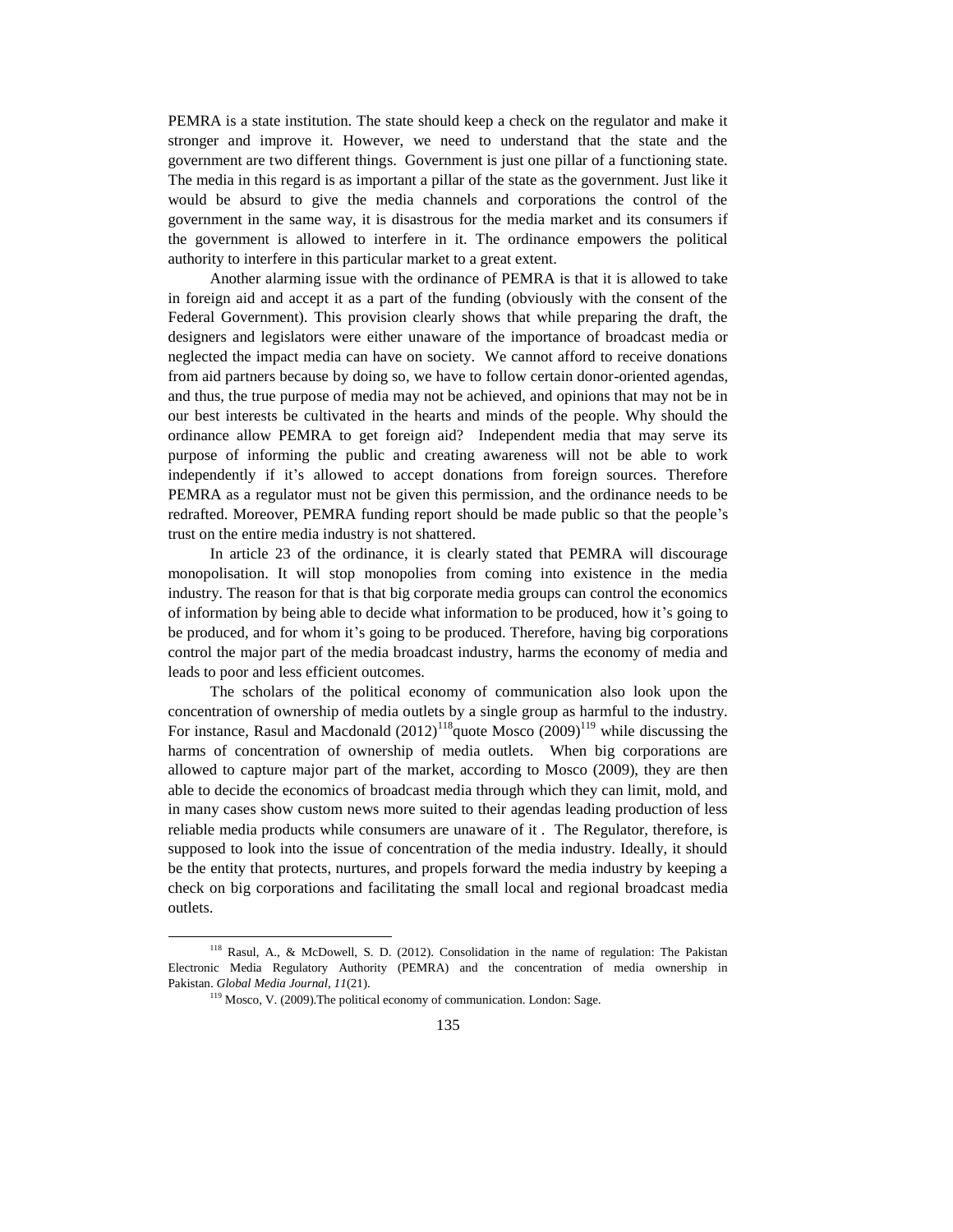This is essentially PEMRA's mandate too, but unfortunately, PEMRA has been unable to play its due role in this regard. The establishment of four big media conglomerates such as the independent media group (commonly known as Jang Group) and the Pakistan Herald Publication (the PHP), owns Dawn Newspaper, Dawn TV channel. Other groups include Waqt news, whose premier product is the rightwing Urdu paper *Nawai Waqt* while express group and ARY Digital are also suitable examples of concentration of ownership.

Rasul and McDonald (2012) view this phenomenon of concentration as one of the biggest challenges faced by PEMRA and the media industry since these big corporations can send the small firms out of business. The small media firms cannot compete with the huge giants as the latter have economies of scale which the former don't. The latter also has political leverage as its popularity makes it an entity to be feared, and hence the regulator and the government favour them.

The PEMRA ordinance Article 4 section 1 clearly states that PEMRA will be regulating the media industry, improving it, and expanding it further. It also has the authority to make rules for local, national, regional, and international media broadcasters. It's been given some freedom or autonomy to issue new rules if required and publish it in the Gazette of Pakistan but concentration of ownership is not mentioned in the ordinance. This shows that the issue was not important for those who drafted the ordinance and those who presented and approved it. Given the importance of the phenomenon, this is not something that should have been overlooked.

The Independent media group, also known as the Jang group tops the list in terms of revenue. In fact, the group's revenue is greater than the cumulative revenue of all other media corporations combined. This statistic is given by Rasul and McDonald (2012). The group owns the English language newspaper "the News International", the English language magazine Us, the Urdu language newspaper titled Jang. This group was the first to launch a TV channel named Geo. Currently, it owns five TV channels ranging from the genres of sports and entertainment to News. Even before the TV Channels, Rasul and McDonald (2012) argue that the IMG or Jung group was the leading media group in terms of revenue. However, after the launch of TV channels licensed by PEMRA and owned by the group, its revenues increased manifold. Right after 2009, the Geo TV Channels grabbed 26 percent of the total advertising spending; its English and Urdu newspapers held 34 percent share of total ad spending while the magazines acquired 64 percent share of the total ad spending in the country for that particular year. The total ad spending on TV was 308 million US\$. While the total ad spending in 2019-20 was 444 US\$. Below is given a detailed table.

|                                      | <b>ASIAN FEDERATION OF</b><br><b>ADVERTISING ASSOCIATIONS</b> |       |           |                 |              |               |            |                                                | <b>PAKISTAN</b> |
|--------------------------------------|---------------------------------------------------------------|-------|-----------|-----------------|--------------|---------------|------------|------------------------------------------------|-----------------|
| www.afaaglobal.org                   |                                                               |       |           |                 |              |               |            |                                                |                 |
| <b>MEDIA AD SPENDING BY PAKISTAN</b> |                                                               |       |           |                 |              |               |            |                                                |                 |
|                                      |                                                               |       |           |                 |              |               |            | <b>Advertising Expenditure in US\$ million</b> |                 |
| Year                                 | <b>Television</b>                                             | Print | Newspaper | <b>Magazine</b> | <b>Radio</b> | <b>Cinema</b> | <b>OOH</b> | <b>Digital</b>                                 | <b>Total</b>    |
| 2009-2010                            | 152                                                           | 0     | 72        | 1.5             | 11           | $\bf{0}$      | 25         | $\Omega$                                       | 308             |
| 2010-2011                            | 201                                                           | 0     | 75        | 1.7             | 13           | 0             | 24         | $\Omega$                                       | 329             |
| 2011-2012                            | 240                                                           | 127   | 0         | 0               | 16           | 0             | 33         | 11                                             | 427             |
| 2012-2013                            | 276                                                           | 145   | 0         | 0               | 16           | $\bf{0}$      | 36         | 11                                             | 485             |
| 2013-2014                            | 299                                                           | 147   | 0         | $\Omega$        | 19           | $\Omega$      | 28         | 19                                             | 512             |
| 2014-2015                            | 334                                                           | 160   | 0         | $\Omega$        | 23           | $\Omega$      | 83         | 35                                             | 635             |
| 2015-2016                            | 363                                                           | 172   | 0         | n               | 27           | $\mathbf{O}$  | 85         | 43                                             | 689             |
| 2016-2017                            | 401                                                           | 191   | 0         | $\bf{0}$        | 29           | $\bf{0}$      | 113        | 53                                             | 786             |
| 2017-2018                            | 344                                                           | 176   | $\Omega$  | $\Omega$        | 23           | $\Omega$      | 63         | 72                                             | 678             |
| 2018-2019                            | 200                                                           | 97    | 0         | 0               | 13           | 0             | 60         | 75                                             | 444             |
| Noted: July - June Figure (12Months) |                                                               |       |           |                 |              |               |            |                                                | <b>STATE</b>    |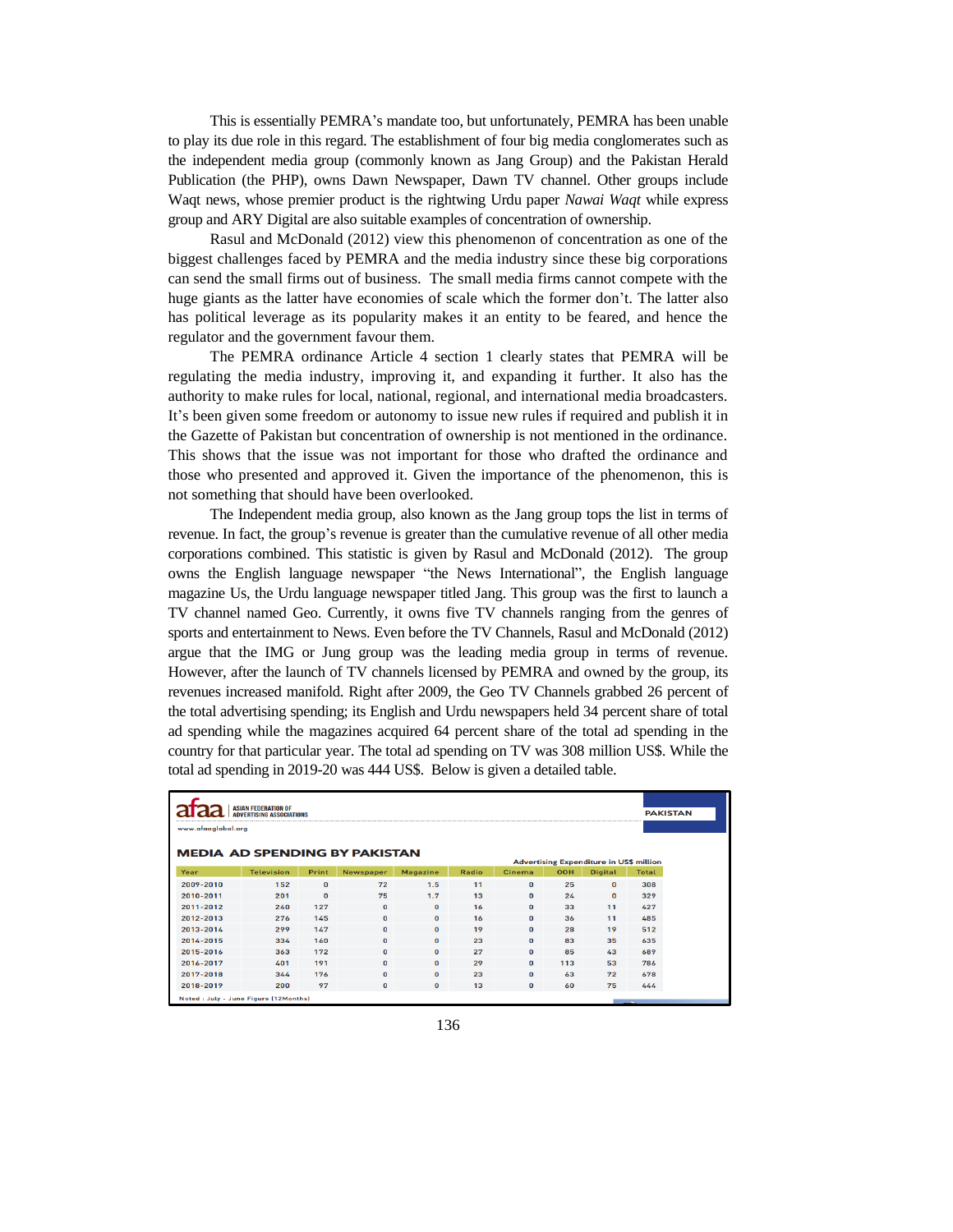Waqt media group, a staunch critic of media regulations, was also among the first to utilise PEMRA and apply for a broadcasting license. Following the Jang group, the Waqt media group was the second leading ad revenue generator. They are followed by the Pakistan Herald publication, also known as Dawn News group followed by Express groups officially known as Century Publication or Lakson group.

These four conglomerates own the media industry of Pakistan. Their spread and influence, both political and economic, makes them able to influence regulations in their favour and thus to drive small TV channels out of business. Although PEMRA was established to control the mushroom growth of TV channels, however, it was also supposed to regulate the media industry so that the big sharks are not able to make a meal out of the small fish. These big sharks use their lobbying power and political muscle to make the regulators bring out rules suited to their special needs Rasul and McDonald (2012). It's no wonder that Pakistan doesn't have vibrant local and regional media players in both print and electronic sectors. These few groups are so powerful that they won't allow any small newspaper or media outlet to succeed. PEMRA as the regulator, must provide for a level playing field and look into the concentration of ownership issue seriously.

Other than the concentration of ownership, we also need to look deep into the relationship between media and technology. Media, especially broadcast media, and technology have a very strong relationship. Technological change in the media industry, no matter how small, has the potential to change the entire media landscape. The issue has been discussed by studies such as Rasul and McDonald (2012). They rightly cite Napoli  $(2003)^{120}$  and Castella  $(2004)^{121}$  that while making policy interventions and designing regulatory frameworks, we should keep in mind the changes that the technological change may bring in the dynamic media industry, which is very sensitive to the most incremental of changes in the fields of Technology. The Ordinance should therefore be revisited, keeping in view the changes that have taken place in media specific technology. So far, there has not been any report which can tell us how technology has affected media, the flow of information, consumption, and production of media products, and their style of operations.

The ordeal of the Pakistan Media Industry doesn't end here as the regulation ordinance further has an indemnity clause that gives immense powers to the political government controlling PEMRA. Article 38 states that:

*"No suit, prosecution or other legal proceedings shall lie against the Federal Government or any Provincial Government or local authority or any other person exercising any power or performing any function under this Ordinance or for anything which is in good faith done or purporting or intended to be done under this Ordinance or any rule made thereunder"*

<sup>&</sup>lt;sup>120</sup> Napoli, P. M. (2003). Foundations of communication policy: principles and processes in regulation of electronic media. Cresskill, NJ: Hampton Press

<sup>&</sup>lt;sup>121</sup> Castells, M. (2004). The information age: economy, society, and culture. New Jersey: Wiley-Blackwell.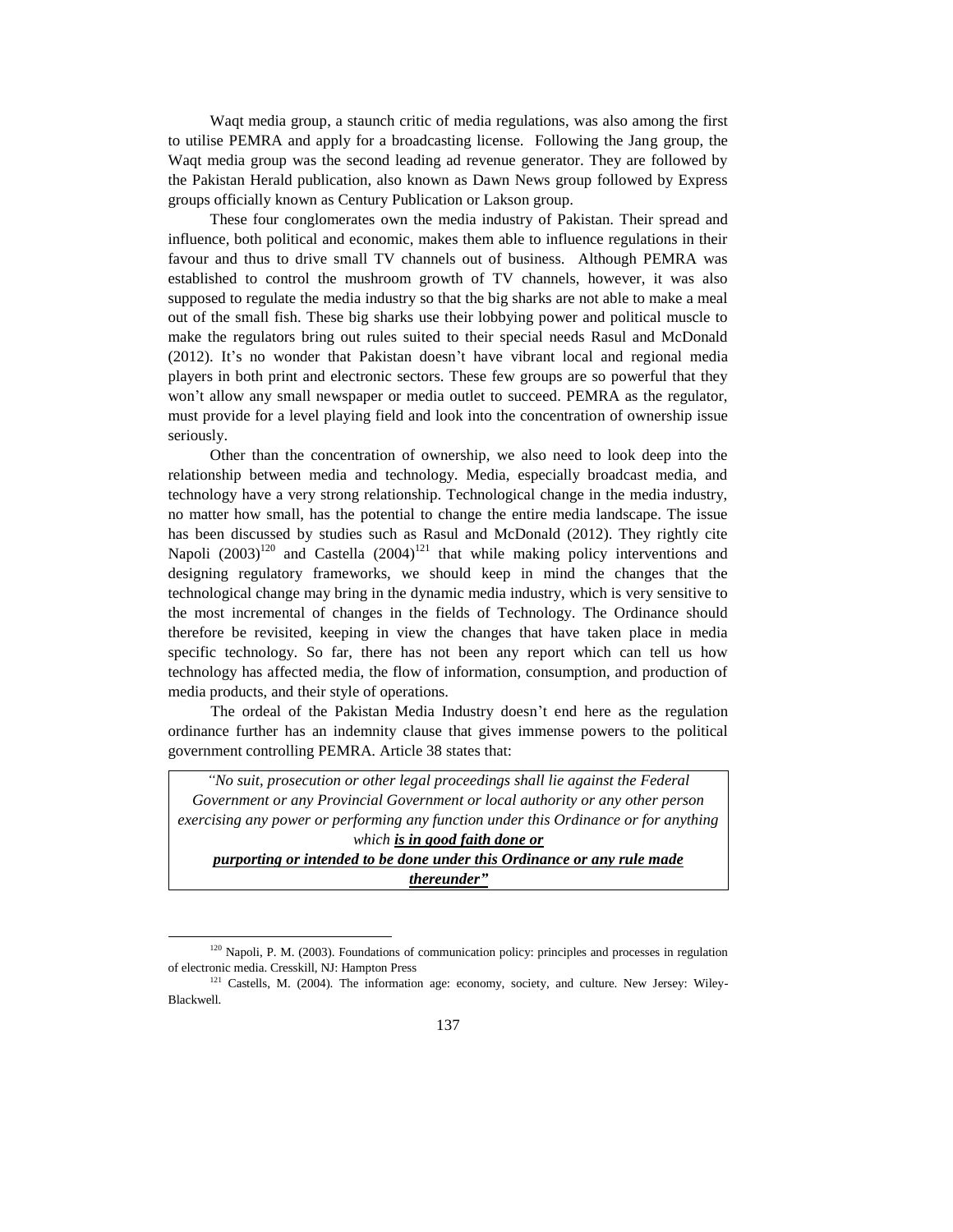This, accompanied by article 28, which allows PEMRA or any of its officers to carry out inspection, gives the impression that PEMRA is more of a tool than a regulator that is brought into the picture once a particular media outlet is supposed to be punished. The fact that it has allowed for monopolies to be established on the one hand while has heavy fines and penalties for others for minor negligible transgressions such as the airing of a sports program which PEMRA defined as entertainment, speaks of the misuse of dejure power that the authority has. Article 38 states:

# **"…***is in good faith done or purporting or intended to be done under this Ordinance or any rule made thereunder"*

These words give a very unfriendly picture along with confusing subjective language. For instance, what is good faith? How do you define it? What is the extent to which one can act in good faith? Mere use of the word "good faith" is testimony to the fact that the PEMRA ordinance is not created from market-friendly perspective.

Hence we conclude that PEMRA's legislation should be revisited, and its design should be reconsidered. We need a regulator, not a *thanedar* the media industry of Pakistan needs to be regulated not chained and toyed with, and we need to acknowledge the role of media and the power it has. It is undoubtedly a pillar of the state. We end this section with the words of Thomas Jefferson:

*"Were it left to me to decide whether we should have a government without newspapers, or newspapers without a government, I should not hesitate a moment to prefer the latter."*

### **6.19. FINDINGS FROM FIELD**

Following are the themes which emerged from data collected during field research conducted in PEMRA Headquarters from PEMRA personnel and ex-employees.

#### *Issues in PEMRA Ordinance, 2002 and Amendment Act, 2007*

Based on the analysis of PEMRA ordinance we have highlighted the issues detailed in the preceding section. One telephonic interview with an ex-PEMRA employee revealed that amendments in Ordinance 2002 and Amendment Act 2007 are needed as both documents do not address some of the core regulatory issues. The following excerpt from the interview is critical in this regard.

*"Licensees have objections, media channels have objections, cable operators have objections, and broadcasters both radio or OTT broadcasters have objections, too. I also believe the ordinance needs amendments. How much and where? That is a complicated subject that needs thinking and discussion before amendments are made. The amount of fines, the implementation of code of ethics, and the renewal of licenses to the licensees, be cable operator or DTH operator or TV or radio channel operator…. they all have issues with renewal fee or renewal tenure because it has become an expensive business now. As a result, it has become difficult for all license holders to continue their operations. Amendments are more specifically needed in areas such as the code of ethics and implementation of fines.*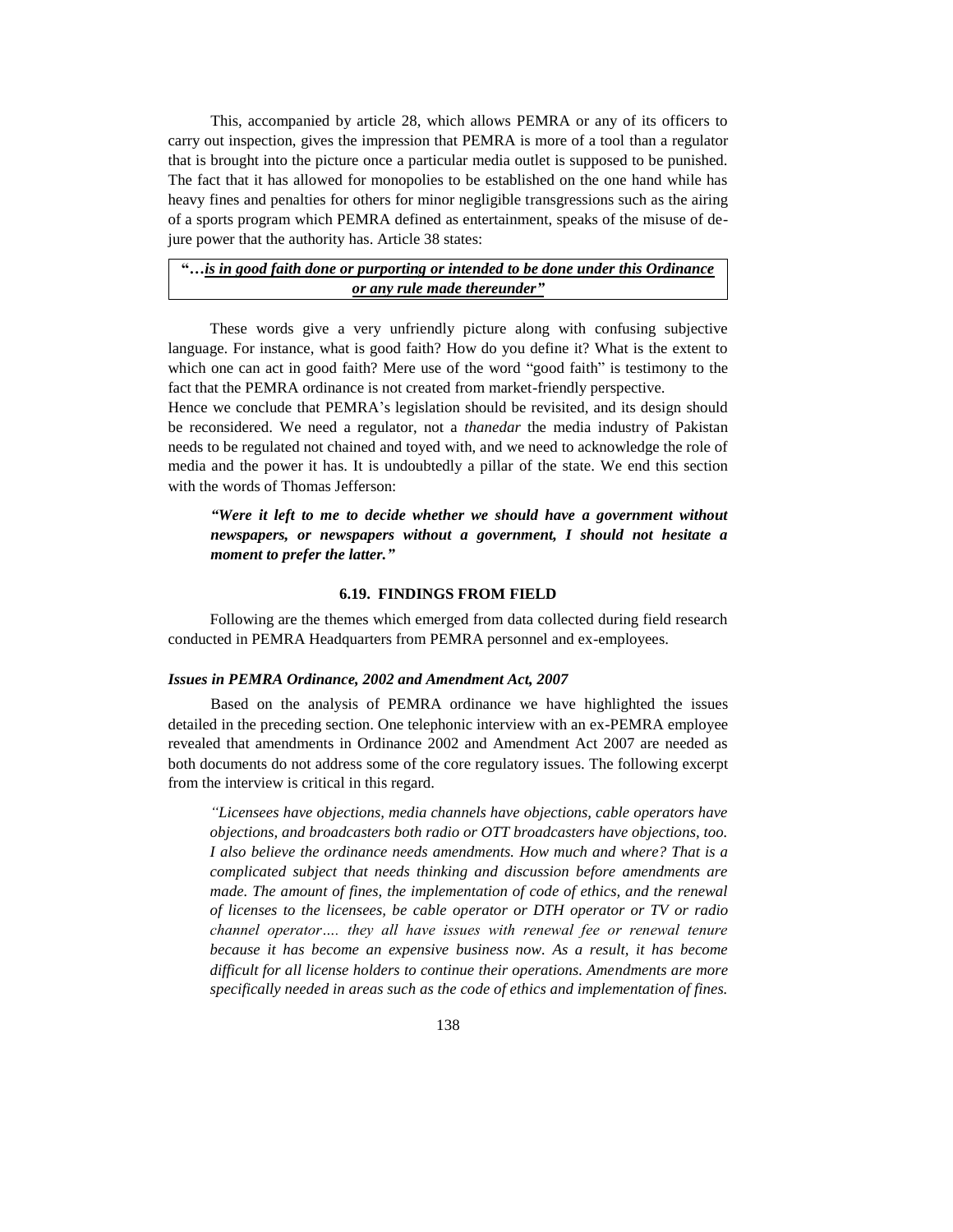*That is the reason why they want certain amendments or concessions from the government or the regulator. The document binds PEMRA to follow MOIB even in cases when it doesn't agree with the ministry's decisions."*

#### *Regulator of Media Market or Regulator of Media Content?*

When asked about PEMRA's over-regulation of media content and not fully regulating the media market for its role in facilitation and incentivising broadcasters, media channels, and service providers, another ex-employee responded:

*"This is not the entire reality. It is a perception, and the perception is not wrong. TV channels & people working in media make the perceptions. In reality, PEMRA has a lot more to do rather than implementing a code of conduct. And, in this case, as well, the code of conduct was not made by PEMRA. TV channels took the initiative to finalise the code of conduct, and the Supreme Court ordered PEMRA to implement it in 2015. So, PEMRA has nothing to do with it, except it has become the implementer for a document it neither made nor enforced. PEMRA's role is to issue licenses, renew licenses, respond to technological improvements, and make a budget as it's a self-sufficient organisation. It generates its revenue and spends it to have its independence. So, it has other significant roles too, but unfortunately at the end of the day, the centre of discussion in news channels or in newspapers about PEMRA is the code of conduct and not the other functions."*

### *What is the Public Interest in the PEMRA Document?*

The documents are full of buzzwords that are neither explained nor interpreted. One most recurrent term in the documents is public interest. When asked to interpret what it entails, one currently employed PEMRA representative detailed:

*"Exactly, you are right! Public interest has not been explained completely in the documents. I don't think this term has been properly interpreted by the Supreme Court of Pakistan or High Court. But generally speaking, the public interest is what the people of Pakistan want, what viewers want, and their priorities and choices. Pakistan's Constitution does not stop you from talking about certain issues, but our culture may consider those issues as taboo or controversial. For example, sex education. It is not forbidden to give sex education, but you cannot talk about it on TV channels. So this is one example. Also, religious issues can be discussed in scholarly environments but TV channels when they discuss them, it becomes a national issue. People resort to violence, and hence such contents are not allowed by TV channels."*

## *Censorship Issues*

Questioning whether PEMRA has a censorship role in on-aired content, one exemployee commented:

*"If you accuse someone of corruption without any evidence, that's the crime, and law takes its course, but the law is so weak that it doesn't take its course when politicians are proven corrupt. The interpretations change too,*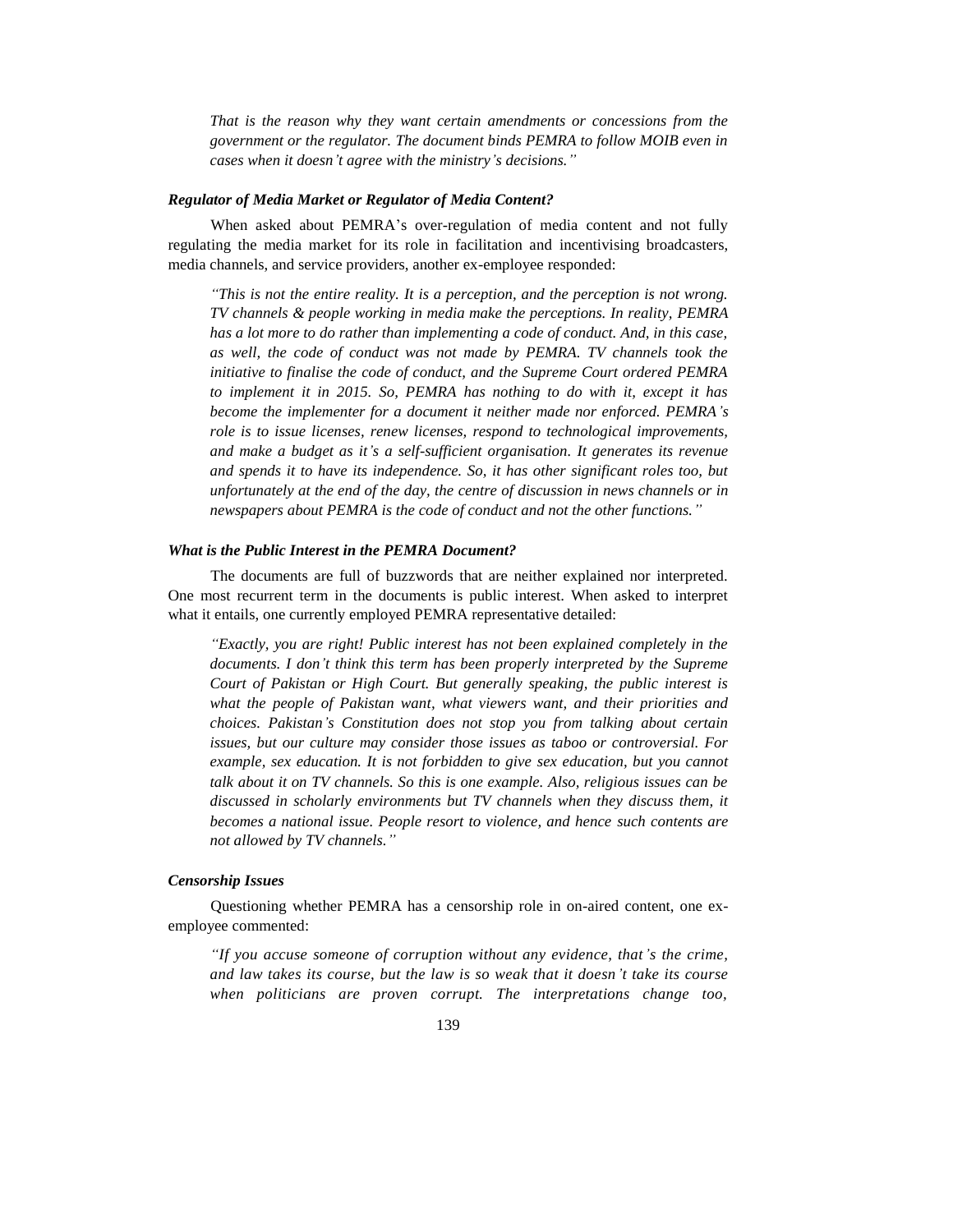*conveniently. When I was there, we worked upon it. Declaring someone kafir or ghaddar, is not the prerogative of the anchorperson. Only the court of law or parliament can do that. So, we never allowed anchors to do that, and whenever it was said, we took action. On the other hand, talking about blasphemy and sectarian issues cannot be discussed as per the country's law, just like the holocaust cannot be discussed in European countries and USA on TV channels. Every country has certain limits on certain issues, so is Pakistan. But one feels that such freedoms are too restricted in Pakistan. PEMRA cannot do anything on such a front because PEMRA is not sovereign. It is just a State organ which follows the law made by the parliament."*

## *Why PEMRA, When There is the Ministry of Information and Broadcasting?*

Speaking on the role of regulator and MOIB and the intersecting functions, one ex-employee responded:

*"It is not possible for MOIB to perform regulatory roles. The ministry's role is to make policies. PEMRA is a regulator, just like OGRA and NEPRA. You don't say that these regulatory authorities should shut down when there are functional ministries of petroleum and electricity. Ministry cannot be a regulator. When a policy-making function is with the ministry and implementation of that policy task is with the regulator then these functions should be separated. And it has remained the case worldwide. Whenever there is an industry, and since media is an industry, then there exists a regulator of that industry. So, I think this is a non-issue. Whether it (PEMRA) should be separated from MOIB is a separate question, but I think there must be a regulator. How much power it should have, that is a debatable question but ministries should not be regulators because then ministries will be too powerful and the independence that regulator can enjoy on paper will not be possible."*

### *PEMRA's Performance as a Regulator*

While interviewing one ex-chairman about the performance of PEMRA as a regulatory authority, it was shared that:

*"The pace and trajectory have remained satisfactory by and large. We had long, mid, and short-term strategies in place, and we implemented the same, as well. But after I left it and before I was there, PEMRA has been headed by non-media people, either bureaucrats or police people. So, that's why they could not take long-term decisions to improve policies and implementation frameworks of PEMRA. Bureaucrats think differently than media persons think of media. So, there is a difference in the implementing strategies and policy frameworks. That is why new lobbying is being discussed, which sounds draconian. It suggests tougher punishments, higher penalty fee so, I don't think PEMRA has done what it needed to do."*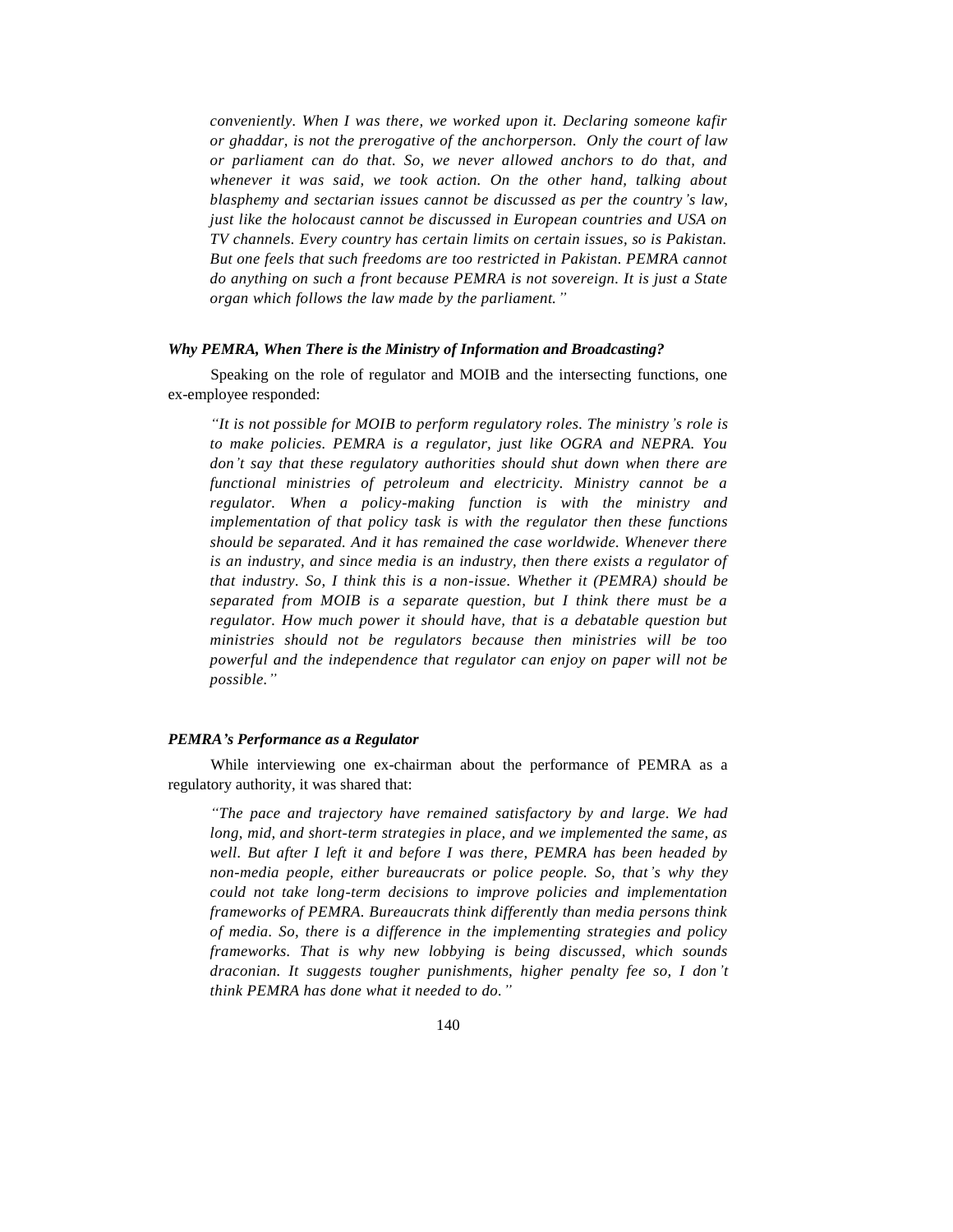## *PEMRA Organogram*

Questioning about the organogram structure of PEMRA, one recurrent theme was severe under-representation of media persons in the authority. One such view was also shared by one of the current employees:

*"There is a need to change the composition of the authority and member of CoC, and we plan to bring media persons or people linked to media as authority members. It is a serious issue that why there are no media representatives in the media regulatory authority, which is not the case in other regulatory authorities such as NEPRA and OGRA. The appointments in PEMRA are more political than based on merit and representation. Law doesn't prohibit hiring media personnel in PEMRA, but successive governments have not introduced media persons because they wanted to employ their people."*

### *The Question of the Independence of PEMRA*

Building on one of the critiques on the independent status of PEMRA, one exchairman commented:

*"There are issues whenever PEMRA takes its independent decisions. But there is a difference. I will explain. Law making is not PEMRA's right or prerogative. Laws are made by the parliament and ministries are part of the parliament so if PEMRA starts making its own laws and then starts implementing then it will become a draconian regulator, a dictatorial regulator. You cannot give any authority to any regulator, and it doesn't happen anywhere in the world. You make an organisation independent by making its Head and Authority independent by not giving it the authority to make law. This dichotomy of power is what is needed. This separation of tasks is needed. Having said this, PEMRA should be free of the State's interference by making its Head independent for example, he shouldn't be removed as in the case of High Court Judges, or now they have given the freedom to chairman CPEC; free of any inquires or cases. That kind of independence is needed."*

## *PEMRA's Role is to Regulate, not to Act as Surveillance Body*

Speaking of PEMRA's role as controller and surveillance body, one ex-employee narrated:

*"That's true! I agree with that, primarily because the law was made like that. It was an ordinance implemented by a military dictator and also because appointments for chairman and authority members one after another for many years have remained a parking place for retired police officials, and they acted like policemen in PEMRA while handling media organisations. The regulator shouldn't be a control freak. It should help develop an industry. The only bone of contention between regulators and*  industry is the implementation of the code of conduct. If that code of conduct is *monitored and implemented by TV channels themselves as it was done earlier in the newspapers by the editors, the same should be done by the editors in the TV news channels. They should decide what should go on-air and must be accountable to their internal systems, which should take action if someone violates the law. This issue is unresolved and the most difficult one, too."*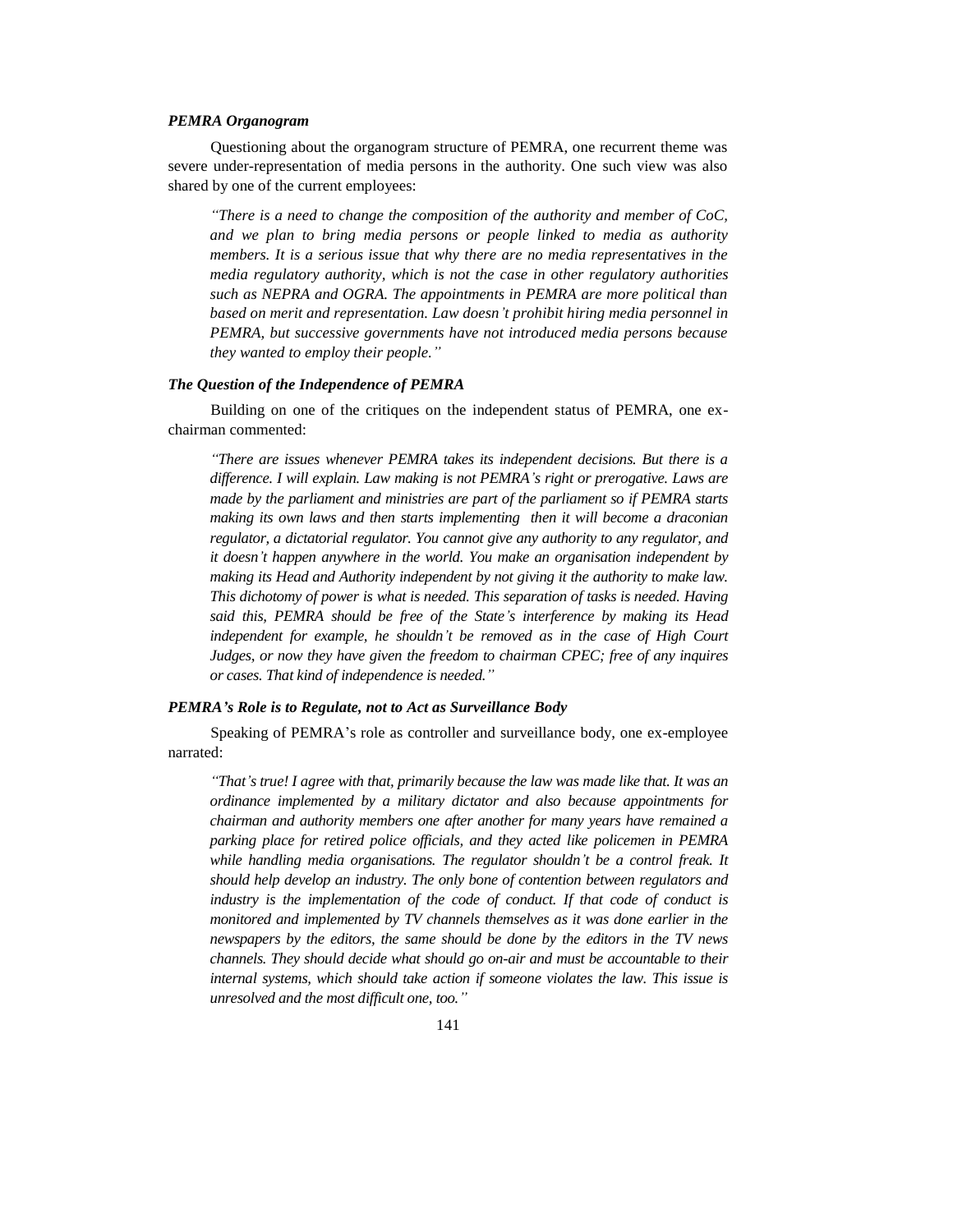### *PEMRA and the Politics of Media Rating*

The question regarding the politics of media rating and how can PEMRA play its role in responding to that can be detailed as:

*"The problem lies in the system. The majority of cable operators are running analog system. They have been shifted to digital cabling. When you become digital, the TRP issue can be handled. Right now, it's flawed because there are a few meters that read the rating, which are mostly installed in Karachi and Lahore. Based on this, the entire rating system is conceived and followed. But if cable operators go digital, then it can be told about the exact number of TV channels and programs being watched. Internationally, the analog system has been switched to digital cable systems but the pace is very slow in Pakistan; in this PEMRA can play its role by expediting the process. But cable operators have their issues. Pakistan's economy is poor, poor people cannot pay for improved services, and that's why cable operators who have fewer consumers cannot invest in improving the system from analog to digital."*

## *PEMRA and the Question of Ad-spend Monopoly*

The current employee's take on ad-spend and PEMRA's role therein details:

*"I don't think PEMRA can do anything in this regard. Those kinds of issues are determined by the market demand/supply because it's an open market and State cannot interfere in the market. It can interfere by making laws that don't favour a particular competitor but it cannot dictate why certain TV channels are taking greater shares because channels such as Waqt News and Geo News are in the newspaper too, and as per law, you can have a newspaper and TV channel both. So, if you can have both by law, then it's up to the prerogative of TV channels. There are entertainment channels that are not associated with any newspaper, still, they are the most watched, such as Hum TV and Samaa TV. So, it's up to their business models and how well do these live up to the consumer demands, makes the difference."*

### **6.20. CONCLUSION**

Freedoms- whether it's market freedom or freedom of expression, whether it's the freedom to choose or freedom to say "Yes" or "No" – such concepts of freedom in their various manifestation were alien to Pakistani Society.

The privatisation of the electronic media was a revolutionary move. For the first time in the history of Pakistan, the media consumers were allowed to choose the information available for sale. But as much as this was a solution to ending state monopoly, it also brought a new set of problems, and to tackle those problems a regulator like PEMRA was needed.

As Per its Mandate, PEMRA was supposed to ensure a level playing field and take steps for improvement, expansion, and up-gradation of Pakistani broadcast media content, its quality, and technology. This authority was supposed to create a framework within which the media industry had to be regulated, keeping in mind Pakistan's cultural sensitivities, social issues, and politico-economic realities. It was also supposed to prevent monopolies from being created, and it had to safeguard small and medium media enterprises that were new ventures' in the industry.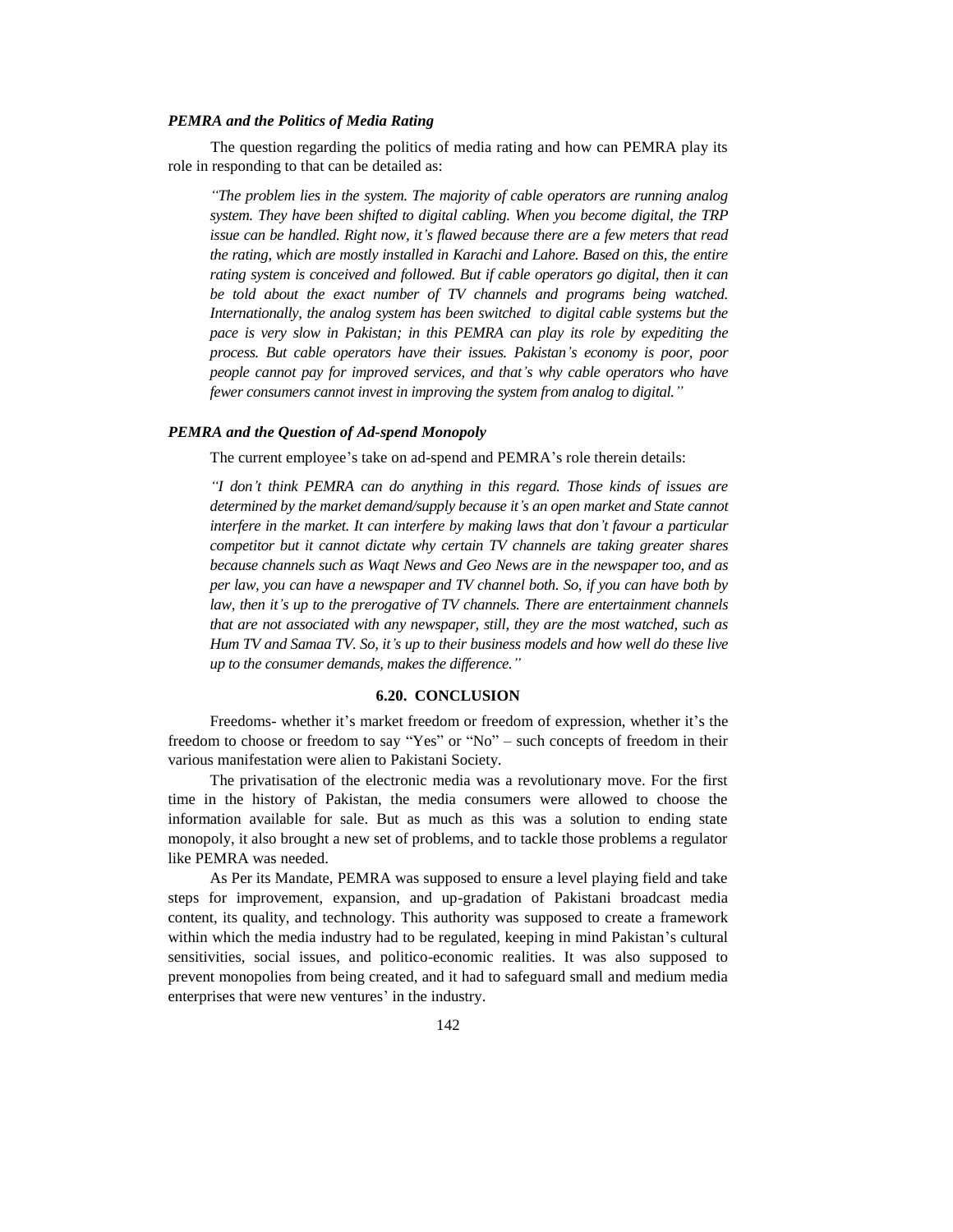Looking back at the 20 years since PEMRA has been in business, we cannot say that its presence has been useless or it has been a sheer waste of Government resources, but we can confidently say that due to certain legislative, political, and economic factors PEMRA has not been able to play the role that it was required to play. In fact, by looking at the industry closely, we can conserve that in certain situations, PEMRA has done the opposite of what it was supposed to do. Brief description of the issues discussed in different sections of the report is given below.

# **6.21. THE MONOPOLY POWER OF CERTAIN MEDIA GROUPS**

When PEMRA was created in 2002, and private sector ventures were encouraged, it was a welcome move appreciated across the board. The Authority was issued a mandate, and the media industry was supposed to be regulated through that ordinance. One of the regulator's objectives as per the mandate was the prevention of monopolies in the media industry. Concentration of ownership was supposed to be kept under check and surveillance. This aspect has however, not been addressed by PEMRA as it should have been.

The PEMRA board should have a considerable representation from the Broadcast media Industry. The current setting doesn't have any room for such members. The absence of such members who represent the media means that the voice of the media is never present when PEMRA decides on rules and policies regulating the media business. Therefore, there is a need to have representatives from the media industry on the PEMRA board. The representatives should be such that the media industry unanimously agrees upon their inclusion. There also needs to be academics who have worked in the area or hold a specialty in the field should be made part of the PEMRA board.

There needs to be legislative changes to make PEMRA more independent in terms of funds, recruitment, pay packages, and policymaking.

## **6.22. IDENTIFIED ISSUES**

|                           | Formal institutional change The institutional constraints on PEMRA binds it with Ministry of information and broadcasting |
|---------------------------|---------------------------------------------------------------------------------------------------------------------------|
| in the form of amendments | and through this bond federal government can exercise power over PEMRA.                                                   |
| in PEMRA Act.             | There needs to be legislative changes through the parliament but the amendments should come                               |
|                           | into place once they are backed by sound research.                                                                        |
|                           | PIDE Islamabad as an institution has the capability of carrying out such research which will help                         |
|                           | the State adopt well informed policies and amendments.                                                                    |
|                           | The debate is that whether PEMRA is regulating the media market or the content produced by the media                      |
|                           | production house be it news, sports or entertainment. However, PEMRA's response is that the code of                       |
|                           | conduct is a document that has neither been made by PEMRA nor had PEMRA any specific policy                               |
|                           | regarding the Code of conduct.                                                                                            |
|                           | As per PEMRA's response to us, it was said that PEMRA has many functions. Code of conduct is a                            |
|                           | very small part of it. However TV channels and media outlets have created baseless perception in the                      |
|                           | minds of people that PEMRA only deals with the Code of Conduct. The Code of conduct made by the                           |
|                           | TV channels was approved by the Supreme Court and PEMRA was asked by the Supreme Court to                                 |
|                           | enforce the code of conduct.                                                                                              |
|                           | There are two opinions on this. One is that PEMRA should not be regulating the Media Market                               |
|                           | in terms of content it should just facilitate the efficient working of the market. The other is the                       |
|                           | one given by PEMRA, that is, PEMRA has not created the code of conduct rather the Supreme                                 |
|                           | Court at the request of the TV channels approved a certain code and ordered PEMRA to follow                               |
|                           | it.                                                                                                                       |